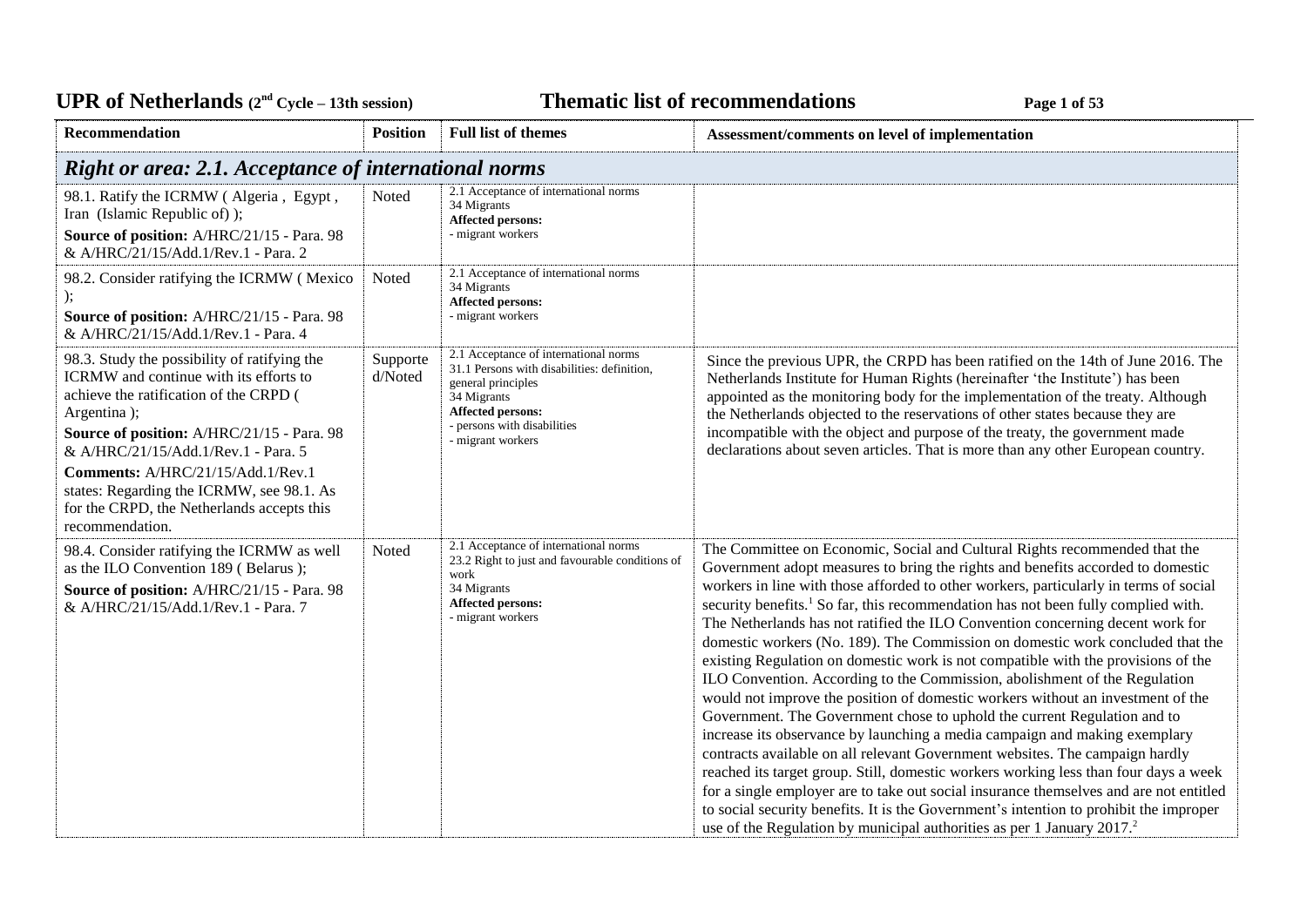# UPR of Netherlands  $(2^{nd} \text{ Cycle} - 13th \text{ session})$  **Thematic list of recommendations Page 2** of 53

| Recommendation                                                                                                                                                                     | <b>Position</b> | <b>Full list of themes</b>                                                                                                                                                                                                                                                                                       | Assessment/comments on level of implementation                                                                                                                                                                                                                                                                                                                                                                                                                                                                                                                                                                                                                                                                                                                                                                                                     |
|------------------------------------------------------------------------------------------------------------------------------------------------------------------------------------|-----------------|------------------------------------------------------------------------------------------------------------------------------------------------------------------------------------------------------------------------------------------------------------------------------------------------------------------|----------------------------------------------------------------------------------------------------------------------------------------------------------------------------------------------------------------------------------------------------------------------------------------------------------------------------------------------------------------------------------------------------------------------------------------------------------------------------------------------------------------------------------------------------------------------------------------------------------------------------------------------------------------------------------------------------------------------------------------------------------------------------------------------------------------------------------------------------|
| 98.5. Proceed swiftly with the ratification of<br>the CRPD and its Optional Protocol (Estonia<br>Source of position: A/HRC/21/15 - Para. 98<br>& A/HRC/21/15/Add.1/Rev.1 - Para. 8 | Noted           | 2.1 Acceptance of international norms<br>16 Right to an effective remedy, impunity<br>31.1 Persons with disabilities: definition,<br>general principles<br><b>Affected persons:</b><br>- persons with disabilities                                                                                               | The Government is reticent in its ratification of the optional protocols to the<br>Convention on the Rights of the Child, the International Covenant on Economic,<br>Social and Cultural Rights and the Convention on the Rights of Persons with<br>Disabilities (CRPD) that establish the individual complaints procedure for the entire<br>Kingdom.<br>The CRPD and the Optional Protocol to the Convention against Torture and other<br>forms of cruel, inhuman or degrading treatment or punishment (OPCAT) do not<br>apply to the Caribbean part of the Netherlands. No clear justification was provided<br>with respect to OPCAT. Also, the government indicated that it would first assess the<br>existing regulations and policy in order to determine when the CRPD will be<br>applicable in the Caribbean Netherlands.<br>See also 98.3. |
| 98.6. Ratify the CRPD and its Optional<br>Protocol (France, Australia);<br>Source of position: A/HRC/21/15 - Para. 98<br>& A/HRC/21/15/Add.1/Rev.1 - Para. 9                       | Noted           | 2.1 Acceptance of international norms<br>16 Right to an effective remedy, impunity<br>31.1 Persons with disabilities: definition,<br>general principles<br><b>Affected persons:</b><br>- persons with disabilities                                                                                               | See 98.3 and 98.5.                                                                                                                                                                                                                                                                                                                                                                                                                                                                                                                                                                                                                                                                                                                                                                                                                                 |
| 98.7. Consider ratifying the OP-CRPD (<br>Morocco);<br>Source of position: A/HRC/21/15 - Para. 98<br>& A/HRC/21/15/Add.1/Rev.1 - Para. 10                                          | Noted           | 2.1 Acceptance of international norms<br>16 Right to an effective remedy, impunity<br>31.1 Persons with disabilities: definition,<br>general principles<br><b>Affected persons:</b><br>- persons with disabilities                                                                                               | See 98.5.                                                                                                                                                                                                                                                                                                                                                                                                                                                                                                                                                                                                                                                                                                                                                                                                                                          |
| 98.8. Ratify the OP-CRPD (Iran (Islamic<br>Republic of) );<br>Source of position: A/HRC/21/15 - Para. 98<br>& A/HRC/21/15/Add.1/Rev.1 - Para. 11                                   | Noted           | 2.1 Acceptance of international norms<br>16 Right to an effective remedy, impunity<br>31.1 Persons with disabilities: definition,<br>general principles<br><b>Affected persons:</b><br>- persons with disabilities                                                                                               | See 98.5.                                                                                                                                                                                                                                                                                                                                                                                                                                                                                                                                                                                                                                                                                                                                                                                                                                          |
| 98.9. Ratify the CRPD and its Optional<br>Protocol, as well as the OP-CESCR (Spain);<br>Source of position: A/HRC/21/15 - Para. 98<br>& A/HRC/21/15/Add.1/Rev.1 - Para. 12         | Noted           | 2.1 Acceptance of international norms<br>16 Right to an effective remedy, impunity<br>21 Economic, social & cultural rights - general<br>measures of implementation<br>31.1 Persons with disabilities: definition,<br>general principles<br><b>Affected persons:</b><br>- general<br>- persons with disabilities | See 98.3 and 98.5.                                                                                                                                                                                                                                                                                                                                                                                                                                                                                                                                                                                                                                                                                                                                                                                                                                 |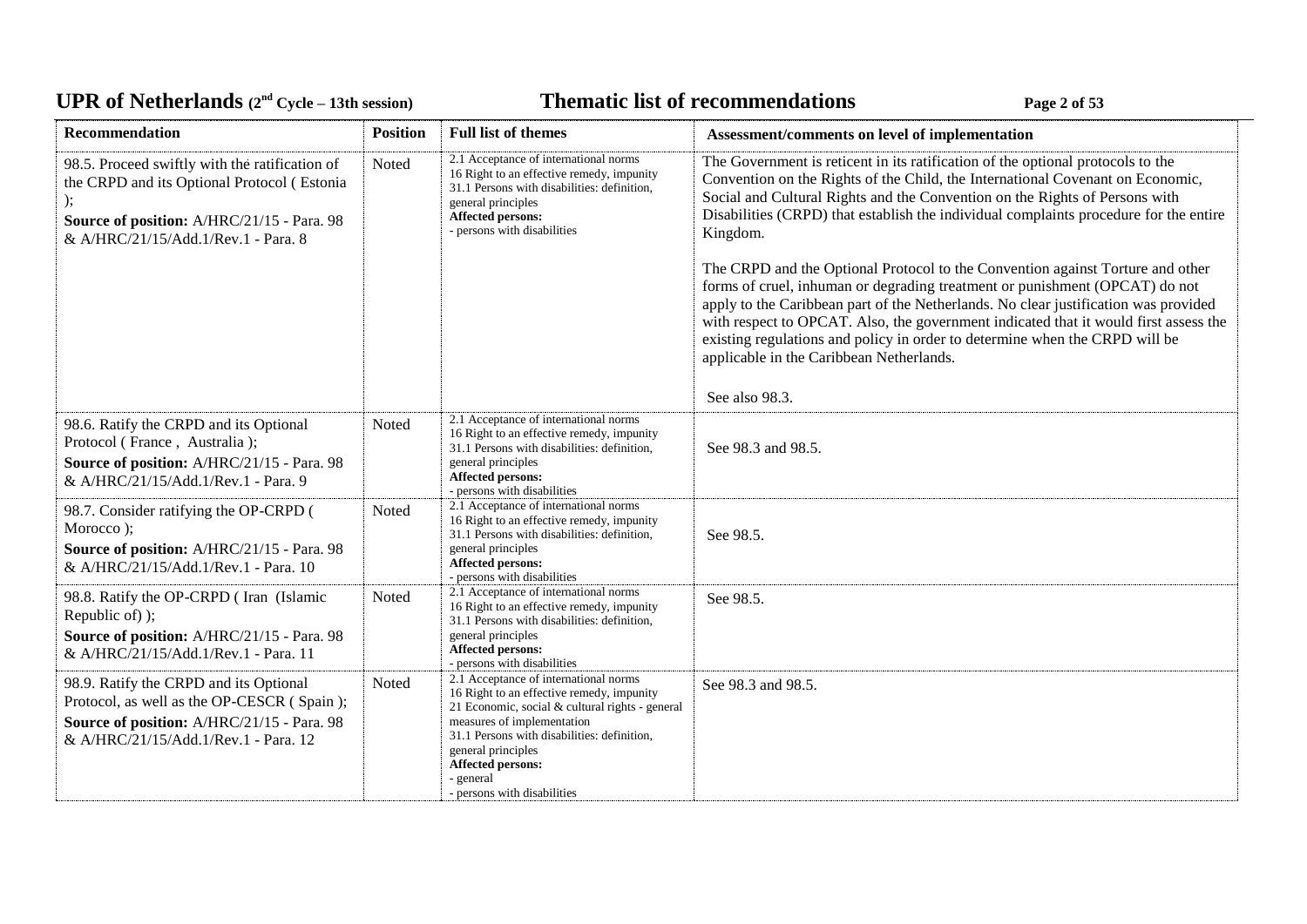| <b>UPR of Netherlands</b> $(2^{nd} \text{ Cycle} - 13th \text{ session})$                                                                                                                                                                      |                 | <b>Thematic list of recommendations</b><br>Page 3 of 53                                                                                                                                                            |                                                                                                                             |  |
|------------------------------------------------------------------------------------------------------------------------------------------------------------------------------------------------------------------------------------------------|-----------------|--------------------------------------------------------------------------------------------------------------------------------------------------------------------------------------------------------------------|-----------------------------------------------------------------------------------------------------------------------------|--|
| <b>Recommendation</b>                                                                                                                                                                                                                          | <b>Position</b> | <b>Full list of themes</b>                                                                                                                                                                                         | Assessment/comments on level of implementation                                                                              |  |
| 98.10. Adopt the necessary measures with a<br>view to ratifying the CRPD and its Optional<br>Protocol (Chile);<br>Source of position: A/HRC/21/15 - Para. 98<br>& A/HRC/21/15/Add.1/Rev.1 - Para. 13                                           | Noted           | 2.1 Acceptance of international norms<br>16 Right to an effective remedy, impunity<br>31.1 Persons with disabilities: definition,<br>general principles<br><b>Affected persons:</b><br>- persons with disabilities | See 98.3 and 98.5.                                                                                                          |  |
| 98.11. Study the possibility of ratifying the<br>CRPD (Costa Rica);<br>Source of position: A/HRC/21/15 - Para. 98<br>& A/HRC/21/15/Add.1/Rev.1 - Para. 14                                                                                      | Supporte<br>d   | 2.1 Acceptance of international norms<br>31.1 Persons with disabilities: definition,<br>general principles<br><b>Affected persons:</b><br>- persons with disabilities                                              | See 98.3.                                                                                                                   |  |
| 98.15. Ratify the OP-ICESCR (Slovakia);<br>Source of position: A/HRC/21/15 - Para. 98<br>& A/HRC/21/15/Add.1/Rev.1 - Para. 18                                                                                                                  | Noted           | 2.1 Acceptance of international norms<br>16 Right to an effective remedy, impunity<br>21 Economic, social & cultural rights - general<br>measures of implementation<br>Affected persons:<br>- general              | See 98.5.                                                                                                                   |  |
| 98.16. Consider an early ratification of the<br>third Optional Protocol to the CRC on a<br>communication procedure (Slovakia);<br>Source of position: A/HRC/21/15 - Para. 98<br>& A/HRC/21/15/Add.1/Rev.1 - Para. 19                           | Supporte<br>d   | 2.1 Acceptance of international norms<br>16 Right to an effective remedy, impunity<br>30.1 Children: definition; general principles;<br>protection<br><b>Affected persons:</b><br>- children                       | See 98.5.                                                                                                                   |  |
| 98.107. Review migration policies that exist in<br>the country with a view to ensure the full<br>application of international standards (<br>Paraguay);<br>Source of position: A/HRC/21/15 - Para. 98<br>& A/HRC/21/15/Add.1/Rev.1 - Para. 142 | Supporte<br>d   | 2.1 Acceptance of international norms<br>5.1 Constitutional and legislative framework<br>34 Migrants<br>Affected persons:<br>- general<br>- migrants<br>- migrant workers                                          | See area 34.                                                                                                                |  |
| <b>Right or area: 2.2. Reservations</b>                                                                                                                                                                                                        |                 |                                                                                                                                                                                                                    |                                                                                                                             |  |
| 98.12. Withdraw its reservations to the CRC (<br>Iran (Islamic Republic of) );<br>Source of position: A/HRC/21/15 - Para. 98<br>& A/HRC/21/15/Add.1/Rev.1 - Para. 15                                                                           | Noted           | 2.2 Reservations<br>30.1 Children: definition; general principles;<br>protection<br>Affected persons:<br>- children                                                                                                | The Netherlands should not have reservations to the CRC that are incompatible<br>with the object and purpose of the treaty. |  |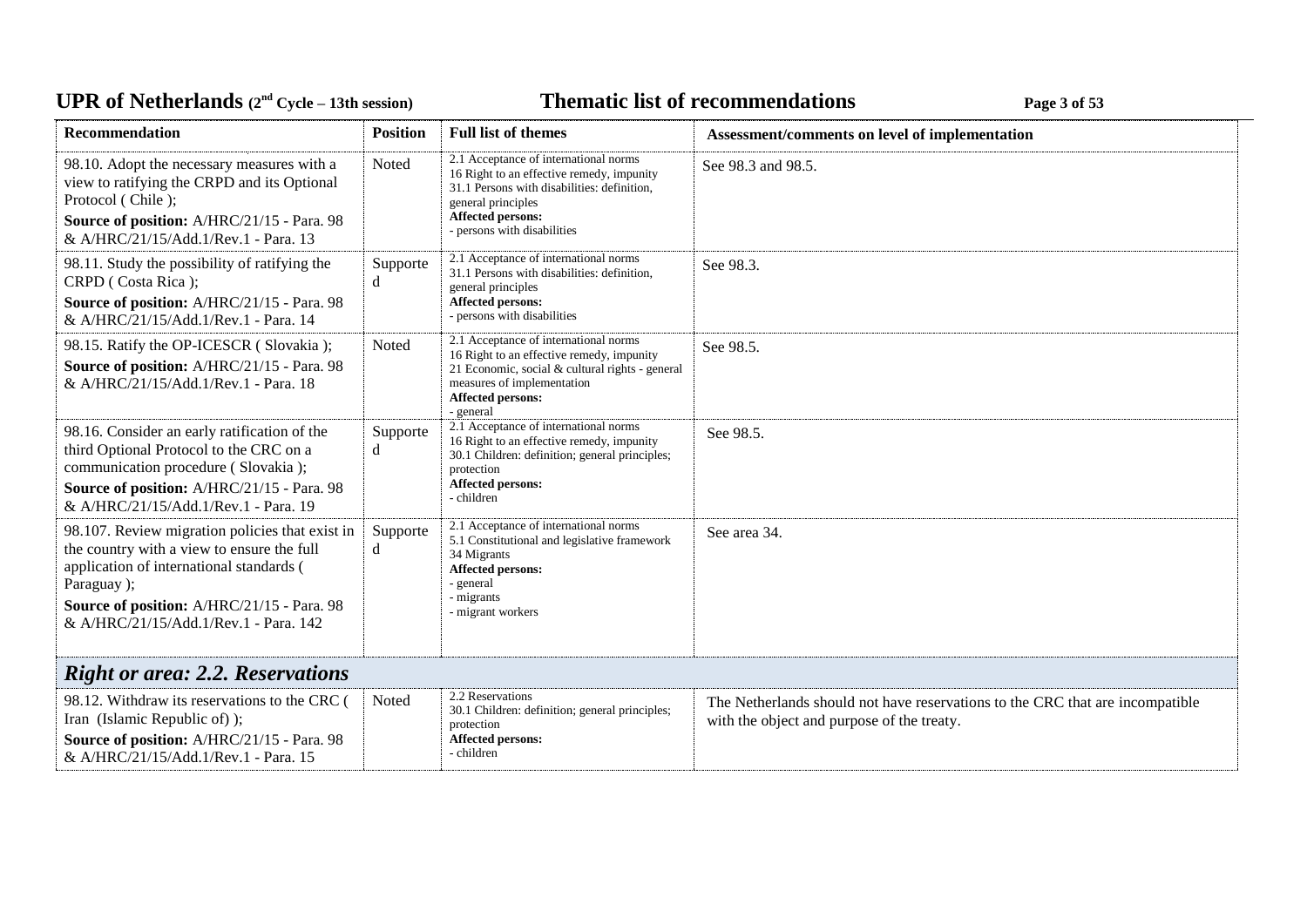## UPR of Netherlands  $(2^{nd} \text{ Cycle} - 13th \text{ session})$  **Thematic list of recommendations Page 4** of 53

| <b>Recommendation</b><br>98.13. Reconsider the possibility of lifting<br>reservations to the CRC (Russian Federation<br>Source of position: A/HRC/21/15 - Para. 98<br>& A/HRC/21/15/Add.1/Rev.1 - Para. 16<br>98.14. Lift its reservations to articles 26 (c), 37<br>and 40 of the CRC (Uzbekistan);                                                                                      | <b>Position</b><br>Noted<br>Noted | <b>Full list of themes</b><br>2.2 Reservations<br>30.1 Children: definition; general principles;<br>protection<br><b>Affected persons:</b><br>- children<br>2.2 Reservations<br>30.1 Children: definition; general principles;<br>protection                                                                                                                       | Assessment/comments on level of implementation<br>See 98.12.<br>See 98.12. |  |
|-------------------------------------------------------------------------------------------------------------------------------------------------------------------------------------------------------------------------------------------------------------------------------------------------------------------------------------------------------------------------------------------|-----------------------------------|--------------------------------------------------------------------------------------------------------------------------------------------------------------------------------------------------------------------------------------------------------------------------------------------------------------------------------------------------------------------|----------------------------------------------------------------------------|--|
| Source of position: A/HRC/21/15 - Para. 98<br>& A/HRC/21/15/Add.1/Rev.1 - Para. 17                                                                                                                                                                                                                                                                                                        |                                   | 30.4 Juvenile justice<br><b>Affected persons:</b><br>- children                                                                                                                                                                                                                                                                                                    |                                                                            |  |
| <b>Right or area: 3.2. Cooperation with special procedures</b>                                                                                                                                                                                                                                                                                                                            |                                   |                                                                                                                                                                                                                                                                                                                                                                    |                                                                            |  |
| 98.37. Confirm in deed the status of standing<br>invitation to the Special Procedures, in<br>particular by inviting the Special Rapporteurs<br>on the rights of migrant workers, on<br>trafficking in persons, particularly women and<br>children, as well as on the sale of children<br>(Belarus);<br>Source of position: A/HRC/21/15 - Para. 98<br>& A/HRC/21/15/Add.1/Rev.1 - Para. 49 | Noted                             | 3.2 Cooperation with special procedures<br>29.1 Discrimination against women<br>12.7 Prohibition of slavery, trafficking<br>30.3 Children: protection against exploitation<br>34 Migrants<br><b>Affected persons:</b><br>- children<br>- women<br>- minorities/ racial, ethnic, linguistic, religious<br>or descent-based groups<br>- migrant workers<br>- general |                                                                            |  |
| Right or area: 5.1. Constitutional & legislative framework                                                                                                                                                                                                                                                                                                                                |                                   |                                                                                                                                                                                                                                                                                                                                                                    |                                                                            |  |
| 98.26. Continue to assist, when requested,<br>Aruba, Cura ç ao and S in t Maarten to<br>develop human rights institutions, laws and<br>policies (Australia);<br>Source of position: A/HRC/21/15 - Para. 98<br>& A/HRC/21/15/Add.1/Rev.1 - Para. 35, 36                                                                                                                                    | Supporte<br>d                     | 5.1 Constitutional and legislative framework<br>5.2 Institutions & policies - General<br><b>Affected persons:</b><br>- general                                                                                                                                                                                                                                     |                                                                            |  |
| <b>Right or area: 5.2. Institutions &amp; policies</b>                                                                                                                                                                                                                                                                                                                                    |                                   |                                                                                                                                                                                                                                                                                                                                                                    |                                                                            |  |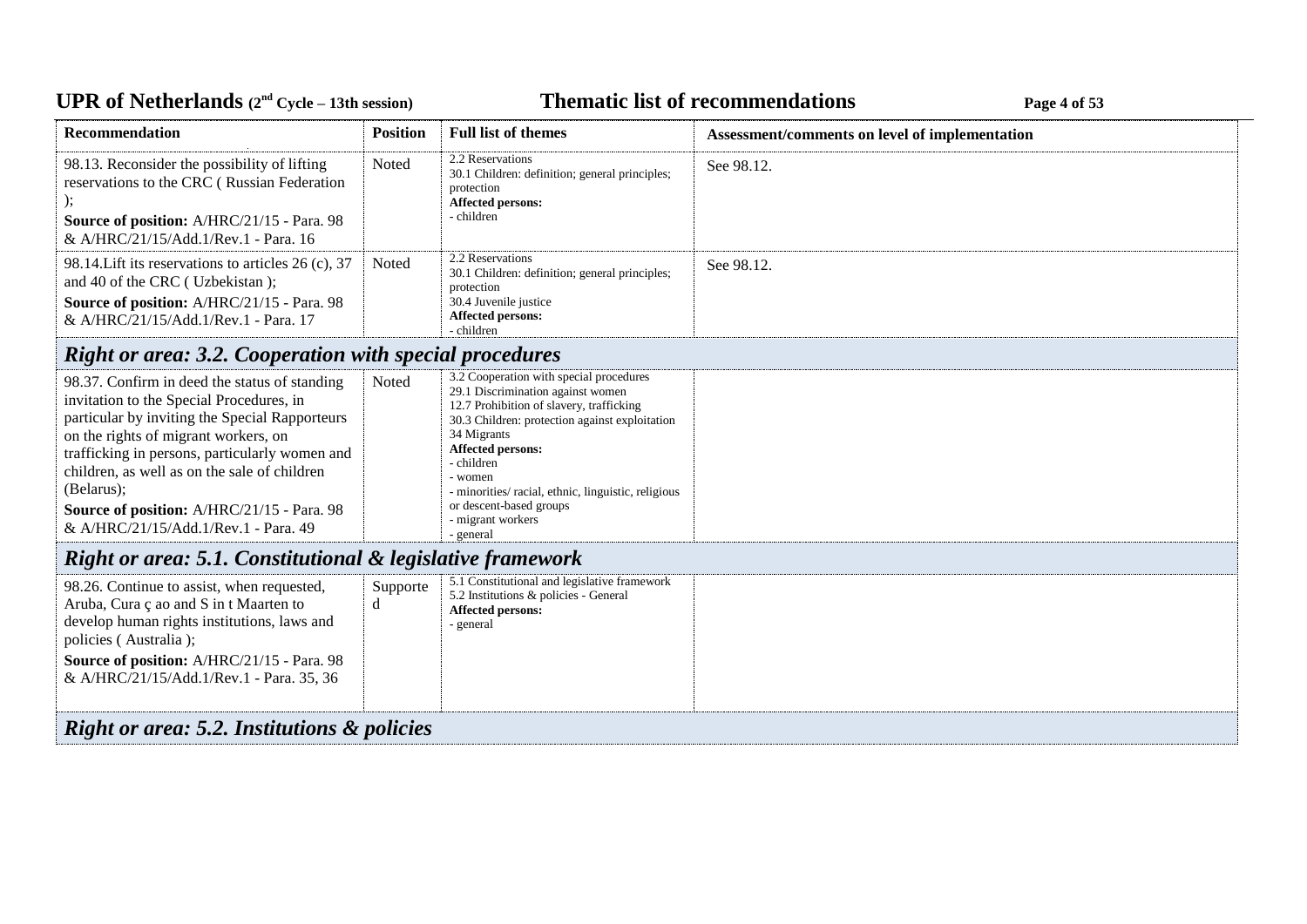# UPR of Netherlands  $(2^{nd} \text{ Cycle} - 13th \text{ session})$  **Thematic list of recommendations Page 5** of 53

| <b>Recommendation</b>                                                                                                                                                                                                                                                                                                  | <b>Position</b> | <b>Full list of themes</b>                                                                                 | Assessment/comments on level of implementation                                                                                                                                                                                                                                                                                                                                                                                                                                                                           |
|------------------------------------------------------------------------------------------------------------------------------------------------------------------------------------------------------------------------------------------------------------------------------------------------------------------------|-----------------|------------------------------------------------------------------------------------------------------------|--------------------------------------------------------------------------------------------------------------------------------------------------------------------------------------------------------------------------------------------------------------------------------------------------------------------------------------------------------------------------------------------------------------------------------------------------------------------------------------------------------------------------|
| 98.21. Ensure effectiveness, proper<br>functioning and independence of its national<br>human rights institution (Egypt);<br>Source of position: A/HRC/21/15 - Para. 98<br>& A/HRC/21/15/Add.1/Rev.1 - Para. 27, 28                                                                                                     | Supporte<br>d   | 5.2 Institutions & policies - General<br><b>Affected persons:</b><br>- human rights defenders<br>- general | The Netherlands Institute for Human Rights was established in 2012 and<br>constitutes the National Human Rights Institution of the Netherlands. The Institute<br>is compliant with the Paris Principles and has been accredited with A Status since<br>May 2014. The Institute protects, monitors, explains and promotes human rights in<br>the Netherlands through research, advice, and awareness raising. Its mandate also<br>covers urging the government to ratify, implement and observe human rights<br>treaties. |
| 98.22. Accelerate the full operationalization of<br>the National Institute for Human Rights in the<br>near future (Indonesia);<br>Source of position: A/HRC/21/15 - Para. 98<br>& A/HRC/21/15/Add.1/Rev.1 - Para. 29                                                                                                   | Supporte<br>d   | 5.2 Institutions & policies - General<br>Affected persons:<br>- general                                    | See 98.21.                                                                                                                                                                                                                                                                                                                                                                                                                                                                                                               |
| 98.23. Expedite the establishment and<br>operationalization of the National Institute for<br>Human Rights which fully complies with the<br>Paris Principles (Malaysia);<br>Source of position: A/HRC/21/15 - Para. 98<br>& A/HRC/21/15/Add.1/Rev.1 - Para. 30                                                          | Supporte<br>d   | 5.2 Institutions & policies - General<br>Affected persons:<br>- general                                    | See 98.21.                                                                                                                                                                                                                                                                                                                                                                                                                                                                                                               |
| 98.24. Make full use in practice of the new<br>Institute for Human Rights to promote a<br>coherent approach to human rights issues<br>across the spectrum of different policy areas<br>and human rights situations (Norway);<br>Source of position: A/HRC/21/15 - Para. 98<br>& A/HRC/21/15/Add.1/Rev.1 - Para. 31, 32 | Supporte<br>d   | 5.2 Institutions & policies - General<br><b>Affected persons:</b><br>- general                             | See 98.21.                                                                                                                                                                                                                                                                                                                                                                                                                                                                                                               |
| 98.25. Work with all sectors including the<br>education sector, to ensure the National<br>Human Rights Institute effectively supports<br>the country's commitment to human rights (<br>Australia);<br>Source of position: A/HRC/21/15 - Para. 98<br>& A/HRC/21/15/Add.1/Rev.1 - Para. 33, 34                           | Supporte<br>d   | 5.2 Institutions & policies - General<br>Affected persons:<br>- general                                    | See 98.21.                                                                                                                                                                                                                                                                                                                                                                                                                                                                                                               |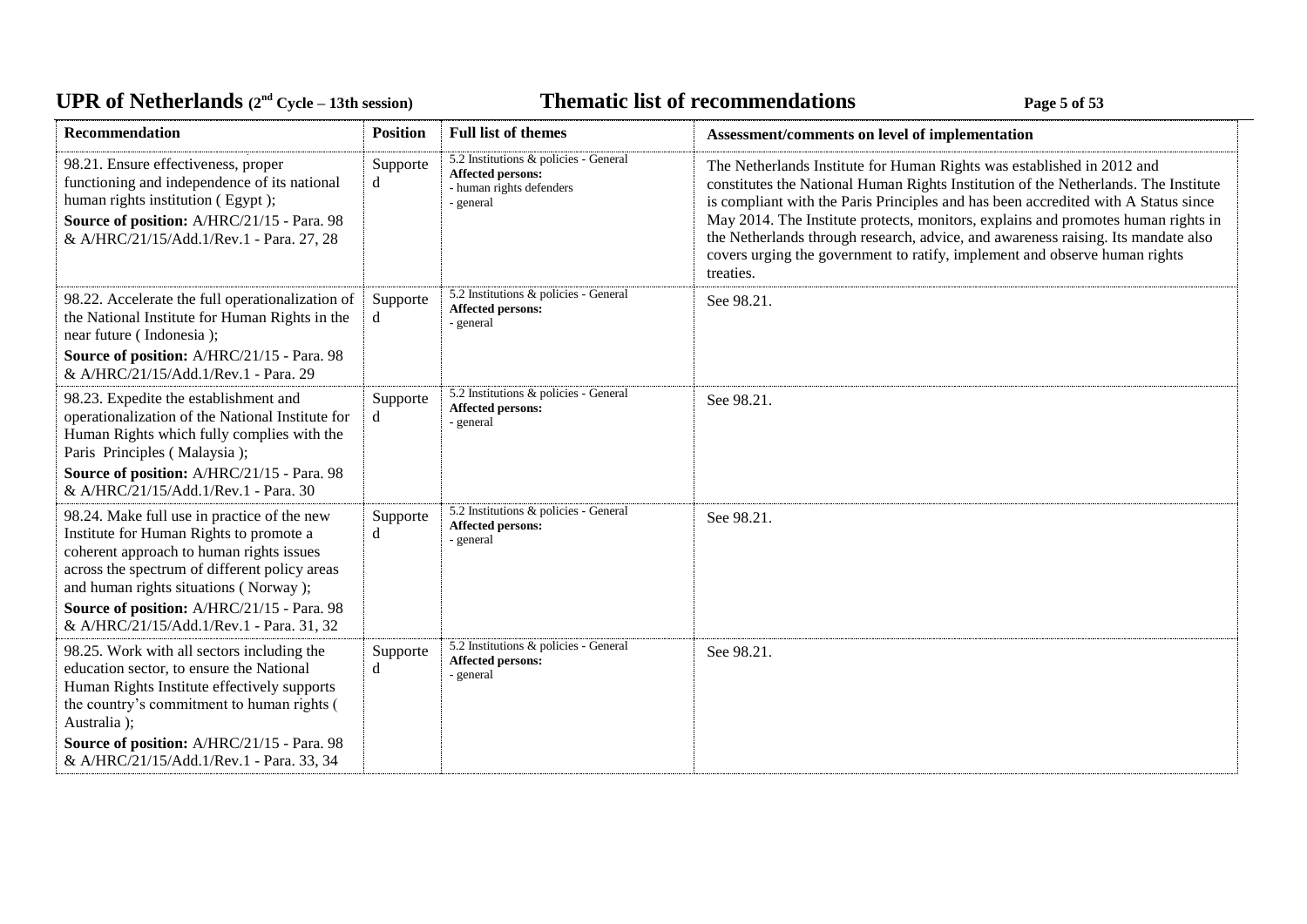# UPR of Netherlands  $(2^{nd} \text{ Cycle} - 13th \text{ session})$  **Thematic list of recommendations Page 6** of 53

| Recommendation                                                                                                                                                                                                                     | <b>Position</b> | <b>Full list of themes</b>                                                     | Assessment/comments on level of implementation                                                                                                                                                                                                                                                                                                                                                                                                                                                                                                                                                                                                                                                                                                                                                                                                                                                                                                                                                                                                                                                                                                                                                                                                                                                                               |
|------------------------------------------------------------------------------------------------------------------------------------------------------------------------------------------------------------------------------------|-----------------|--------------------------------------------------------------------------------|------------------------------------------------------------------------------------------------------------------------------------------------------------------------------------------------------------------------------------------------------------------------------------------------------------------------------------------------------------------------------------------------------------------------------------------------------------------------------------------------------------------------------------------------------------------------------------------------------------------------------------------------------------------------------------------------------------------------------------------------------------------------------------------------------------------------------------------------------------------------------------------------------------------------------------------------------------------------------------------------------------------------------------------------------------------------------------------------------------------------------------------------------------------------------------------------------------------------------------------------------------------------------------------------------------------------------|
| 98.27. Formulate a national human rights<br>action plan (Philippines);<br>Source of position: A/HRC/21/15 - Para. 98<br>& A/HRC/21/15/Add.1/Rev.1 - Para. 37, 38                                                                   | Supporte<br>d   | 5.2 Institutions & policies - General<br><b>Affected persons:</b><br>- general | The Netherlands adopted a National Action Plan on Human Rights (NAP) in 2013.<br>The interim report of the government suggests that the NAP follows up on many of<br>the recommendations made during the previous UPR cycle. The scope of the NAP<br>and the number of new actions is, however, limited. The NAP should play a greater<br>role in more policy areas. It is unclear who is responsible for the implementation of<br>the NAP and its realization is neither monitored nor evaluated. Because of<br>upcoming elections there is no follow-up to the NAP, the current cabinet considers<br>this up to the next government. This illustrates how human rights are subordinate to<br>political considerations on the direction of government policies. Human rights<br>should be the touchstone for all actions by the government and should be<br>structurally incorporated in all policies, not only with ad hoc solutions. Actions on<br>politically sensitive issues which put human rights under pressure also need to be<br>preceded by careful consideration of the various interests. It is for instance unclear<br>whether the swift measures to combat terrorism that substantially restrict<br>fundamental rights will stand the human rights test.<br>See also the written submission of the Institute |
| 98.28. Develop a national human rights action<br>plan (Uzbekistan);<br>Source of position: A/HRC/21/15 - Para. 98<br>& A/HRC/21/15/Add.1/Rev.1 - Para. 39                                                                          | Supporte<br>d   | 5.2 Institutions & policies - General<br><b>Affected persons:</b><br>- general | See 98.27.                                                                                                                                                                                                                                                                                                                                                                                                                                                                                                                                                                                                                                                                                                                                                                                                                                                                                                                                                                                                                                                                                                                                                                                                                                                                                                                   |
| 98.29. Evaluate the possibility to develop a<br>national human rights action plan (Argentina<br>Source of position: A/HRC/21/15 - Para. 98<br>& A/HRC/21/15/Add.1/Rev.1 - Para. 40                                                 | Supporte<br>d   | 5.2 Institutions & policies - General<br><b>Affected persons:</b><br>- general | See 98.27.                                                                                                                                                                                                                                                                                                                                                                                                                                                                                                                                                                                                                                                                                                                                                                                                                                                                                                                                                                                                                                                                                                                                                                                                                                                                                                                   |
| 98.30. Draft a national human rights plan<br>which includes public policies and strategies<br>reaching a comprehensive range of human<br>rights (Brazil);<br>Source of position: A/HRC/21/15 - Para. 98                            | Supporte<br>d   | 5.2 Institutions & policies - General<br><b>Affected persons:</b><br>- general | See 98.27.                                                                                                                                                                                                                                                                                                                                                                                                                                                                                                                                                                                                                                                                                                                                                                                                                                                                                                                                                                                                                                                                                                                                                                                                                                                                                                                   |
| & A/HRC/21/15/Add.1/Rev.1 - Para. 41<br>98.32. Continue efforts aimed at promoting<br>and protecting human rights on the ground (<br>Qatar);<br>Source of position: A/HRC/21/15 - Para. 98<br>& A/HRC/21/15/Add.1/Rev.1 - Para. 43 | Supporte<br>d   | 5.2 Institutions & policies - General<br><b>Affected persons:</b><br>- general | See 98.27.                                                                                                                                                                                                                                                                                                                                                                                                                                                                                                                                                                                                                                                                                                                                                                                                                                                                                                                                                                                                                                                                                                                                                                                                                                                                                                                   |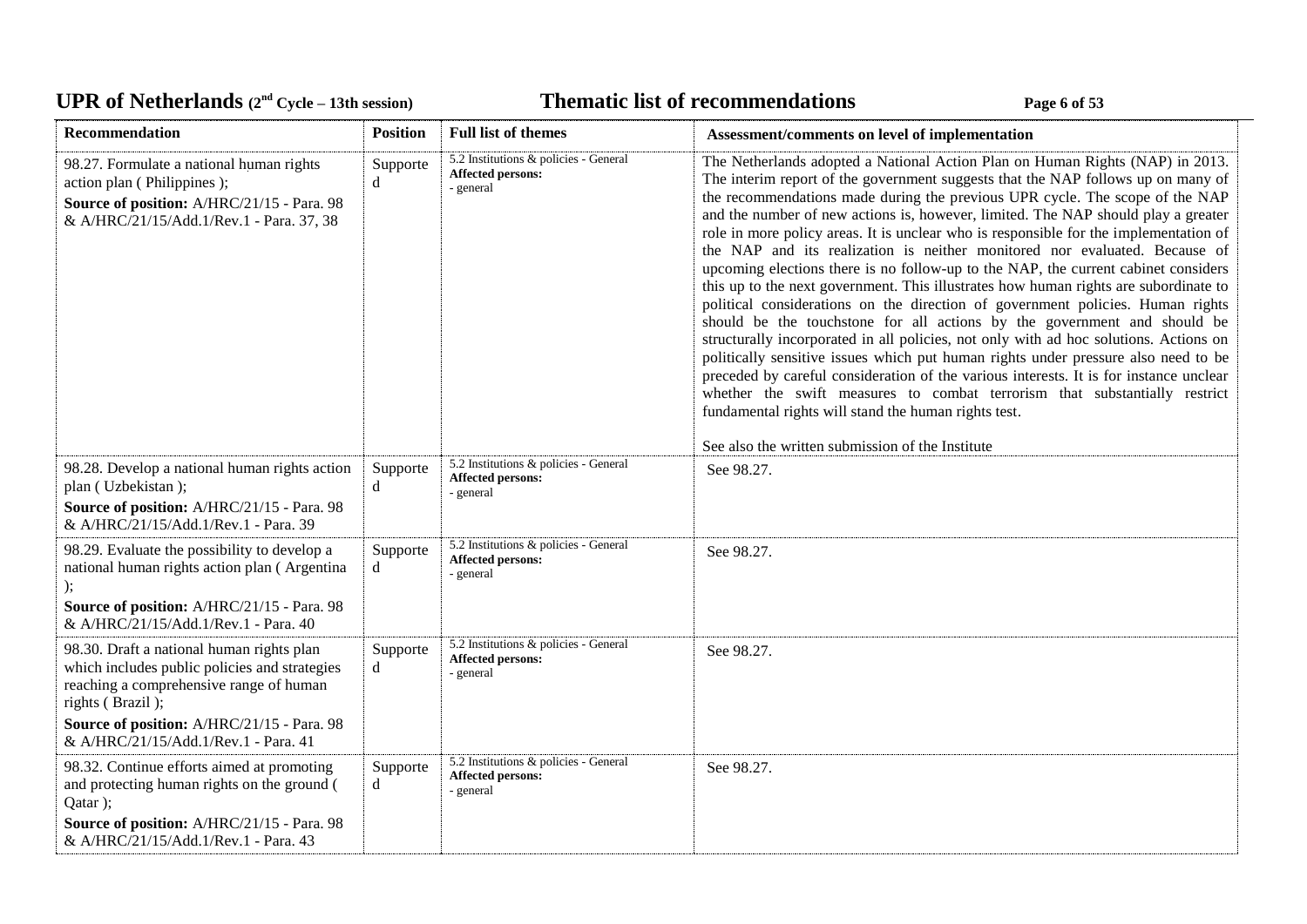| <b>UPR of Netherlands</b> $(2^{nd} \text{ Cycle} - 13th \text{ session})$                                                                                                                                                                                                                    |                 |                                                                                                                | <b>Thematic list of recommendations</b><br>Page 7 of 53                                                                                                                                                                                                                                                                                                                                                                                                                                                                                                                                                 |
|----------------------------------------------------------------------------------------------------------------------------------------------------------------------------------------------------------------------------------------------------------------------------------------------|-----------------|----------------------------------------------------------------------------------------------------------------|---------------------------------------------------------------------------------------------------------------------------------------------------------------------------------------------------------------------------------------------------------------------------------------------------------------------------------------------------------------------------------------------------------------------------------------------------------------------------------------------------------------------------------------------------------------------------------------------------------|
| <b>Recommendation</b>                                                                                                                                                                                                                                                                        | <b>Position</b> | <b>Full list of themes</b>                                                                                     | Assessment/comments on level of implementation                                                                                                                                                                                                                                                                                                                                                                                                                                                                                                                                                          |
| Right or area: 6. Human rights education and training                                                                                                                                                                                                                                        |                 |                                                                                                                |                                                                                                                                                                                                                                                                                                                                                                                                                                                                                                                                                                                                         |
| 98.33. Adopt a National Action Plan on<br>Human Rights Education (Slovenia);<br>Source of position: A/HRC/21/15 - Para. 98<br>& A/HRC/21/15/Add.1/Rev.1 - Para. 44                                                                                                                           | Noted           | 6 Human rights education, trainings<br>5.2 Institutions & policies - General<br>Affected persons:<br>- general | The Netherlands did draw up a National Human Rights Action Plan, including a<br>minor paragraph on education. However, the Dutch government refrains from<br>coherently implementing the World Programme on HRE. In particular, it has not<br>drawn up any policy plan on human rights training for the professionals mentioned<br>in the World Programme.<br>See also the written submission of the Institute.                                                                                                                                                                                         |
| 98.98. Establish guidelines for training on<br>human rights in primary and secondary<br>education, with homogenous curricula in all<br>the educational centres (Spain);<br>Source of position: A/HRC/21/15 - Para. 98<br>& A/HRC/21/15/Add.1/Rev.1 - Para. 129, 130                          | Supporte<br>d   | 6 Human rights education, trainings<br>8 Equality & non-discrimination<br>Affected persons:<br>- children      | A curriculum review process is underway. An advisory report has been brought<br>forward, that includes human rights as one of the core subjects to be taught at<br>schools. It will take at least three more years before the new curriculum will be<br>implemented at schools. The government should ambitiously and consistently use<br>all ways and means to strengthen human rights education on primary and<br>secondary school level, without hiding behind the freedom of education of schools.<br>Teachers should be well equipped to make human rights a reality in day-to-day<br>school life. |
|                                                                                                                                                                                                                                                                                              |                 |                                                                                                                | See also the written submission of the Institute.                                                                                                                                                                                                                                                                                                                                                                                                                                                                                                                                                       |
| <b>Right or area: 8. Non-discrimination</b>                                                                                                                                                                                                                                                  |                 |                                                                                                                |                                                                                                                                                                                                                                                                                                                                                                                                                                                                                                                                                                                                         |
| 98.34. Apply homogenous human rights<br>standards in the different territories that form<br>the kingdom of the Netherlands, especially in<br>the Antilles, as recommended by CESCR in<br>2010 (Spain);<br>Source of position: A/HRC/21/15 - Para. 98<br>& A/HRC/21/15/Add.1/Rev.1 - Para. 45 | Noted           | 8 Equality & non-discrimination<br>7 Other measures of implementation<br>Affected persons:<br>- general        |                                                                                                                                                                                                                                                                                                                                                                                                                                                                                                                                                                                                         |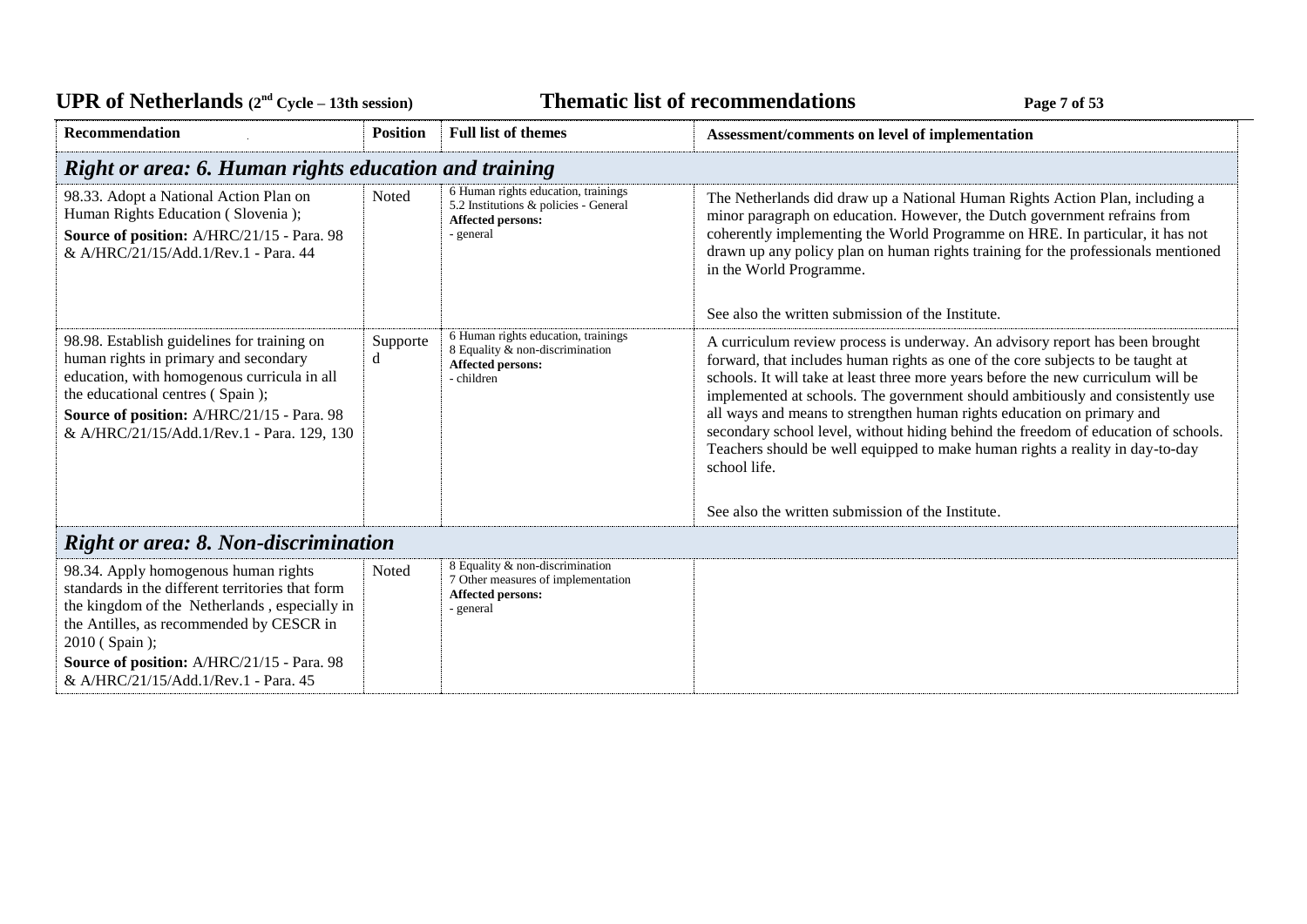# UPR of Netherlands  $(2^{nd} \text{ Cycle} - 13th \text{ session})$  **Thematic list of recommendations Page 8** of 53

| Recommendation                                                                                                                                                                                                                                                                                                                                                                                                                                                                                                             | <b>Position</b> | <b>Full list of themes</b>                                                                                                                                                                                                                                                                                                                                                                                                                                                                                                                                                                                 | Assessment/comments on level of implementation                                                                                                                                                                                                                                                                                                                                                                                                                                                                                                                                                                                                                                                                                                                                                                                                                                                                                                                                                                                                                                                                                                                            |
|----------------------------------------------------------------------------------------------------------------------------------------------------------------------------------------------------------------------------------------------------------------------------------------------------------------------------------------------------------------------------------------------------------------------------------------------------------------------------------------------------------------------------|-----------------|------------------------------------------------------------------------------------------------------------------------------------------------------------------------------------------------------------------------------------------------------------------------------------------------------------------------------------------------------------------------------------------------------------------------------------------------------------------------------------------------------------------------------------------------------------------------------------------------------------|---------------------------------------------------------------------------------------------------------------------------------------------------------------------------------------------------------------------------------------------------------------------------------------------------------------------------------------------------------------------------------------------------------------------------------------------------------------------------------------------------------------------------------------------------------------------------------------------------------------------------------------------------------------------------------------------------------------------------------------------------------------------------------------------------------------------------------------------------------------------------------------------------------------------------------------------------------------------------------------------------------------------------------------------------------------------------------------------------------------------------------------------------------------------------|
| 98.36. Develop a system of recording official<br>statistical data on the most widespread crimes<br>and offences committed on the basis of<br>discrimination taking into account the legal<br>obligations of the Netherlands in registering<br>such crimes (Uzbekistan);<br>Source of position: A/HRC/21/15 - Para. 98<br>& A/HRC/21/15/Add.1/Rev.1 - Para. 47, 48                                                                                                                                                          | Supporte<br>d   | 8 Equality & non-discrimination<br>7.1 Context, statistics, budget, dissemination,<br>civil society<br>9 Racial discrimination<br>Affected persons:<br>- general                                                                                                                                                                                                                                                                                                                                                                                                                                           | Reporting to police<br>In 2015 and 2016 the government invested in improving the registration of<br>complaints by the police and other professionals, of islamophobia, and racial and<br>religious discrimination (such as Platform for Islamic Organisations in Rijnmond<br>(SPIOR), Anti-Discrimination Services (ADS)). It also invested in motivating and<br>facilitating victims of racial and religious discrimination to file a complaint. It is<br>unclear what the effects are of these measures.                                                                                                                                                                                                                                                                                                                                                                                                                                                                                                                                                                                                                                                                |
|                                                                                                                                                                                                                                                                                                                                                                                                                                                                                                                            |                 |                                                                                                                                                                                                                                                                                                                                                                                                                                                                                                                                                                                                            | Prosecution                                                                                                                                                                                                                                                                                                                                                                                                                                                                                                                                                                                                                                                                                                                                                                                                                                                                                                                                                                                                                                                                                                                                                               |
|                                                                                                                                                                                                                                                                                                                                                                                                                                                                                                                            |                 |                                                                                                                                                                                                                                                                                                                                                                                                                                                                                                                                                                                                            | Only a limited number of complaints submitted to the ADSs and reports of (racial)<br>discrimination filed with the police have actually led to the Public Prosecution<br>Service (PPS) starting up criminal proceedings. In reaction to this the minister has<br>published a report that provides detailed insight in the trajectory of the process after<br>registration of a complaint. <sup>3</sup> The findings of the research led to plans for<br>improvements of the criminal prosecution with respect to recognition of<br>discrimination by the police, awareness of discrimination and diversity within the<br>National Police organisation and promotion of expertise within the penal chain.                                                                                                                                                                                                                                                                                                                                                                                                                                                                  |
| 98.38. Take effective legal and practical<br>measures to eliminate all forms of<br>discrimination and violence against women<br>and children, particularly women and children<br>belonging to ethnic and religious minorities,<br>including Muslims who still face multiple<br>forms of discrimination with respect to<br>education, health, employment and social and<br>political participation (Iran Islamic Republic<br>$of)$ );<br>Source of position: A/HRC/21/15 - Para. 98<br>& A/HRC/21/15/Add.1/Rev.1 - Para. 50 | Noted           | 8 Equality & non-discrimination<br>9 Racial discrimination<br>29.1 Discrimination against women<br>18 Right to participation in public affairs and<br>right to vote<br>23.1 Right to work<br>24 Right to health - General<br>25 Right to education - General<br>29.2 Violence against women, trafficking and<br>exploitation of prostitution<br>30.3 Children: protection against exploitation<br>12.5 Prohibition of torture and cruel, inhuman<br>or degrading treatment<br>Affected persons:<br>- children<br>- women<br>- minorities/ racial, ethnic, linguistic, religious<br>or descent-based groups | Equal access to education<br>Scientific study shows that social status increasingly affects opportunities in Dutch<br>education and social mobility. <sup>4</sup> The 2016 report of the Inspectorate of Education<br>confirms these findings: depending on the parents' level of education, children with<br>the same talents do not get the same opportunities at school. <sup>5</sup> A number of<br>government measures in the last years have contributed to the increasingly<br>important role of social status (education and income) and (indirectly) ethnicity as<br>ground for access to and mobility in higher education, rather than merit. One of<br>these measures is that for the selection of young students to enter secondary<br>education, the teachers' evaluation of a child's capacities is granted more weight<br>than the results of a uniform national test. This risks creating more space for bias of<br>teachers (a profession traditionally dominated by middle-class and native Dutch<br>persons) and making teachers more vulnerable to the pressure of parents who try to<br>influence the teacher's opinion on their child's capacities. |
|                                                                                                                                                                                                                                                                                                                                                                                                                                                                                                                            |                 |                                                                                                                                                                                                                                                                                                                                                                                                                                                                                                                                                                                                            | Education for illegally resident minors<br>Minors residing illegally in the Netherlands have a right to education. However, for<br>(pre) vocational and higher education problems can arise with respect to mandatory<br>internships. In 2012 the court determined that denying access to an internship                                                                                                                                                                                                                                                                                                                                                                                                                                                                                                                                                                                                                                                                                                                                                                                                                                                                   |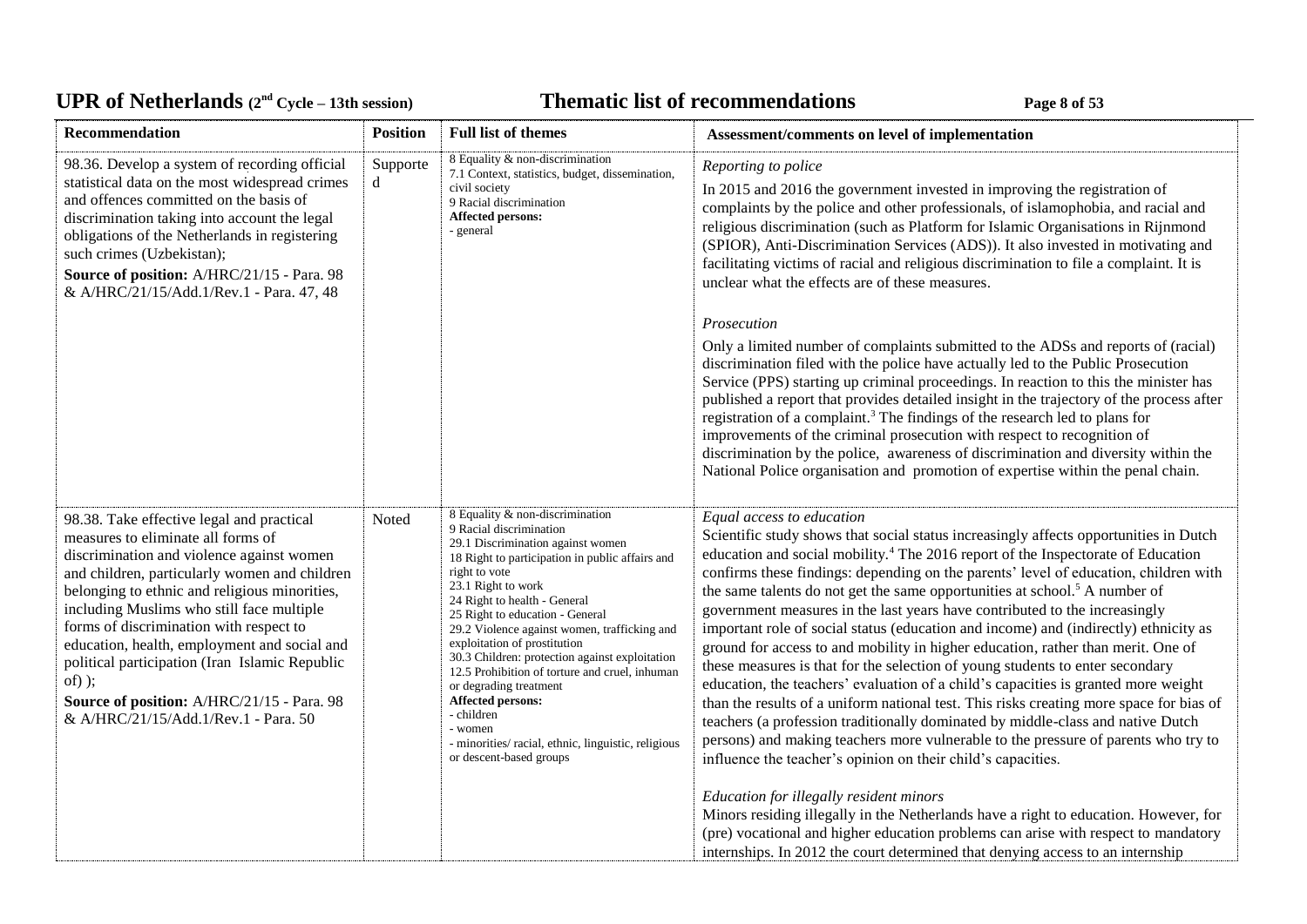# UPR of Netherlands  $(2^{nd} \text{ Cycle} - 13th \text{ session})$  **Thematic list of recommendations Page 9** of 53

| Recommendation                                                                                                                                                                                                                                                                                                                                                         | <b>Position</b> | <b>Full list of themes</b>                                                                                                                                                                                                                                                                                                              | Assessment/comments on level of implementation                                                                                                                                                                                                                                                                                                                                                                                                                                                                                                                                                                                                                                                                                                                                                                                                                                                                                                                                                                                                                                       |
|------------------------------------------------------------------------------------------------------------------------------------------------------------------------------------------------------------------------------------------------------------------------------------------------------------------------------------------------------------------------|-----------------|-----------------------------------------------------------------------------------------------------------------------------------------------------------------------------------------------------------------------------------------------------------------------------------------------------------------------------------------|--------------------------------------------------------------------------------------------------------------------------------------------------------------------------------------------------------------------------------------------------------------------------------------------------------------------------------------------------------------------------------------------------------------------------------------------------------------------------------------------------------------------------------------------------------------------------------------------------------------------------------------------------------------------------------------------------------------------------------------------------------------------------------------------------------------------------------------------------------------------------------------------------------------------------------------------------------------------------------------------------------------------------------------------------------------------------------------|
|                                                                                                                                                                                                                                                                                                                                                                        |                 |                                                                                                                                                                                                                                                                                                                                         | constitutes a violation of the right to education. The court observed that it is not<br>possible to graduate without completing the internship. On 1 July 2015 regulations<br>have come into force which allow this group of students to perform an internship in<br>certain curricula of pre-vocational education (VMBO), in practical training and in<br>secondary education for children with special needs. The regulations include the<br>requirement to start the education before their $18th$ year and that the internship is<br>unpaid. Students in universities (of applied science) are not able to perform an<br>internship. They can therefore only enroll in studies without a mandatory internship.<br>Most studies at universities of applied sciences require the performance of an<br>internship.                                                                                                                                                                                                                                                                  |
|                                                                                                                                                                                                                                                                                                                                                                        |                 |                                                                                                                                                                                                                                                                                                                                         | Political participation of Women                                                                                                                                                                                                                                                                                                                                                                                                                                                                                                                                                                                                                                                                                                                                                                                                                                                                                                                                                                                                                                                     |
|                                                                                                                                                                                                                                                                                                                                                                        |                 |                                                                                                                                                                                                                                                                                                                                         | CEDAW Committee (2010 Concluding Observations, in Paragraph 32) expressed<br>its concern over the under-representation of women on the local and provincial<br>levels and requested the Netherlands to implement temporary measures to promote<br>political participation of women on these levels. A Government programme that ran<br>from 2008 to 2010 has had little effect. The percentage of female mayors increased<br>from 18% in 2008 to 19% in 2010. The number had risen to 22% in 2014. It is<br>striking that only one of the larger municipalities of more than 150,000 inhabitants<br>has a female mayor. Also striking is that the number of female members of the day-<br>to-day management on the local and provincial levels is significantly lower than the<br>number of female Municipal and Provincial Council members. The political<br>participation of women on the local and provincial levels clearly has hardly<br>increased, especially the participation of women on executive levels.<br>Also see the written submission by the Institute. As well as: |
|                                                                                                                                                                                                                                                                                                                                                                        |                 |                                                                                                                                                                                                                                                                                                                                         | about labour market discrimination: 98.44.                                                                                                                                                                                                                                                                                                                                                                                                                                                                                                                                                                                                                                                                                                                                                                                                                                                                                                                                                                                                                                           |
|                                                                                                                                                                                                                                                                                                                                                                        |                 |                                                                                                                                                                                                                                                                                                                                         | Right or area 29.1 under 98.64, 98.72, 98.92 and 98.95                                                                                                                                                                                                                                                                                                                                                                                                                                                                                                                                                                                                                                                                                                                                                                                                                                                                                                                                                                                                                               |
| 98.39. Ensure that existing statutes prohibiting<br>gender discrimination are properly<br>implemented and enforced, and increase<br>through effective implementation and<br>enforcement efforts to address violence<br>against women and children (United States of<br>America);<br>Source of position: A/HRC/21/15 - Para. 98<br>& A/HRC/21/15/Add.1/Rev.1 - Para. 52 | Supporte<br>d   | 8 Equality & non-discrimination<br>29.1 Discrimination against women<br>29.2 Violence against women, trafficking and<br>exploitation of prostitution<br>30.3 Children: protection against exploitation<br>12.5 Prohibition of torture and cruel, inhuman<br>or degrading treatment<br><b>Affected persons:</b><br>- children<br>- women | Violence against women<br>Prevalence of violence against women and police response<br>Despite the government's efforts, the prevalence of violence against women in the<br>Netherlands is high. A 2014 survey by the European Union Agency for<br>Fundamental Rights (FRA) showed that 45% of women over 15 in the Netherlands<br>have at one point been the victim of physical and/or sexual violence. <sup>6</sup> Statistics<br>Netherlands (CBS) in 2014 reported that 31 women had been the victim of murder<br>or manslaughter. <sup>7</sup> Well over half the number of women murdered in the past five                                                                                                                                                                                                                                                                                                                                                                                                                                                                      |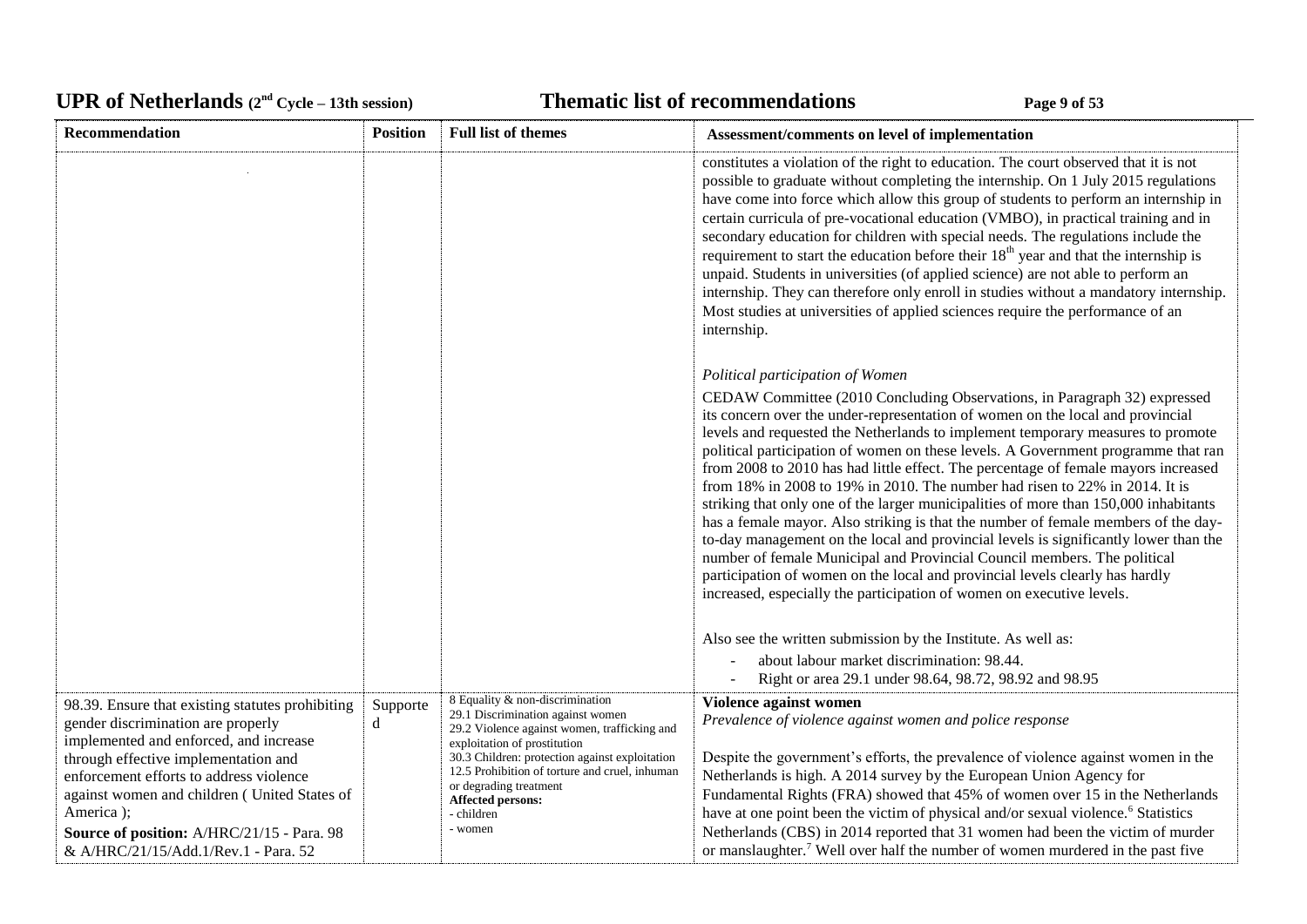# UPR of Netherlands  $(2^{nd} Cycle - 13th session)$  **Thematic list of recommendations Page 10** of 53

| <b>Recommendation</b> | <b>Position</b> | <b>Full list of themes</b> | Assessment/comments on level of implementation                                                                                                                                                                                                                                                                                                                                                                                                                                                                                                                                                                                                                                                                                                                                                                                                                         |
|-----------------------|-----------------|----------------------------|------------------------------------------------------------------------------------------------------------------------------------------------------------------------------------------------------------------------------------------------------------------------------------------------------------------------------------------------------------------------------------------------------------------------------------------------------------------------------------------------------------------------------------------------------------------------------------------------------------------------------------------------------------------------------------------------------------------------------------------------------------------------------------------------------------------------------------------------------------------------|
|                       |                 |                            | years were killed by their partners or ex-partners. Poignantly, various victims had<br>reported being threatened to the police.                                                                                                                                                                                                                                                                                                                                                                                                                                                                                                                                                                                                                                                                                                                                        |
|                       |                 |                            | Professional training of police officers is necessary for them to be able to intervene<br>in case of immediate danger and to properly assess the level of the threat reported by<br>women.                                                                                                                                                                                                                                                                                                                                                                                                                                                                                                                                                                                                                                                                             |
|                       |                 |                            | Gender-sensitive approach<br>A study commissioned by the government <sup>8</sup> showed that current policy and practice<br>are insufficiently gender-sensitive. The policy on and approach to combat intimate<br>partner violence should pay more explicit attention to the role played by<br>stereotyping and unequal power dynamics between men and women, both as regards<br>the relation between partners and otherwise within family relations. A project was<br>started up by four organisations, commissioned by three ministries, to follow up on<br>its findings. Implementation in practice is now crucial.                                                                                                                                                                                                                                                 |
|                       |                 |                            | The Netherlands at present do not possess sufficient data to monitor whether its<br>approach to prevent and combat gender-related violence is effective. The survey by<br>the FRA could serve as a baseline for a follow-up study to measure the effectiveness<br>of the approach.                                                                                                                                                                                                                                                                                                                                                                                                                                                                                                                                                                                     |
|                       |                 |                            | Supporting and protecting victims of domestic violence<br>As from 1 January 2015, the responsibility for preventing domestic violence and<br>providing support and protection, rehabilitation and care to victims has been vested<br>in the municipalities. This allows for individualised approaches, which is a positive<br>development. However, in practice, specialist care provided to victims is often<br>lacking. Nor is the quality and capacity of the support and protection services<br>offered properly supervised on the national level. The Association of Netherlands<br>Municipalities reports that a waiting period is applied to reports of domestic<br>violence classified as being less urgent. <sup>9</sup> The risk exists that this waiting period will<br>become longer and that, in time, urgent reports, too, cannot be processed directly. |
|                       |                 |                            | Women with a dependent residence permit more vulnerable to violence<br>The findings of the "Huwelijksmigratie in Nederland" (Immigration for the purpose<br>of marriage in the Netherlands, 2014) study show that women holding a dependent<br>residence permit are especially vulnerable when becoming a victim of domestic<br>violence. <sup>10</sup> These women are eligible for an independent residence permit only after<br>having resided in the Netherlands for five years. It is very difficult for them to                                                                                                                                                                                                                                                                                                                                                  |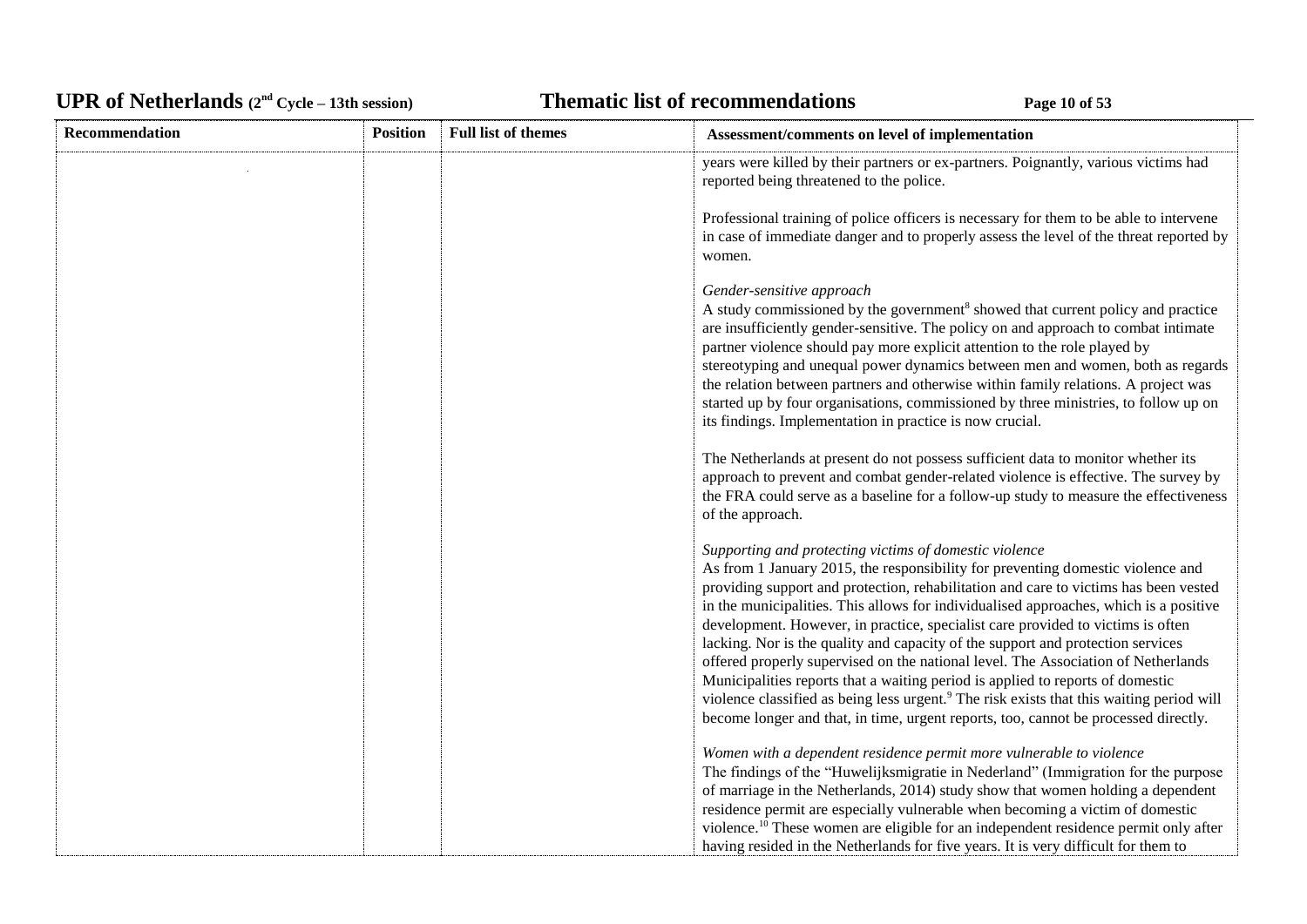# UPR of Netherlands  $(2^{nd} \text{ Cycle} - 13th \text{ session})$  **Thematic list of recommendations Page 11** of 53

| Recommendation | <b>Position</b> | <b>Full list of themes</b> | Assessment/comments on level of implementation                                                                                                                                                                                                                                                                                                                                                                                                                                                                                                                                                                                                                                                                                                                                                                                                                                                                                                                                                                 |
|----------------|-----------------|----------------------------|----------------------------------------------------------------------------------------------------------------------------------------------------------------------------------------------------------------------------------------------------------------------------------------------------------------------------------------------------------------------------------------------------------------------------------------------------------------------------------------------------------------------------------------------------------------------------------------------------------------------------------------------------------------------------------------------------------------------------------------------------------------------------------------------------------------------------------------------------------------------------------------------------------------------------------------------------------------------------------------------------------------|
|                |                 |                            | obtain an independent residence permit prior to this time. Such is possible only if<br>they are able to prove that they cannot remove themselves from the violence<br>committed by their partner, not even by leaving the Netherlands and returning to<br>their countries of origin.                                                                                                                                                                                                                                                                                                                                                                                                                                                                                                                                                                                                                                                                                                                           |
|                |                 |                            | Victims of honour-related violence additionally have to prove that the threat of such<br>violence is present in their countries of origin as well. The perpetrators of the<br>violence use the fear their victims have of being deported and/or losing their right of<br>residence as a weapon to prevent them from seeking out help or applying for a<br>divorce. For marriage migrants holding a dependent residence permit, a lack of<br>awareness of their rights or fear of honour-related violence or reprisals by the<br>perpetrator can prevent them from seeking assistance. The Dutch agencies and<br>services do not always take the situation the marriage migrants find themselves in<br>into account, resulting in them not being able to offer suitable assistance. Making it<br>easier for victims of domestic or honour-related violence to obtain an independent<br>residence permit and improving access to assistance allows for improved protection<br>of this vulnerable group of women. |
|                |                 |                            | Victims of domestic violence not holding valid residence permits<br>Women without a valid residence permit are more vulnerable to domestic violence.<br>They fear that reporting to the police will have negative consequences for their stay<br>in the Netherlands. Protection and support services for this group of victims are<br>insufficiently provided for in law and practice. The Institute has received multiple<br>signals that victims of domestic violence without a valid residence permit have<br>difficulty accessing protection and support services. This renders it even more<br>difficult for this group of women to remove themselves from a situation of violence.<br>Access to protection and support services is necessary to effect this.                                                                                                                                                                                                                                             |
|                |                 |                            | Violence against women in Caribbean Netherlands<br>The scope and severity of domestic violence against women and girls in Caribbean<br>Netherlands are both significant. Poverty is rampant under the inhabitants of<br>Caribbean Netherlands and women often work various jobs to generate sufficient<br>income for their family. They often depend on the income of their partner and/or<br>maintenance money paid by their ex-partner. This financial dependency prevents<br>them from removing themselves from the situation of violence. Solid initial steps<br>have been taken to tackle violence against women in Caribbean Netherlands.<br>Safeguarding the reporting structure, safe shelters and a permanent public<br>information campaign on all three islands is essential. This requires the availability                                                                                                                                                                                        |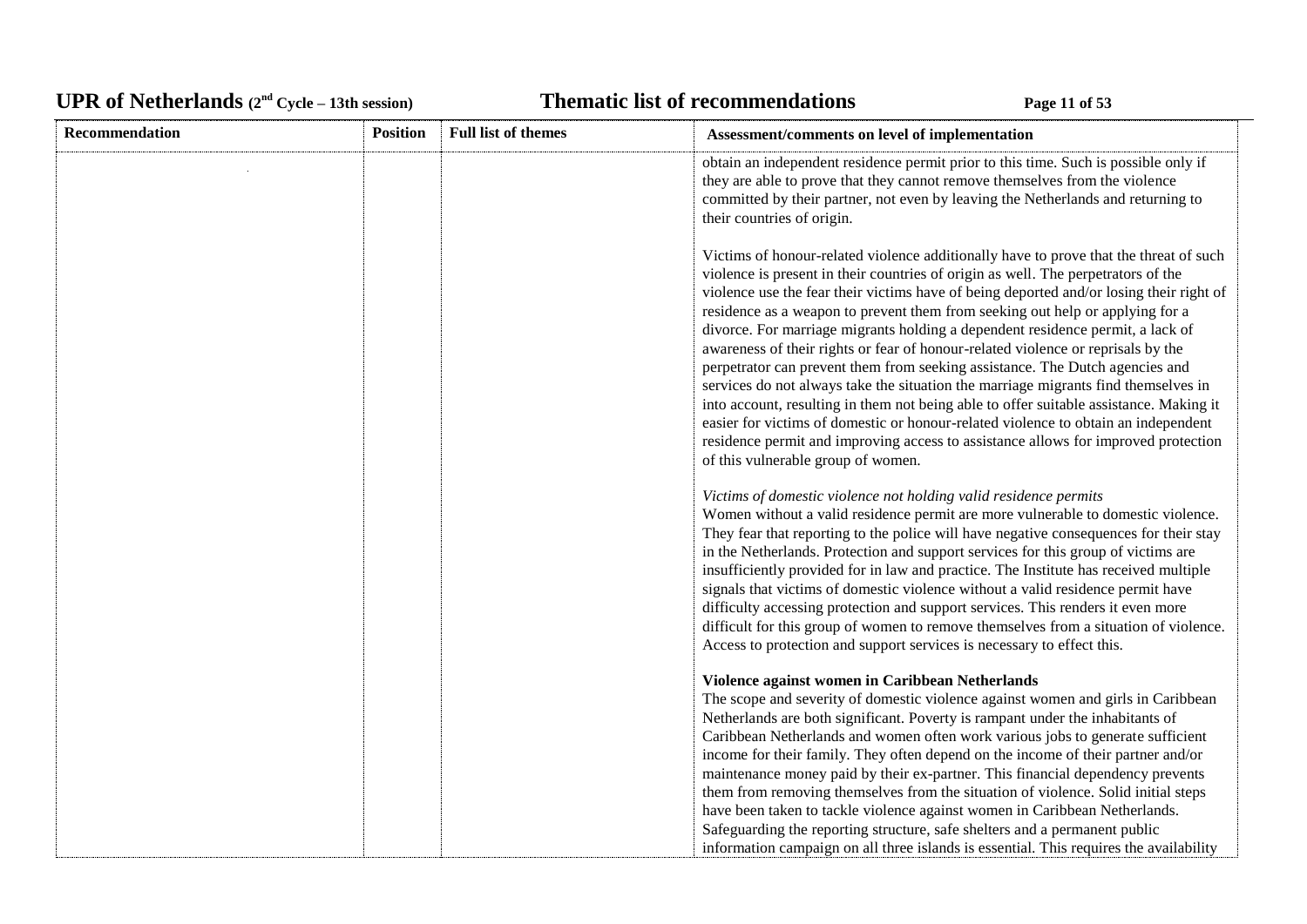# UPR of Netherlands  $(2^{nd} Cycle - 13th session)$  **Thematic list of recommendations Page 12** of 53

| Recommendation | <b>Position</b> | <b>Full list of themes</b> | Assessment/comments on level of implementation                                                                                                                                                                                                                                                                                                                                                                                                                                                                                                                                                                                                                                                                                                                                                                                                                                                                                       |
|----------------|-----------------|----------------------------|--------------------------------------------------------------------------------------------------------------------------------------------------------------------------------------------------------------------------------------------------------------------------------------------------------------------------------------------------------------------------------------------------------------------------------------------------------------------------------------------------------------------------------------------------------------------------------------------------------------------------------------------------------------------------------------------------------------------------------------------------------------------------------------------------------------------------------------------------------------------------------------------------------------------------------------|
|                |                 |                            | of professionals.                                                                                                                                                                                                                                                                                                                                                                                                                                                                                                                                                                                                                                                                                                                                                                                                                                                                                                                    |
|                |                 |                            | Forced marriage, marital captivity and abandonment<br>Scope<br>2014 saw publication of the "Zo zijn we niet getrouwd" (That was not what we<br>agreed on) study on the scope of forced marriage, marital captivity and<br>abandonment. <sup>11</sup> No exact figures are available. 181 cases of forced marriage have<br>been registered over the 2011-2012 period, but experts believe that the actual figure<br>is between 674 and 1914 cases. 178 cases of abandonment have been registered; the<br>estimated actual scope is between 364 and 1631 cases. 140 cases of marital captivity<br>have been registered; the estimated actual scope is between 447 and 1687 cases.<br>Forced marriage, marital captivity and abandonment are criminal offences.                                                                                                                                                                         |
|                |                 |                            | Forced marriage<br>The Forced Marriage (Prevention) Act entered into force on 5 December 2015. This<br>Act regulates the civil-law consequences of a marriage concluded under coercion.<br>The Dutch Public Prosecution Service may prevent a marriage if coercion is<br>involved. Should a marriage be concluded under coercion, either of the parties or the<br>Public Prosecution Service may initiate proceedings seeking annulment. In addition,<br>various initiatives to raise public awareness and train assistance workers have been<br>launched by the government and other bodies. These may result in an increased call<br>for legal and other assistance and for protection and support services.                                                                                                                                                                                                                       |
|                |                 |                            | Marital captivity<br>A closely related problem is that of marital captivity, or the impossibility of one of<br>the spouses - generally the wife - to terminate the marriage. She remains married by<br>law and/or religious regulations against her will. The Dutch courts are not<br>competent to dissolve religious marriages. However, the wife may request the court<br>to order the husband to cooperate in the dissolution of the marriage under threat of a<br>fine. The legal basis for such an order is that failure to cooperate in divorce<br>proceedings is a wrongful act. The court may impose a fine to a party failing to<br>observe the court order. The courts have ruled on a number of cases. Some of these<br>resulted in the dissolution of the marriage, but some have not. Courts decide on a<br>case-by-case basis and do not consider all situations of marital captivity to constitute<br>a wrongful act. |
|                |                 |                            | Legal obstacles<br>It is difficult to establish and prove forced marriage and marital captivity. They<br>occur in the private sphere out of sight of others. As a result, it is difficult for<br>victims and relatives to report these situations. In addition, reporting carries a risk of                                                                                                                                                                                                                                                                                                                                                                                                                                                                                                                                                                                                                                          |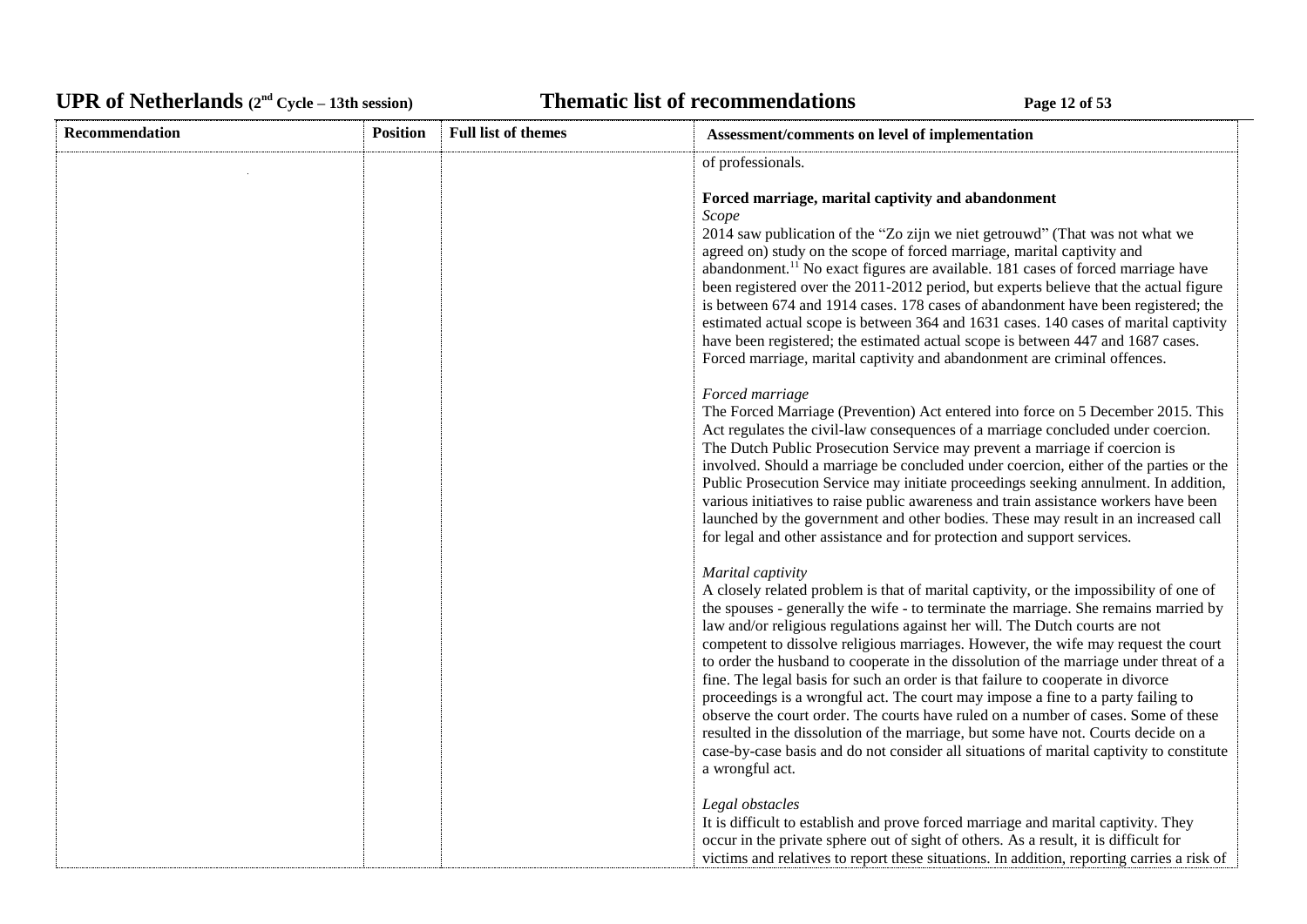# UPR of Netherlands  $(2^{nd} \text{ Cycle} - 13th \text{ session})$  **Thematic list of recommendations Page 13** of 53

| Recommendation                                                                                                                                                                                                                                              | <b>Position</b> | <b>Full list of themes</b>                                                                                                                                                                                                                                           | Assessment/comments on level of implementation                                                                                                                                                                                                                                                                                                                                                                                                                                                                                                                                                                                                                                                                                                                           |
|-------------------------------------------------------------------------------------------------------------------------------------------------------------------------------------------------------------------------------------------------------------|-----------------|----------------------------------------------------------------------------------------------------------------------------------------------------------------------------------------------------------------------------------------------------------------------|--------------------------------------------------------------------------------------------------------------------------------------------------------------------------------------------------------------------------------------------------------------------------------------------------------------------------------------------------------------------------------------------------------------------------------------------------------------------------------------------------------------------------------------------------------------------------------------------------------------------------------------------------------------------------------------------------------------------------------------------------------------------------|
|                                                                                                                                                                                                                                                             |                 |                                                                                                                                                                                                                                                                      | reprisals by the other spouse or other relatives.<br>The threshold to establish for 'coercion' in criminal-law terms in high. This is<br>especially problematic in the case of marital captivity: often, the stringent<br>requirements for the situation to constitute coercion have not been met. And even if<br>the other spouse is prosecuted, this does not guarantee that the marriage is dissolved<br>under civil law and that the situation of marital captivity is terminated.                                                                                                                                                                                                                                                                                   |
|                                                                                                                                                                                                                                                             |                 |                                                                                                                                                                                                                                                                      | Protection of children<br>Various reports have addressed the question of access to support services for<br>children who are victim of domestic violence. The advisory services and complaints<br>office 'Safe at home' ('Veilig thuis') are responsible for youth care services.<br>Various problems have been reported by, among others, the Inspectorate for Youth<br>Care and the Health Inspectorate and the Netherlands' Ombudsman for Children. <sup>12</sup><br>The Ombudsman for Children found problems in cooperation between the various<br>authorities, accessibility, safety and financing of services. Furthermore, he reported<br>an alarming increase in the waiting period for access to services.<br>See also the written submission of the Institute. |
| 98.40. Devise more specific measures to<br>eliminate discrimination against women,<br>ethnic minorities, migrants, Muslim and<br>people of African origin (Thailand);<br>Source of position: A/HRC/21/15 - Para. 98<br>& A/HRC/21/15/Add.1/Rev.1 - Para. 53 | Supporte<br>d   | 8 Equality & non-discrimination<br>9 Racial discrimination<br>29.1 Discrimination against women<br>Affected persons:<br>- migrants<br>- women<br>- minorities/ racial, ethnic, linguistic, religious<br>or descent-based groups<br>- general                         | See contributions under Right or Area 8: Non-Discrimination, including 98.36;<br>98.38; 98.44; 98.57; 98.60; 98.68                                                                                                                                                                                                                                                                                                                                                                                                                                                                                                                                                                                                                                                       |
| 98.42. Establish mechanisms to monitor,<br>investigate, prosecute and punish incitement<br>to and acts of hatred, intolerance, racism and<br>xenophobia (Egypt);<br>Source of position: A/HRC/21/15 - Para. 98<br>& A/HRC/21/15/Add.1/Rev.1 - Para. 55      | Noted           | 8 Equality & non-discrimination<br>5.2 Institutions & policies - General<br>9 Racial discrimination<br>16 Right to an effective remedy, impunity<br>Affected persons:<br>- general<br>- minorities/ racial, ethnic, linguistic, religious<br>or descent-based groups | See 98.36; 98.68                                                                                                                                                                                                                                                                                                                                                                                                                                                                                                                                                                                                                                                                                                                                                         |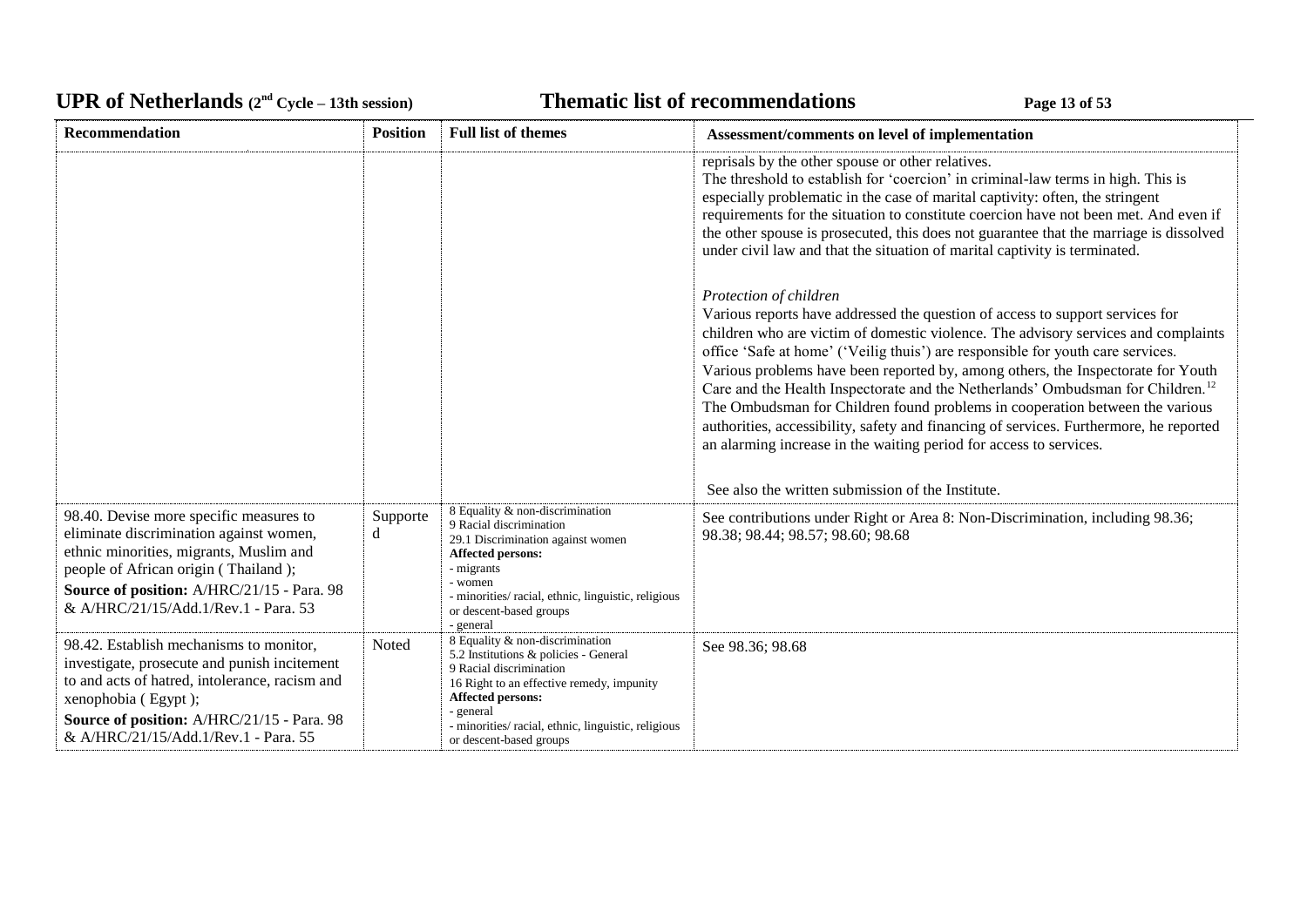# UPR of Netherlands  $(2^{nd} \text{ Cycle} - 13th \text{ session})$  **Thematic list of recommendations Page 14** of 53

| Recommendation                                                                                                                                                                                                                                                                                            | <b>Position</b> | <b>Full list of themes</b>                                                                                                                                                                                                                                                                                              | Assessment/comments on level of implementation                                                                                                                                                                                                                                                                                                                                                                                                                                                                                                                                                                                                                                                                                                                                                                                                                                                                                                                                                                                                                                                                                                                                                                                                                                                                                                                                                                                                                                                                                                                                                                                                                                                                                                                                                                                                                                                                                         |
|-----------------------------------------------------------------------------------------------------------------------------------------------------------------------------------------------------------------------------------------------------------------------------------------------------------|-----------------|-------------------------------------------------------------------------------------------------------------------------------------------------------------------------------------------------------------------------------------------------------------------------------------------------------------------------|----------------------------------------------------------------------------------------------------------------------------------------------------------------------------------------------------------------------------------------------------------------------------------------------------------------------------------------------------------------------------------------------------------------------------------------------------------------------------------------------------------------------------------------------------------------------------------------------------------------------------------------------------------------------------------------------------------------------------------------------------------------------------------------------------------------------------------------------------------------------------------------------------------------------------------------------------------------------------------------------------------------------------------------------------------------------------------------------------------------------------------------------------------------------------------------------------------------------------------------------------------------------------------------------------------------------------------------------------------------------------------------------------------------------------------------------------------------------------------------------------------------------------------------------------------------------------------------------------------------------------------------------------------------------------------------------------------------------------------------------------------------------------------------------------------------------------------------------------------------------------------------------------------------------------------------|
| 98.43. Review, amend and repeal its national<br>discriminatory laws and regulations against<br>persons of certain religious backgrounds, in<br>particular Muslim migrants (Egypt);<br>Source of position: A/HRC/21/15 - Para. 98<br>& A/HRC/21/15/Add.1/Rev.1 - Para. 56                                  | Noted           | 8 Equality & non-discrimination<br>5.1 Constitutional and legislative framework<br>9 Racial discrimination<br>14.2 Freedom of thought, conscience and<br>religion<br>Affected persons:<br>- migrants<br>- minorities/racial, ethnic, linguistic, religious<br>or descent-based groups<br>- general<br>- migrant workers |                                                                                                                                                                                                                                                                                                                                                                                                                                                                                                                                                                                                                                                                                                                                                                                                                                                                                                                                                                                                                                                                                                                                                                                                                                                                                                                                                                                                                                                                                                                                                                                                                                                                                                                                                                                                                                                                                                                                        |
| 98.44. Take further measures to combat<br>discrimination in the labour market and<br>combat in particular discrimination based on<br>ethnic origin and discrimination targeting<br>transgender people (France);<br>Source of position: A/HRC/21/15 - Para. 98<br>& A/HRC/21/15/Add.1/Rev.1 - Para. 57, 58 | Supporte<br>d   | 8 Equality & non-discrimination<br>9 Racial discrimination<br>23.1 Right to work<br>Affected persons:<br>- Lesbian, gay, bisexual and transgender<br>persons (LGBT)<br>- general<br>- minorities/ racial, ethnic, linguistic, religious<br>or descent-based groups                                                      | <b>Labour market discrimination</b><br>Labour market discrimination is a serious and structural problem in the Netherlands.<br>It directly impacts on people's right to work, as well as other human rights, such as<br>the right to an adequate standard of living, health and family life. Tackling<br>discrimination on the labour market is crucial in the fight against poverty, whereas<br>poverty itself is one of the factors contributing to (further) discrimination. <sup>13</sup><br>General assessment<br>The extent, seriousness and persistent nature of labour market discrimination for<br>various groups is evident from research, perception studies, complaints received by<br>Anti-Discrimination Services and opinions of the Institute. The State party has<br>prioritised labour market discrimination, developed an action plan and implemented<br>a number of measures. In the State party's action plan, as well as in the measures<br>implemented there is too little attention for root causes, structural measures and a<br>misbalance between preventive and repressive measures.<br>Discrimination is, amongst others, caused by stereotypes. Addressing these<br>stereotypes, as well as the effects of such stereotypes, is one way to address root<br>causes of discrimination.<br>Discrimination on the labour market (and in general) is downplayed by those not<br>affected, and often accepted by those who are directly affected. This is also true in<br>political discourse, both by Government, and opposition, parties. In general, there<br>seems to be acceptance of discrimination as a fact of life. This makes it increasingly<br>more difficult, yet more important and urgent, to address this problem in a holistic<br>and structural way.<br>Specific information not available in written submission<br>Since 2014 the Government has prioritised policies against labour market |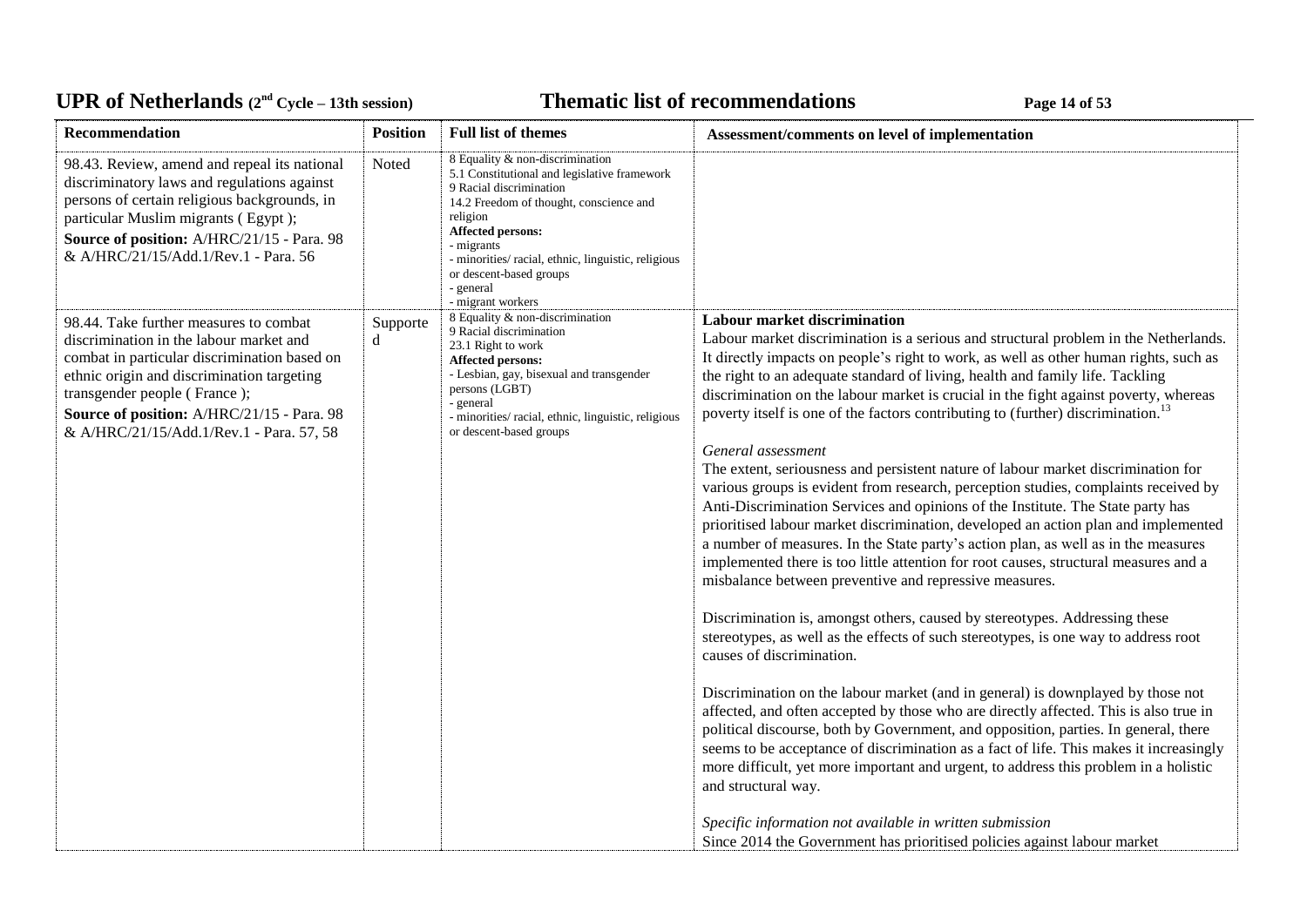# UPR of Netherlands  $(2^{nd} \text{ Cycle} - 13th \text{ session})$  **Thematic list of recommendations Page 15** of 53

| <b>Recommendation</b> | <b>Position</b> | <b>Full list of themes</b> | Assessment/comments on level of implementation                                                                                                                                                                                                                                                                                                                                                                                                                                                                                                                                                                                                                                                                                                                    |
|-----------------------|-----------------|----------------------------|-------------------------------------------------------------------------------------------------------------------------------------------------------------------------------------------------------------------------------------------------------------------------------------------------------------------------------------------------------------------------------------------------------------------------------------------------------------------------------------------------------------------------------------------------------------------------------------------------------------------------------------------------------------------------------------------------------------------------------------------------------------------|
|                       |                 |                            | discrimination. It issued a revised 'Labour market discrimination action plan'. The<br>plan includes specific measures for disadvantaged groups and campaigns to raise<br>public awareness. However, until now the effectiveness of these plans and measures<br>have been disappointing. Relatively high unemployment rates among non-Western<br>migrants and transgenders are to a certain extent caused by discrimination.                                                                                                                                                                                                                                                                                                                                      |
|                       |                 |                            | Ethnic minorities<br>2015 unemployment figures from Statistics Netherlands published in June 2016<br>showed an unemployment rate of 6,9%. Among native Dutch people this was 5,6%,<br>whilst for people with a non-Western background this was 15,2%. Even when<br>having completed higher education, non-Western migrants are less likely to land a<br>job. <sup>14</sup> The higher level of education and increased mastery of the language of second<br>and third-generation migrants hardly seems to translate into better employment<br>opportunities. Various empirical studies have shown that job seekers with an 'Arab'<br>family name are much less likely to be invited for a job interview than someone<br>with a 'Dutch' family name. <sup>15</sup> |
|                       |                 |                            | Pre-access to labour market<br>Unequal opportunities for people with a migrant background begins at school.<br>Migrant students following a vocational education have difficulties to fulfil their<br>obligatory internship in mainstream 'Dutch' companies in most sectors. <sup>16</sup> In the<br>absence of work experience in mainstream 'Dutch' companies, young migrants are<br>likely to have no equal opportunities entering the labour market. Research identified<br>indirect and subtle discrimination of migrant students, caused by ethnic and<br>religious bias and stereotypes. <sup>17</sup> Structurally remedying this situation requires<br>attention for such underlying causes of discrimination on the labour market.                      |
|                       |                 |                            | Intersectional discrimination<br>Despite the general and special measures to combat discrimination of minority<br>groups in the field of employment in particular (see under 98.44), discrimination of<br>minority women and girls due to the wearing of a headscarf is still common<br>practice, in both the field of employment and education (internships). <sup>18</sup> This type of<br>intersectional discrimination (race, religion and gender) has far reaching<br>consequences for the right to work and to education of these women.                                                                                                                                                                                                                    |
|                       |                 |                            | Discrimination of transgenders<br>Research by the Netherlands Institute for Social Research shows transgenders have                                                                                                                                                                                                                                                                                                                                                                                                                                                                                                                                                                                                                                               |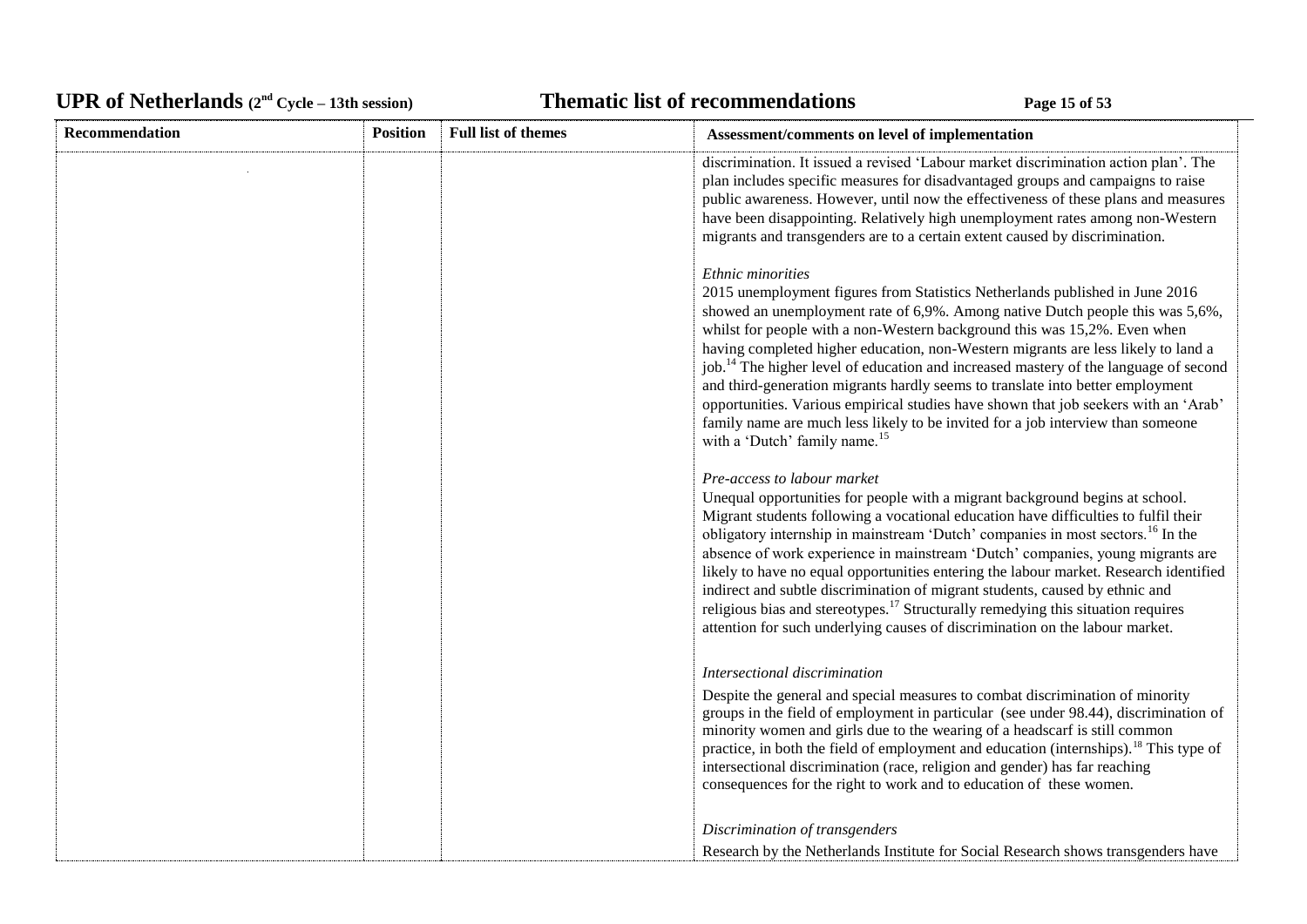# UPR of Netherlands  $(2^{nd} \text{ Cycle} - 13th \text{ session})$  **Thematic list of recommendations Page 16** of 53

| <b>Recommendation</b>                                                                                                                                                                                                                                             | <b>Position</b> | <b>Full list of themes</b>                                                                                                                                                                                                | Assessment/comments on level of implementation                                                                                                                                                                                                                                                                                                                                                                                                                                                                           |
|-------------------------------------------------------------------------------------------------------------------------------------------------------------------------------------------------------------------------------------------------------------------|-----------------|---------------------------------------------------------------------------------------------------------------------------------------------------------------------------------------------------------------------------|--------------------------------------------------------------------------------------------------------------------------------------------------------------------------------------------------------------------------------------------------------------------------------------------------------------------------------------------------------------------------------------------------------------------------------------------------------------------------------------------------------------------------|
|                                                                                                                                                                                                                                                                   |                 |                                                                                                                                                                                                                           | specific challenges accessing the labour market. <sup>19</sup> Relatively many transgenders are<br>declared unfit for work (12%) and are unemployed (9%). Relatively many<br>transgenders also are in a low-income position. Economic independence of<br>trangender could support emancipation and acceptance, thus it is crucial to increase<br>their access to the labour market. Negative stereotypes and preconceptions about<br>transgenders can lead to discrimination in recruitment and selection of candidates. |
|                                                                                                                                                                                                                                                                   |                 |                                                                                                                                                                                                                           | Specific information on labour market discrimination is available in the written<br>submission of the Institute.                                                                                                                                                                                                                                                                                                                                                                                                         |
| 98.46. Continue to engage in a national<br>dialogue with a view to promoting respect for<br>diversity and tolerance in line with its<br>obligation under the ICCPR (India);<br>Source of position: A/HRC/21/15 - Para. 98<br>& A/HRC/21/15/Add.1/Rev.1 - Para. 62 | Supporte<br>d   | 8 Equality & non-discrimination<br>9 Racial discrimination<br>Affected persons:<br>- general<br>- minorities/racial, ethnic, linguistic, religious<br>or descent-based groups                                             |                                                                                                                                                                                                                                                                                                                                                                                                                                                                                                                          |
| 98.49. Design a comprehensive policy to<br>address discrimination of national minorities<br>in all areas (Mexico);<br>Source of position: A/HRC/21/15 - Para. 98<br>& A/HRC/21/15/Add.1/Rev.1 - Para. 65                                                          | Supporte<br>d   | 8 Equality & non-discrimination<br>5.2 Institutions & policies - General<br>9 Racial discrimination<br>Affected persons:<br>- general<br>- minorities/racial, ethnic, linguistic, religious<br>or descent-based groups    |                                                                                                                                                                                                                                                                                                                                                                                                                                                                                                                          |
| 98.50. Adopt all the measures necessary to<br>combat discrimination in all its forms,<br>including racism and xenophobia (Nicaragua<br>Source of position: A/HRC/21/15 - Para. 98<br>& A/HRC/21/15/Add.1/Rev.1 - Para. 66                                         | Noted           | 8 Equality & non-discrimination<br>9 Racial discrimination<br>29.1 Discrimination against women<br><b>Affected persons:</b><br>- general<br>- minorities/racial, ethnic, linguistic, religious<br>or descent-based groups | See 98.36; 98.40; 98.44; 98.57; 98.60; 98.68. Also see Right or Area 29.1<br>Discrimination against Women; Right or Area 32.1 Persons with Disabilities                                                                                                                                                                                                                                                                                                                                                                  |
| 98.51. Develop a national action plan to<br>combat discrimination in consultation with<br>civil society (Norway);                                                                                                                                                 | Noted           | 8 Equality & non-discrimination<br>5.2 Institutions & policies - General<br><b>Affected persons:</b><br>- general                                                                                                         |                                                                                                                                                                                                                                                                                                                                                                                                                                                                                                                          |
| Source of position: A/HRC/21/15 - Para. 98<br>& A/HRC/21/15/Add.1/Rev.1 - Para. 67                                                                                                                                                                                |                 |                                                                                                                                                                                                                           |                                                                                                                                                                                                                                                                                                                                                                                                                                                                                                                          |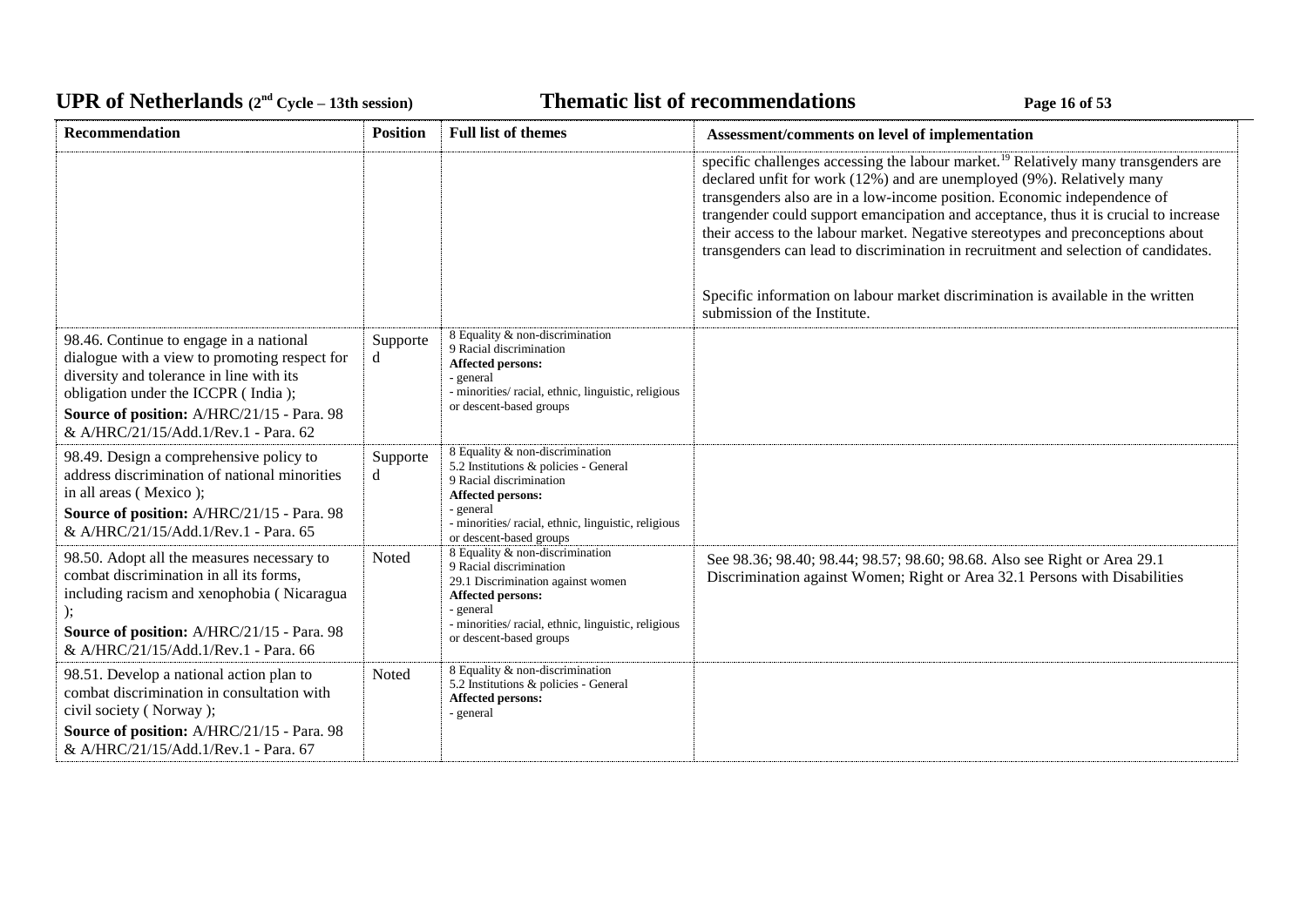# UPR of Netherlands  $(2^{nd} \text{ Cycle} - 13th \text{ session})$  **Thematic list of recommendations Page 17** of 53

| Recommendation                                                                                                                                                                                                                                                                                                                                                                                                      | <b>Position</b> | <b>Full list of themes</b>                                                                                                                                                                                                                                                               | Assessment/comments on level of implementation                                                                                                                                                                                                                                                                                                                                                                                                                                                                                                                                                                                                                                                   |
|---------------------------------------------------------------------------------------------------------------------------------------------------------------------------------------------------------------------------------------------------------------------------------------------------------------------------------------------------------------------------------------------------------------------|-----------------|------------------------------------------------------------------------------------------------------------------------------------------------------------------------------------------------------------------------------------------------------------------------------------------|--------------------------------------------------------------------------------------------------------------------------------------------------------------------------------------------------------------------------------------------------------------------------------------------------------------------------------------------------------------------------------------------------------------------------------------------------------------------------------------------------------------------------------------------------------------------------------------------------------------------------------------------------------------------------------------------------|
| 98.52. Appeal the verdict made by the<br>Amsterdam District Court in the case of Geert<br>Wilders on the charges of incitement to hatred<br>and discrimination (Pakistan);<br>Source of position: A/HRC/21/15 - Para. 98<br>& A/HRC/21/15/Add.1/Rev.1 - Para. 68                                                                                                                                                    | Noted           | 8 Equality & non-discrimination<br>9 Racial discrimination<br>14.3 Freedom of opinion and expression<br>16 Right to an effective remedy, impunity<br><b>Affected persons:</b><br>- general                                                                                               |                                                                                                                                                                                                                                                                                                                                                                                                                                                                                                                                                                                                                                                                                                  |
| 98.54. Ensure adequate registration of<br>discriminatory motives by raising awareness<br>among the legal profession and law<br>enforcement officials of the need to recognize<br>aggravated circumstances specific to hate<br>crimes and discrimination at all levels of<br>prosecution and criminal procedures<br>(Hungary);<br>Source of position: A/HRC/21/15 - Para. 98<br>& A/HRC/21/15/Add.1/Rev.1 - Para. 70 | Noted           | 8 Equality & non-discrimination<br>6 Human rights education, trainings<br>15.1 Administration of justice & fair trial<br><b>Affected persons:</b><br>- general<br>- judiciary                                                                                                            | See under 98.36                                                                                                                                                                                                                                                                                                                                                                                                                                                                                                                                                                                                                                                                                  |
| 98.56. Continue to take measures and actions<br>in line with the fight against discrimination<br>including through guidelines for website<br>moderators to keep their websites free from<br>discriminatory content that constitutes a<br>criminal offence (Romania);<br>Source of position: A/HRC/21/15 - Para. 98<br>& A/HRC/21/15/Add.1/Rev.1 - Para. 72, 73                                                      | Supporte<br>d   | 8 Equality & non-discrimination<br>9 Racial discrimination<br>14.3 Freedom of opinion and expression<br>Affected persons:<br>- general<br>- media<br>- minorities/ racial, ethnic, linguistic, religious<br>or descent-based groups                                                      |                                                                                                                                                                                                                                                                                                                                                                                                                                                                                                                                                                                                                                                                                                  |
| 98.57. Adopt measures to stamp out<br>discrimination arising as a result of the<br>practice of racist, ethnic, or religious profiling<br>(Russian Federation);<br>Source of position: A/HRC/21/15 - Para. 98<br>& A/HRC/21/15/Add.1/Rev.1 - Para. 74                                                                                                                                                                | Noted           | 8 Equality & non-discrimination<br>9 Racial discrimination<br>14.2 Freedom of thought, conscience and<br>religion<br>16 Right to an effective remedy, impunity<br><b>Affected persons:</b><br>- general<br>- minorities/racial, ethnic, linguistic, religious<br>or descent-based groups | For many years various Anti-Discrimination Services have monitored possible<br>discrimination in the access of public catering establishments. The Institute, as well,<br>has received complaints, published opinions and organised a conference on this. In<br>2014, the Government provided municipalities with a publication listing all possible<br>administrative measures to combat discrimination. Its aim is to improve the<br>possibilities for municipalities to enforce the prohibition of discrimination.<br>Nevertheless, profiling and discrimination by doormen and bouncers has been<br>reported throughout the country. The impact of the measure will be evaluated in<br>2017. |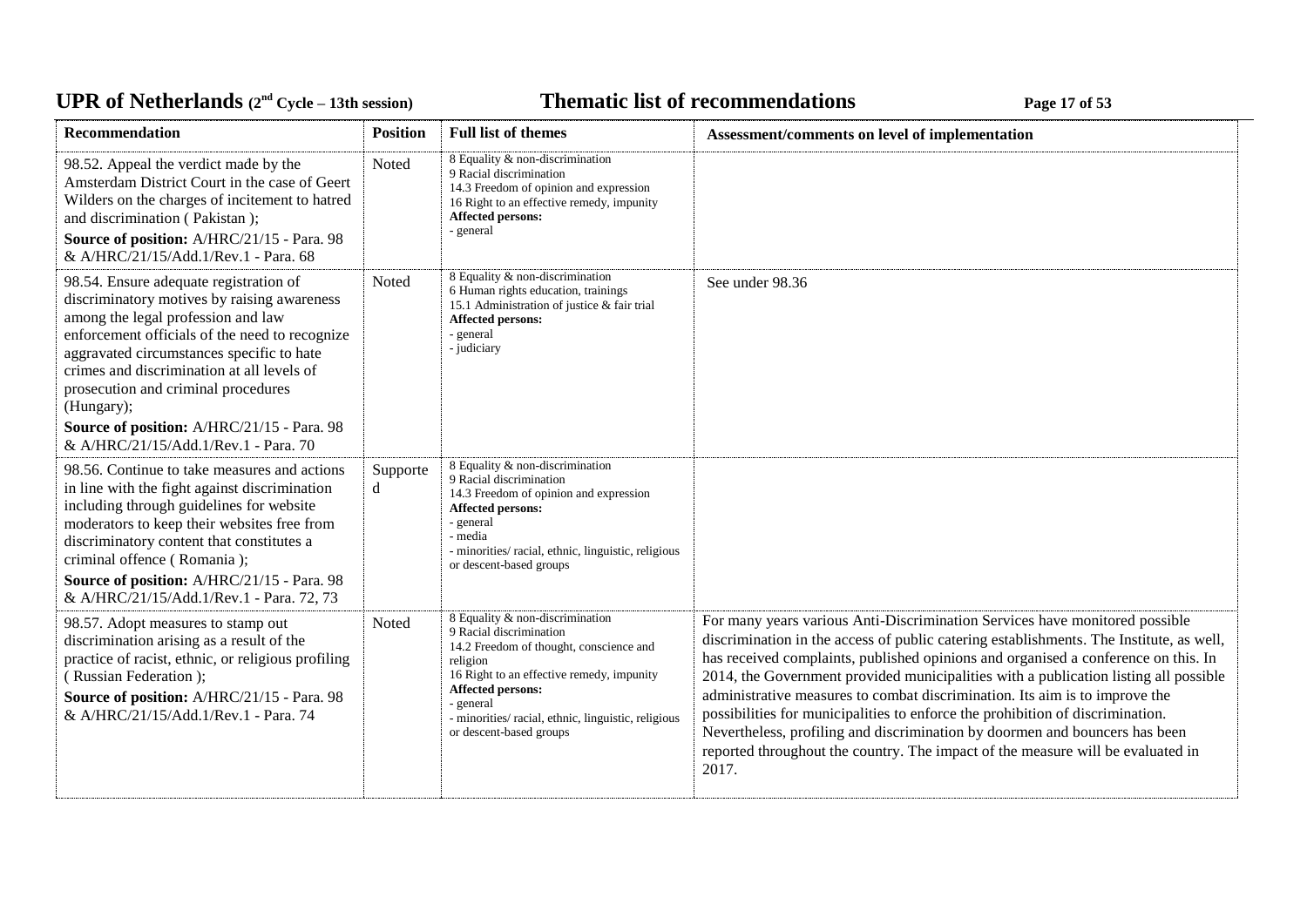# UPR of Netherlands  $(2^{nd} \text{ Cycle} - 13th \text{ session})$  **Thematic list of recommendations Page 18** of 53

| Recommendation                                                                                                                                                                                                                                                                                                                | <b>Position</b> | <b>Full list of themes</b>                                                                                                                                                                                                                                                                                                                                                                                                                                    | Assessment/comments on level of implementation                                                                                                                                                                                                                                                                                                                                                                                                                                                                                                                                                                                                                                                                                                                                                                                                                                                                                                                                                                                                                                                                                                                                                                                                                                                                                                                                                                                                                                                                                                                                                                                                                                                                                                                                                 |
|-------------------------------------------------------------------------------------------------------------------------------------------------------------------------------------------------------------------------------------------------------------------------------------------------------------------------------|-----------------|---------------------------------------------------------------------------------------------------------------------------------------------------------------------------------------------------------------------------------------------------------------------------------------------------------------------------------------------------------------------------------------------------------------------------------------------------------------|------------------------------------------------------------------------------------------------------------------------------------------------------------------------------------------------------------------------------------------------------------------------------------------------------------------------------------------------------------------------------------------------------------------------------------------------------------------------------------------------------------------------------------------------------------------------------------------------------------------------------------------------------------------------------------------------------------------------------------------------------------------------------------------------------------------------------------------------------------------------------------------------------------------------------------------------------------------------------------------------------------------------------------------------------------------------------------------------------------------------------------------------------------------------------------------------------------------------------------------------------------------------------------------------------------------------------------------------------------------------------------------------------------------------------------------------------------------------------------------------------------------------------------------------------------------------------------------------------------------------------------------------------------------------------------------------------------------------------------------------------------------------------------------------|
| 98.58. Approve a plan of action to fight<br>discrimination, and against any initiatives of<br>political associations or groups that promote<br>racism or xenophobia (Spain);<br>Source of position: A/HRC/21/15 - Para. 98<br>& A/HRC/21/15/Add.1/Rev.1 - Para. 76                                                            | Supporte<br>d   | 8 Equality & non-discrimination<br>5.2 Institutions & policies - General<br>9 Racial discrimination<br>14.3 Freedom of opinion and expression<br><b>Affected persons:</b><br>- general<br>- minorities/racial, ethnic, linguistic, religious<br>or descent-based groups                                                                                                                                                                                       |                                                                                                                                                                                                                                                                                                                                                                                                                                                                                                                                                                                                                                                                                                                                                                                                                                                                                                                                                                                                                                                                                                                                                                                                                                                                                                                                                                                                                                                                                                                                                                                                                                                                                                                                                                                                |
| 98.60. Follow up on the CESCR<br>recommendation to combat racism and<br>xenophobia and to enforce effectively the<br>legal prohibitions against discrimination in the<br>enjoyment of economic, social and cultural<br>rights (Turkey);<br>Source of position: A/HRC/21/15 - Para. 98<br>& A/HRC/21/15/Add.1/Rev.1 - Para. 78 | Noted           | 8 Equality & non-discrimination<br>9 Racial discrimination<br>21 Economic, social & cultural rights - general<br>measures of implementation<br>Affected persons:<br>- general<br>- minorities/ racial, ethnic, linguistic, religious<br>or descent-based groups                                                                                                                                                                                               | During the reporting period the Institute has at several occasions advised on<br>legislation that it considers stigmatising and potentially discriminatory towards<br>specific groups. Three of these advices are:<br>Consideration on a ban to ban the burka in public spaces (Advice on 31-3-<br>$2016)^{20}$ ;<br>Anti (Jihad) terrorist measures (advice on $28/4/2015^{21}$ and $24-2-2015^{22}$ );<br>Advice concerning the Inner City Problems (special measures) Act (advice<br>in 2006, 2015 <sup>23</sup> and 2016 <sup>24</sup> ).                                                                                                                                                                                                                                                                                                                                                                                                                                                                                                                                                                                                                                                                                                                                                                                                                                                                                                                                                                                                                                                                                                                                                                                                                                                  |
| 98.62. Take appropriate measures in<br>combating discrimination and marginalization<br>against vulnerable groups, particularly<br>migrants, minorities, women, children and<br>persons with disabilities (Viet Nam);<br>Source of position: A/HRC/21/15 - Para. 98<br>& A/HRC/21/15/Add.1/Rev.1 - Para. 80                    | Noted           | 8 Equality & non-discrimination<br>9 Racial discrimination<br>29.1 Discrimination against women<br>29.1 Discrimination against women<br>32 Members of minorities<br>34 Migrants<br>31.1 Persons with disabilities: definition,<br>general principles<br><b>Affected persons:</b><br>- children<br>- migrants<br>- women<br>- minorities/ racial, ethnic, linguistic, religious<br>or descent-based groups<br>- persons with disabilities<br>- migrant workers | Labour exploitation of migrant workers<br>An investigation by the Institute in 2013, 'Polish migrants from a human rights<br>perspective <sup>25</sup> and a research carried out by two expert organisations in 2016,<br>'Profiting from dependency', $26$ show that labour exploitation continues to exist.<br>Exploitation includes being underpaid and housed in substandard accommodation.<br>Some migrants, mostly female, are sexually intimidated or asked for sexual favours<br>in exchange for work or better working conditions. Migrant workers also often work<br>too many hours, work in unsafe conditions and are required to pay a huge sum for<br>the rent of their housing. When workers complain they risk being dismissed. Labour<br>exploitation particularly concerns Polish and other Eastern European migrant<br>workers working in a number of sectors of the Dutch economy, such as agriculture,<br>transport and construction. It is also clear that recruitment agencies play an<br>important role in the exploitation. Recruitment agencies make questionable<br>deductions from the salaries of migrant workers for accommodation, electricity,<br>transport, medical insurance, extra services and various unaccountable costs. The<br>Institute is concerned about the working conditions of migrant workers in the<br>Netherlands. It stresses that more action is needed from Government to prevent<br>exploitation of migrant workers and to address exploitation that is taking place. For<br>example by introducing a licensing system for recruitment agencies, by decoupling<br>work and housing and by improving labour inspections.<br>For more information about discrimination on the labour market see the written<br>submission by the Institute. |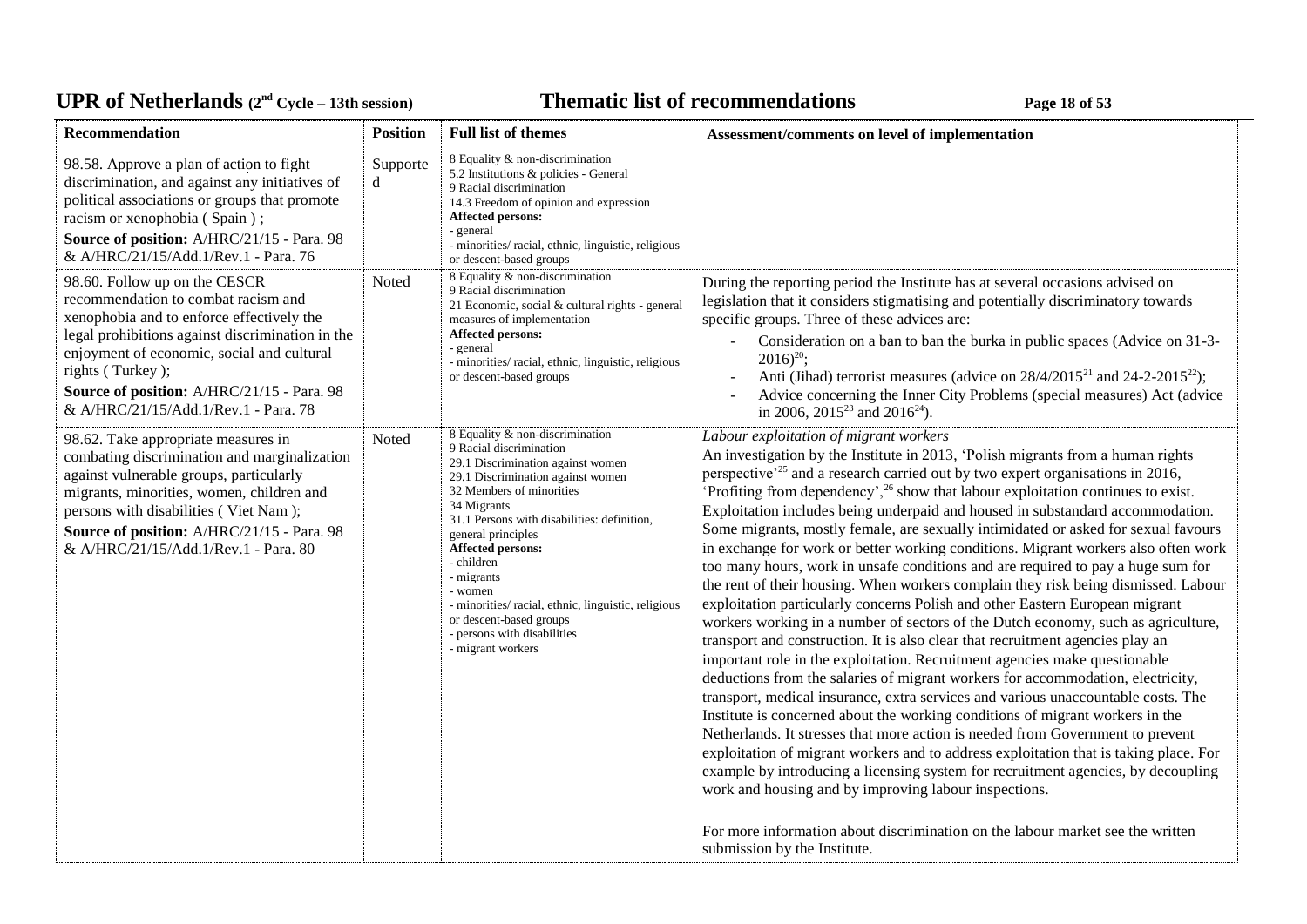# UPR of Netherlands  $(2^{nd} \text{ Cycle} - 13th \text{ session})$  **Thematic list of recommendations Page 19** of 53

| Recommendation                                                                                                                                                                                                                                                                                                                                                                                                                                                                                | <b>Position</b> | <b>Full list of themes</b>                                                                                                                                                                                                                                                           | Assessment/comments on level of implementation                                                                                                                                                                                                                                                                                                                                                                                                                                                                                                                                                                                                                                                                                                                                                                                                                                                                                                                                                                                                                                                                                                                                                                                                                                                                                                                                                                     |
|-----------------------------------------------------------------------------------------------------------------------------------------------------------------------------------------------------------------------------------------------------------------------------------------------------------------------------------------------------------------------------------------------------------------------------------------------------------------------------------------------|-----------------|--------------------------------------------------------------------------------------------------------------------------------------------------------------------------------------------------------------------------------------------------------------------------------------|--------------------------------------------------------------------------------------------------------------------------------------------------------------------------------------------------------------------------------------------------------------------------------------------------------------------------------------------------------------------------------------------------------------------------------------------------------------------------------------------------------------------------------------------------------------------------------------------------------------------------------------------------------------------------------------------------------------------------------------------------------------------------------------------------------------------------------------------------------------------------------------------------------------------------------------------------------------------------------------------------------------------------------------------------------------------------------------------------------------------------------------------------------------------------------------------------------------------------------------------------------------------------------------------------------------------------------------------------------------------------------------------------------------------|
|                                                                                                                                                                                                                                                                                                                                                                                                                                                                                               |                 |                                                                                                                                                                                                                                                                                      | Also see submissions under various parts of Right or Area 8: non-discrimination<br>and Right or area 9. Racial discrimination. For specific information about people<br>with disabilities see submission under Right or Area 31.1, recommendation 98.102.<br>For more information about discrimination of women see: Right or Area 29.1<br>Discrimination against women.                                                                                                                                                                                                                                                                                                                                                                                                                                                                                                                                                                                                                                                                                                                                                                                                                                                                                                                                                                                                                                           |
| 98.65. Intensify its efforts to eliminate<br>discrimination against migrant, black, Muslim<br>and other minority women, who still face<br>multiple forms of discrimination (Bangladesh<br>Source of position: A/HRC/21/15 - Para. 98<br>& A/HRC/21/15/Add.1/Rev.1 - Para. 84                                                                                                                                                                                                                  | Supporte<br>d   | 8 Equality & non-discrimination<br>9 Racial discrimination<br>14.2 Freedom of thought, conscience and<br>religion<br>29.1 Discrimination against women<br>Affected persons:<br>- general<br>- women<br>- minorities/racial, ethnic, linguistic, religious<br>or descent-based groups | See 98.38, 98.40, 98.44, 98.60 and information provided under Right or Area 29.1<br>Discrimination against women.                                                                                                                                                                                                                                                                                                                                                                                                                                                                                                                                                                                                                                                                                                                                                                                                                                                                                                                                                                                                                                                                                                                                                                                                                                                                                                  |
| 98.68. Ensure effective national oversight and<br>evaluation of municipal programmes that have<br>been developed to protect the rights enshrined<br>in Article 1 of the Dutch Constitution<br>concerning prohibited grounds for<br>discrimination, in particular ensure that these<br>programmes utilize a broad systematic<br>approach taking into consideration current<br>fiscal realities (Canada);<br>Source of position: A/HRC/21/15 - Para. 98<br>& A/HRC/21/15/Add.1/Rev.1 - Para. 87 | Supporte<br>d   | 8 Equality & non-discrimination<br>5.2 Institutions & policies - General<br><b>Affected persons:</b><br>- general                                                                                                                                                                    | Insufficient attention to information and prevention on the local level<br>The Municipal Anti-Discrimination Services Act requires municipalities to allow<br>their citizens access to an Anti-Discrimination Service (ADS). The Act does not<br>require municipalities to implement preventive measures or to provide information.<br>Municipalities are free to decide to make funds available for these tasks to<br>complement their statutory tasks (providing assistance to citizens and registering<br>complaints).<br>The Institute notices that human rights policies on the local level can be very<br>effective. An integral approach that gives sufficient attention to prevention and the<br>provision of information promotes the effectiveness of (local) anti-discrimination<br>policies. Municipalities should therefore enable the ADSs to perform informative<br>and preventive tasks.<br>The evaluation of the Act shows that some municipalities spend very little funds on<br>these complementary tasks.<br>The evaluation of the Act has resulted in the Central Government promising to lay<br>down quality criteria for the Anti-Discrimination Services in cooperation with these<br>Services. This should result in the Anti-Discrimination Services not only being able<br>to process the complaints, but also to perform other tasks required to prevent and<br>combat discrimination. |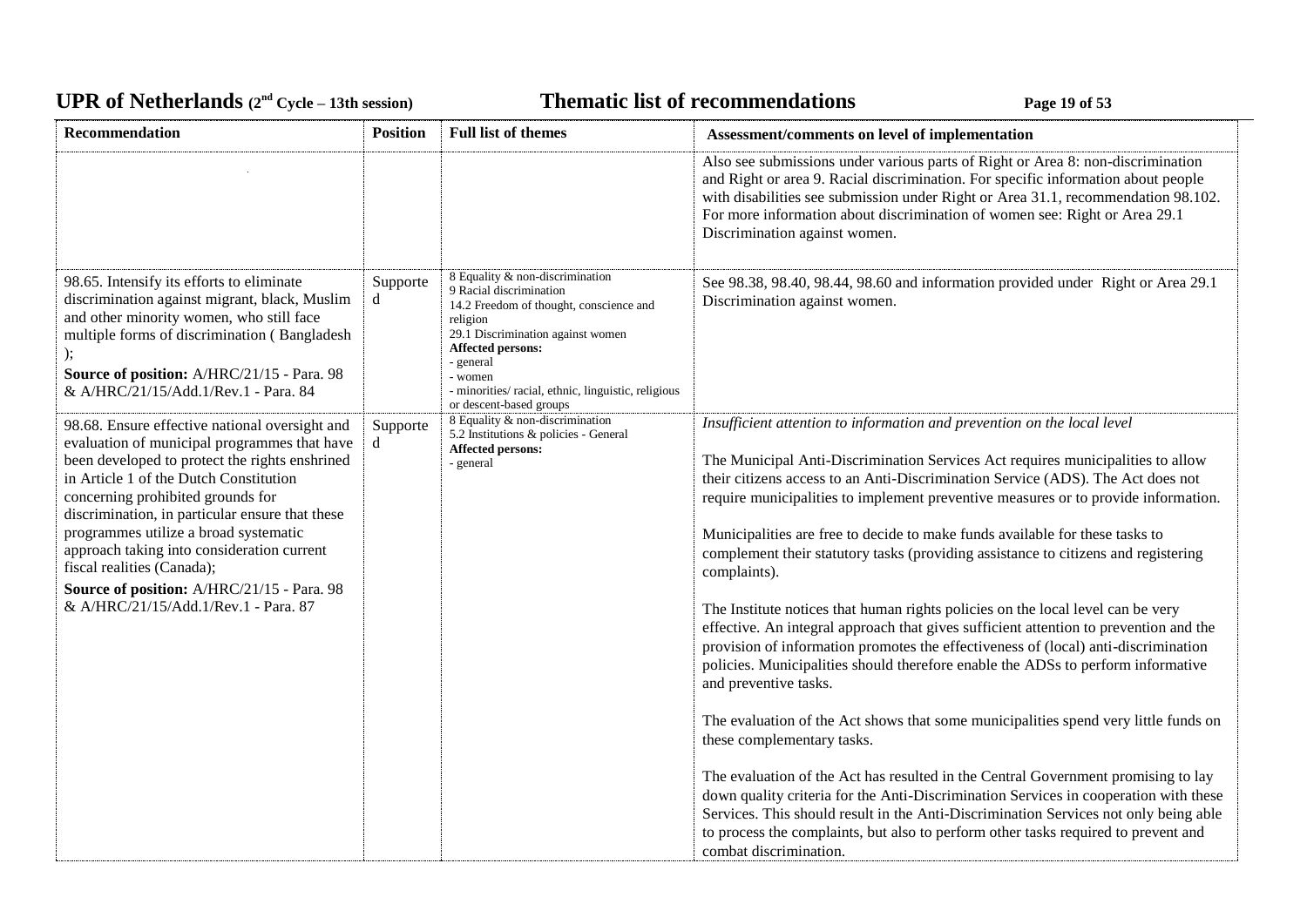# UPR of Netherlands  $(2^{nd} \text{ Cycle} - 13th \text{ session})$  **Thematic list of recommendations Page 20** of 53

| Recommendation                                                                                                                                                                                                                                                                                                                                                                                                      | <b>Position</b> | <b>Full list of themes</b>                                                                                                                                                                                                          | Assessment/comments on level of implementation                                                                                                                                                                                                                                                                                                                                                                                                                                                                                                                                                                                                                                                                                                                                                                                                                                                                                                          |
|---------------------------------------------------------------------------------------------------------------------------------------------------------------------------------------------------------------------------------------------------------------------------------------------------------------------------------------------------------------------------------------------------------------------|-----------------|-------------------------------------------------------------------------------------------------------------------------------------------------------------------------------------------------------------------------------------|---------------------------------------------------------------------------------------------------------------------------------------------------------------------------------------------------------------------------------------------------------------------------------------------------------------------------------------------------------------------------------------------------------------------------------------------------------------------------------------------------------------------------------------------------------------------------------------------------------------------------------------------------------------------------------------------------------------------------------------------------------------------------------------------------------------------------------------------------------------------------------------------------------------------------------------------------------|
|                                                                                                                                                                                                                                                                                                                                                                                                                     |                 |                                                                                                                                                                                                                                     | In response to Parliamentary Questions, the Minister of the Interior and Kingdom<br>Relations in 2015 announced that the specific tasks of the ADSs on the municipal<br>level will be the subject of further investigation.<br>The Institute urges the Central Government to take its (final) responsibility and<br>develop alternative measures should it appear that the measures implemented are<br>insufficiently effective or that municipalities opt not to provide funding for<br>informative tasks.                                                                                                                                                                                                                                                                                                                                                                                                                                             |
| 98.87. Step up its efforts to comprehensively<br>address this trend (the trend that political and<br>public figures including media made<br>discriminatory and discriminatory speech<br>against Muslims), not only from the freedom<br>of expression perspective but also from socio-<br>cultural point of view (Indonesia);<br>Source of position: A/HRC/21/15 - Para. 98<br>& A/HRC/21/15/Add.1/Rev.1 - Para. 114 | Supporte<br>d   | 8 Equality & non-discrimination<br>9 Racial discrimination<br>14.3 Freedom of opinion and expression<br>Affected persons:<br>- general<br>- media<br>- minorities/ racial, ethnic, linguistic, religious<br>or descent-based groups |                                                                                                                                                                                                                                                                                                                                                                                                                                                                                                                                                                                                                                                                                                                                                                                                                                                                                                                                                         |
| 98.88. Ensure that the freedom of expression,<br>press freedom and internet freedom will not<br>result in racism, intolerance and hatred against<br>minority groups (Malaysia);<br>Source of position: A/HRC/21/15 - Para. 98<br>& A/HRC/21/15/Add.1/Rev.1 - Para. 115                                                                                                                                              | Supporte<br>d   | 8 Equality & non-discrimination<br>9 Racial discrimination<br>14.3 Freedom of opinion and expression<br><b>Affected persons:</b><br>- media<br>- minorities/racial, ethnic, linguistic, religious<br>or descent-based groups        |                                                                                                                                                                                                                                                                                                                                                                                                                                                                                                                                                                                                                                                                                                                                                                                                                                                                                                                                                         |
| 98.89. Promote more equal representation of<br>men and women in top positions (Norway);<br>Source of position: A/HRC/21/15 - Para. 98<br>& A/HRC/21/15/Add.1/Rev.1 - Para. 116, 117                                                                                                                                                                                                                                 | Supporte<br>d   | 8 Equality & non-discrimination<br>1 Right of self-determination<br>29.1 Discrimination against women<br><b>Affected persons:</b><br>- women                                                                                        | Women in top positions in the business and academic sectors<br>Establishing a target figure of women taking up 30% of the seats of the Boards of<br>Directors and Boards of Supervisory Directors of large legal entities has hardly had<br>any concrete effect. The 2012-2015 Company Monitor <sup>27</sup> shows that the percentage<br>of women having a seat in Boards of Directors went up from 7.4% in 2012 to 9.6%<br>in 2014. Over the same period, the percentage in the Boards of Supervisory<br>Directors went up from 9.8% to 11.2%. This growth is attributable to a small<br>number of enterprises only. In 2014, 76% of all Boards of Directors and 63% of all<br>Boards of Supervisory Directors had no female members. No sanctions are imposed<br>to an entity not meeting the target figure. There is little interest in effecting a culture<br>shift. Initiatives aimed at improving the number of women in top positions, like the |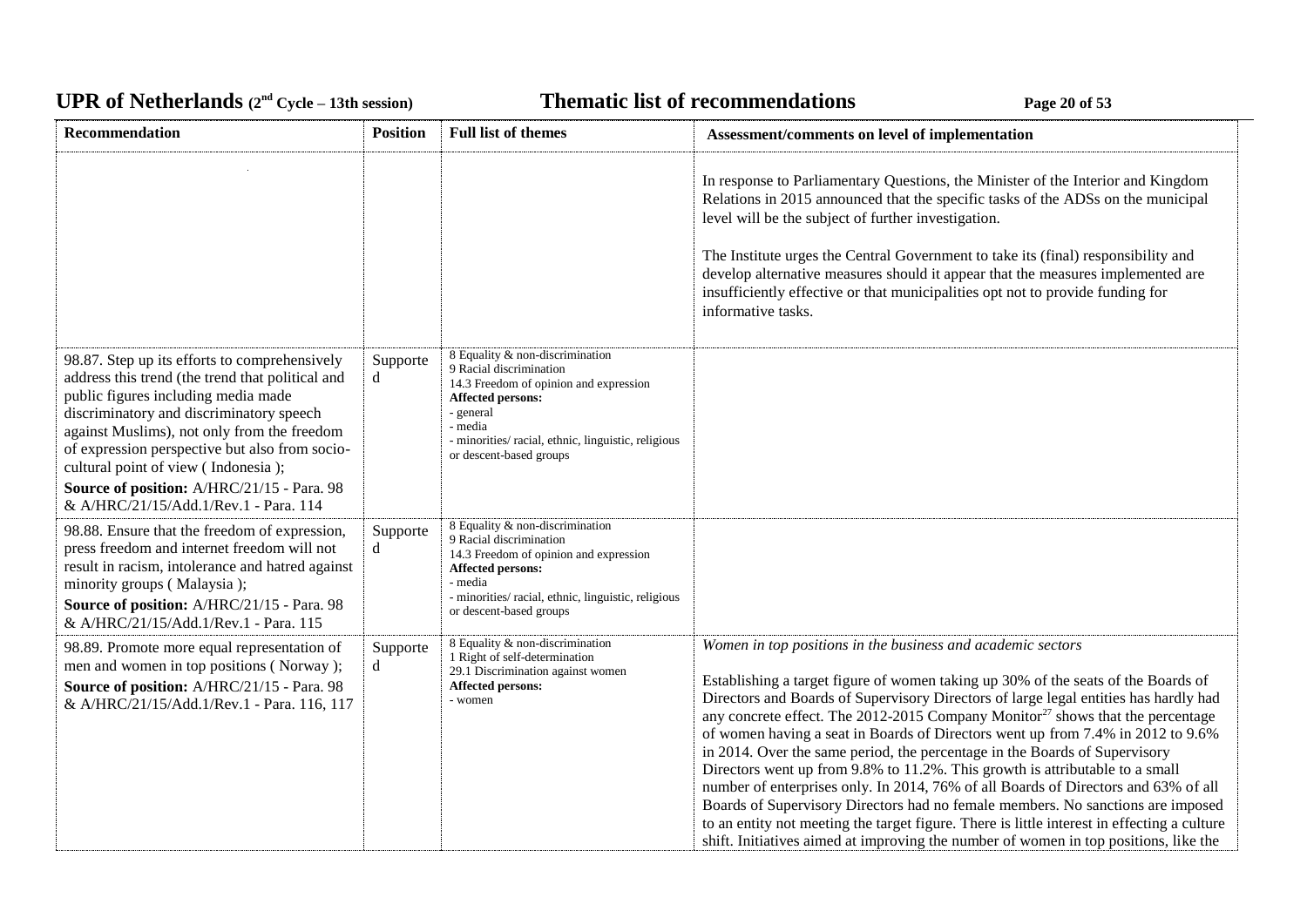# UPR of Netherlands  $(2^{nd} \text{ Cycle} - 13th \text{ session})$  **Thematic list of recommendations Page 21** of 53

| Recommendation                                                                                                                                                                                                       | <b>Position</b> | <b>Full list of themes</b>                                                                                                                                                                                                                           | Assessment/comments on level of implementation                                                                                                                                                                                                                                                                                                                                                                                                                                                                                                                                                                                                                                                                                                                                                                                                                                                                                                                                                                                                                                                                                                                                                                                                                              |
|----------------------------------------------------------------------------------------------------------------------------------------------------------------------------------------------------------------------|-----------------|------------------------------------------------------------------------------------------------------------------------------------------------------------------------------------------------------------------------------------------------------|-----------------------------------------------------------------------------------------------------------------------------------------------------------------------------------------------------------------------------------------------------------------------------------------------------------------------------------------------------------------------------------------------------------------------------------------------------------------------------------------------------------------------------------------------------------------------------------------------------------------------------------------------------------------------------------------------------------------------------------------------------------------------------------------------------------------------------------------------------------------------------------------------------------------------------------------------------------------------------------------------------------------------------------------------------------------------------------------------------------------------------------------------------------------------------------------------------------------------------------------------------------------------------|
|                                                                                                                                                                                                                      |                 |                                                                                                                                                                                                                                                      | creation of a database listing suitable female candidates for vacant seats in Boards of<br>Directors and Boards of Supervisory Directors, met with resistance from the<br>business sector.                                                                                                                                                                                                                                                                                                                                                                                                                                                                                                                                                                                                                                                                                                                                                                                                                                                                                                                                                                                                                                                                                  |
|                                                                                                                                                                                                                      |                 |                                                                                                                                                                                                                                                      | In academia, too, women have difficulty rising to the top. While the number of<br>female professors is slowly increasing, the distribution is as yet still unbalanced.<br>The percentage went up from 13.3% in 2013 to 17.2% in 2014. No target figure for<br>the number of women to hold a chair exists. The Minister of Education, Culture and<br>Science announced she would discuss the matter with universities and that she is in<br>favour of a target figure of 30%.                                                                                                                                                                                                                                                                                                                                                                                                                                                                                                                                                                                                                                                                                                                                                                                                |
|                                                                                                                                                                                                                      |                 |                                                                                                                                                                                                                                                      | Existing views on the suitability and stereotypical views on the care duties, ambition<br>and competence of women result in women being passed over as suitable<br>candidates. Such appears from the 2012-2015 Company Monitor. The government<br>is insufficiently implementing measures to encourage companies and universities to<br>actively work on promoting women to top positions.                                                                                                                                                                                                                                                                                                                                                                                                                                                                                                                                                                                                                                                                                                                                                                                                                                                                                  |
| 98.90. Adopt measures to criminalize<br>incitement to hatred and imminent violence<br>based on religion or belief (Pakistan);<br>Source of position: A/HRC/21/15 - Para. 98<br>& A/HRC/21/15/Add.1/Rev.1 - Para. 118 | Noted           | 8 Equality & non-discrimination<br>5.1 Constitutional and legislative framework<br>14.3 Freedom of opinion and expression<br><b>Affected persons:</b><br>- general<br>- minorities/ racial, ethnic, linguistic, religious<br>or descent-based groups |                                                                                                                                                                                                                                                                                                                                                                                                                                                                                                                                                                                                                                                                                                                                                                                                                                                                                                                                                                                                                                                                                                                                                                                                                                                                             |
| 98.93. Implement measures to decrease the<br>wage gap between men and women (Norway<br>Source of position: A/HRC/21/15 - Para. 98<br>& A/HRC/21/15/Add.1/Rev.1 - Para. 122                                           | Noted           | 8 Equality & non-discrimination<br>23.2 Right to just and favourable conditions of<br>work<br>29.1 Discrimination against women<br>Affected persons:<br>- general<br>- women                                                                         | Women on the Dutch labour market still receive less pay than men for the same<br>work. This wage gap is partly the result of the application of remuneration criteria<br>not directly related to the employee's performance on the work floor often being<br>disadvantageous to women. Such criteria include remuneration on the basis of the<br>valuation of the employee's work experience, of wage negotiations and of seeking to<br>attune to most recently earned pay. Whenever employers apply such criteria<br>differently with respect to men than to women, this constitutes wage discrimination.<br>The "Study on Equal Pay for Men and Women in General Hospitals" (2012) and a<br>similar study into equal pay at universities for applied sciences $(2015)^{28}$ by the<br>Institute into determination of wages showed that if employers, when applying such<br>criteria, award too little pay, the effects are twice as disadvantageous to women. The<br>studies provide insights into the traps lying in wait when determining wages. It is of<br>the essence that employers become aware of those traps and work to prevent<br>offering unequal pay. Such is currently lacking. The Inspectorate insufficiently<br>monitors the efforts made by companies. |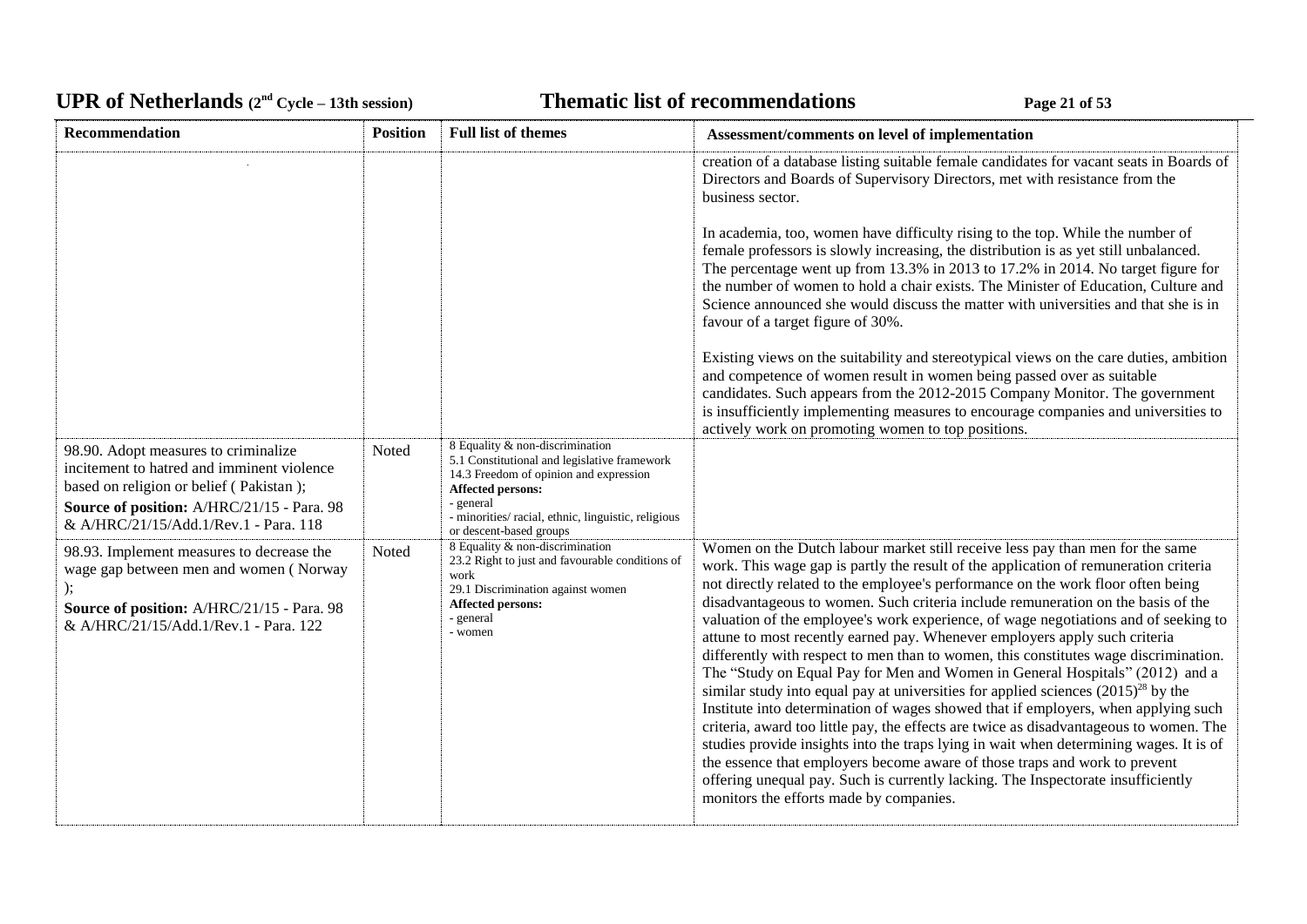# UPR of Netherlands  $(2^{nd} \text{ Cycle} - 13th \text{ session})$  **Thematic list of recommendations Page 22** of 53

| Recommendation                                                                                                                                                                                                                                                                                                                                                                   | <b>Position</b> | <b>Full list of themes</b>                                                                                                                                                                                                     | Assessment/comments on level of implementation                                                                                                                                                                                                |
|----------------------------------------------------------------------------------------------------------------------------------------------------------------------------------------------------------------------------------------------------------------------------------------------------------------------------------------------------------------------------------|-----------------|--------------------------------------------------------------------------------------------------------------------------------------------------------------------------------------------------------------------------------|-----------------------------------------------------------------------------------------------------------------------------------------------------------------------------------------------------------------------------------------------|
| 98.94. Pursue an active and strict policy to end<br>unfair pay differences between men and<br>women especially in Government<br>organizations (Greece);<br>Source of position: A/HRC/21/15 - Para. 98<br>& A/HRC/21/15/Add.1/Rev.1 - Para. 123                                                                                                                                   | Noted           | 8 Equality & non-discrimination<br>5 Legal, institutional and political framework<br>23.2 Right to just and favourable conditions of<br>work<br>29.1 Discrimination against women<br>Affected persons:<br>- general<br>- women | See 98.93                                                                                                                                                                                                                                     |
| 98.96. Intensify its efforts to ensure that<br>education, health, employment and social<br>protection programmes are inclusive and not<br>discriminatory. Apply also these measures to<br>all the countries and territories that form the<br>kingdom of the Netherlands (Nicaragua);<br>Source of position: A/HRC/21/15 - Para. 98<br>& A/HRC/21/15/Add.1/Rev.1 - Para. 125, 126 | Noted           | 8 Equality & non-discrimination<br>22.4 Right to social security<br>23.1 Right to work<br>24 Right to health - General<br>25 Right to education - General<br><b>Affected persons:</b><br>- general                             | See written submission of the Institute for more information, in particular regarding<br>employment and health.<br>Also see 98.38; 98.40; 98.44; 98.93; 98.97; Right or Area 29.1 Discrimination of<br>Women; 31.1 Persons with Disabilities. |
| 98.103. Study the possibility to establish new<br>measures aimed at eliminating any<br>discriminatory treatment towards ethnic<br>minorities (Argentina);<br>Source of position: A/HRC/21/15 - Para. 98<br>& A/HRC/21/15/Add.1/Rev.1 - Para. 136                                                                                                                                 | Supporte<br>d   | 8 Equality & non-discrimination<br>5.2 Institutions & policies - General<br>32 Members of minorities<br>Affected persons:<br>- general<br>- minorities/racial, ethnic, linguistic, religious<br>or descent-based groups        | See contributions in Right or Area Non-Discrimination, including 98.36; 98.38;<br>98.44; 98.57; 98.60; 98.68.                                                                                                                                 |
| <b>Right or area: 9. Racial discrimination</b>                                                                                                                                                                                                                                                                                                                                   |                 |                                                                                                                                                                                                                                |                                                                                                                                                                                                                                               |
| 98.41. Strengthen its actions against on all<br>forms of discrimination and effectively protect<br>the rights of women, children and immigrants<br>(China);<br>Source of position: A/HRC/21/15 - Para. 98<br>& A/HRC/21/15/Add.1/Rev.1 - Para. 54                                                                                                                                | Supporte<br>d   | 9 Racial discrimination<br>29.1 Discrimination against women<br>30.1 Children: definition; general principles;<br>protection<br>34 Migrants<br><b>Affected persons:</b><br>- children<br>- migrants<br>- women<br>- general    | See contributions in Right or Area Non-Discrimination, including 98.38; 98.39;<br>98.89; 98.93; Right or Area 29.1 Discrimination of Women                                                                                                    |
| 98.45. Intensify efforts to combat the<br>dissemination of ideas based on the racial<br>superiority through Internet, as well as other<br>media including racist speech by political<br>parties (Poland);<br>Source of position: A/HRC/21/15 - Para. 98<br>& A/HRC/21/15/Add.1/Rev.1 - Para. 59                                                                                  | Supporte<br>d   | 9 Racial discrimination<br>14.2 Freedom of thought, conscience and<br>religion<br>Affected persons:<br>- media<br>- minorities/ racial, ethnic, linguistic, religious<br>or descent-based groups<br>- general                  |                                                                                                                                                                                                                                               |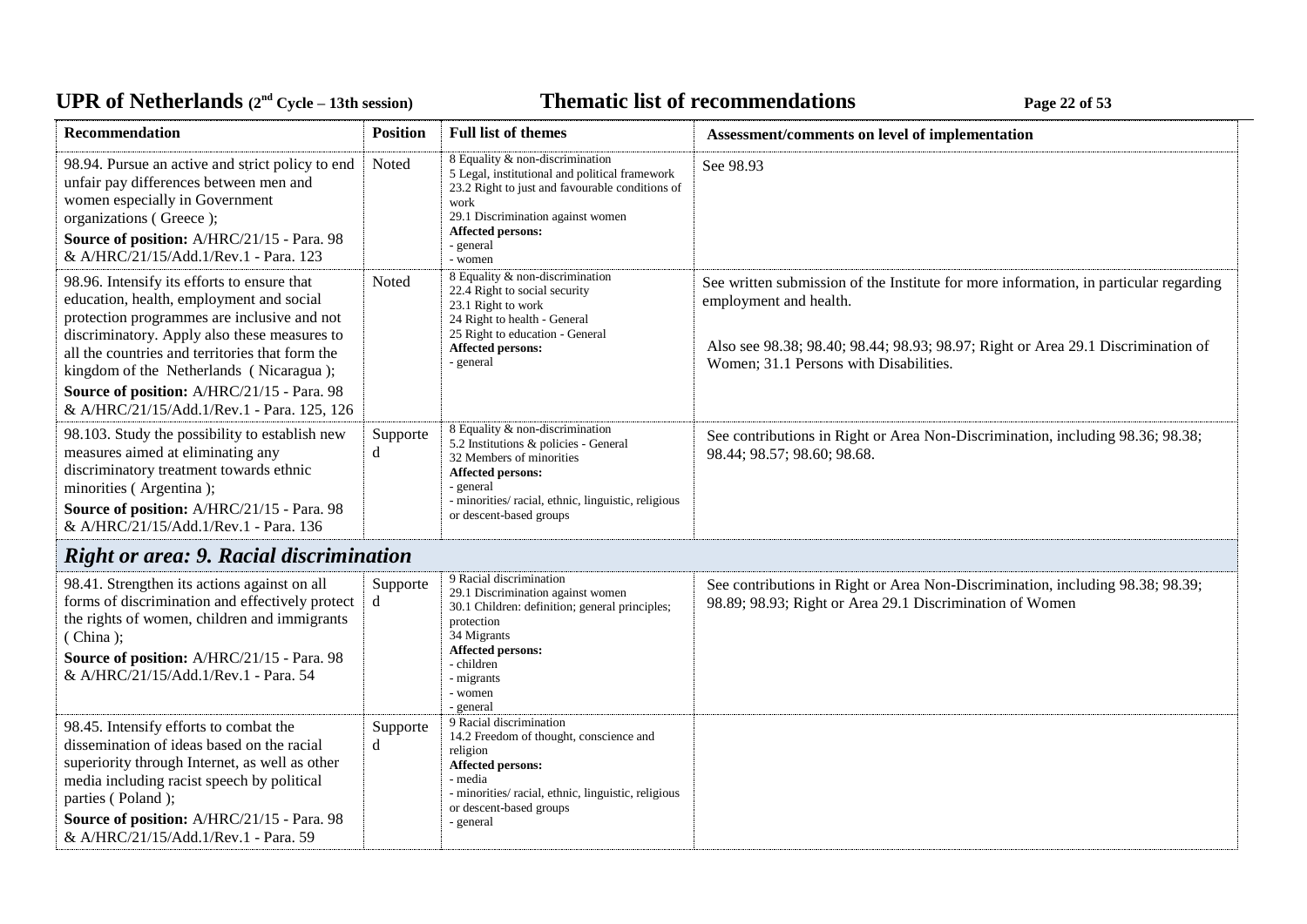# UPR of Netherlands  $(2^{nd} \text{ Cycle} - 13th \text{ session})$  **Thematic list of recommendations Page 23** of 53

| <b>Recommendation</b>                                                                                                                                                                                                                                                                         | <b>Position</b> | <b>Full list of themes</b>                                                                                                                                                                                                                   | Assessment/comments on level of implementation                                                        |
|-----------------------------------------------------------------------------------------------------------------------------------------------------------------------------------------------------------------------------------------------------------------------------------------------|-----------------|----------------------------------------------------------------------------------------------------------------------------------------------------------------------------------------------------------------------------------------------|-------------------------------------------------------------------------------------------------------|
| 98.47. Take all necessary measures to prevent<br>and eliminate all manifestations of racism,<br>Islamophobia, xenophobia, and religious<br>intolerance (Iran (Islamic Republic of));<br>Source of position: A/HRC/21/15 - Para. 98<br>& A/HRC/21/15/Add.1/Rev.1 - Para. 63                    | Noted           | 9 Racial discrimination<br>8 Equality & non-discrimination<br>14.2 Freedom of thought, conscience and<br>religion<br><b>Affected persons:</b><br>- general<br>- minorities/ racial, ethnic, linguistic, religious<br>or descent-based groups | See contributions in Right or Area Non-Discrimination, including 98.36; 98.40;<br>98.57; 98.60; 98.68 |
| 98.48. Take more serious measures to prevent<br>and suppress manifestation of racism,<br>xenophobia and intolerance against minority<br>groups in the country, in particular the<br>Muslims (Malaysia);<br>Source of position: A/HRC/21/15 - Para. 98<br>& A/HRC/21/15/Add.1/Rev.1 - Para, 64 | Noted           | 9 Racial discrimination<br>8 Equality & non-discrimination<br>14.2 Freedom of thought, conscience and<br>religion<br><b>Affected persons:</b><br>- general<br>- minorities/ racial, ethnic, linguistic, religious<br>or descent-based groups | See contributions in Right or Area Non-Discrimination, including 98.36; 98.40;<br>98.57; 98.60; 98.68 |
| 98.53. Strengthen legal and institutional<br>measures to prevent and suppress<br>manifestations of racism, xenophobia and<br>intolerance (Pakistan);<br>Source of position: A/HRC/21/15 - Para. 98<br>& A/HRC/21/15/Add.1/Rev.1 - Para. 69                                                    | Noted           | 9 Racial discrimination<br>5.1 Constitutional and legislative framework<br>5.2 Institutions & policies - General<br><b>Affected persons:</b><br>- minorities/ racial, ethnic, linguistic, religious<br>or descent-based groups               | See contributions in Right or Area Non-Discrimination, including 98.36; 98.40;<br>98.57; 98.60; 98.68 |
| 98.55. Make further efforts to combat racial<br>discrimination and xenophobia, and to<br>promote racial and religious harmony (Qatar<br>Source of position: A/HRC/21/15 - Para. 98<br>& A/HRC/21/15/Add.1/Rev.1 - Para. 71                                                                    | Supporte<br>d   | 9 Racial discrimination<br>8 Equality & non-discrimination<br>14.2 Freedom of thought, conscience and<br>religion<br><b>Affected persons:</b><br>- general<br>- minorities/ racial, ethnic, linguistic, religious<br>or descent-based groups | See contributions in Right or Area Non-Discrimination, including 98.36; 98.40;<br>98.57; 98.60; 98.68 |
| 98.59. Identify through its domestic discussion<br>effective ways and means to prevent and<br>suppress manifestation of racism, xenophobia<br>and intolerance (Thailand);<br>Source of position: A/HRC/21/15 - Para. 98<br>& A/HRC/21/15/Add.1/Rev.1 - Para. 77                               | Supporte<br>d   | 9 Racial discrimination<br>5.2 Institutions & policies - General<br>8 Equality & non-discrimination<br><b>Affected persons:</b><br>- general<br>- minorities/ racial, ethnic, linguistic, religious<br>or descent-based groups               | See contributions in Right or Area Non-Discrimination, including 98.36; 98.40;<br>98.57; 98.60; 98.68 |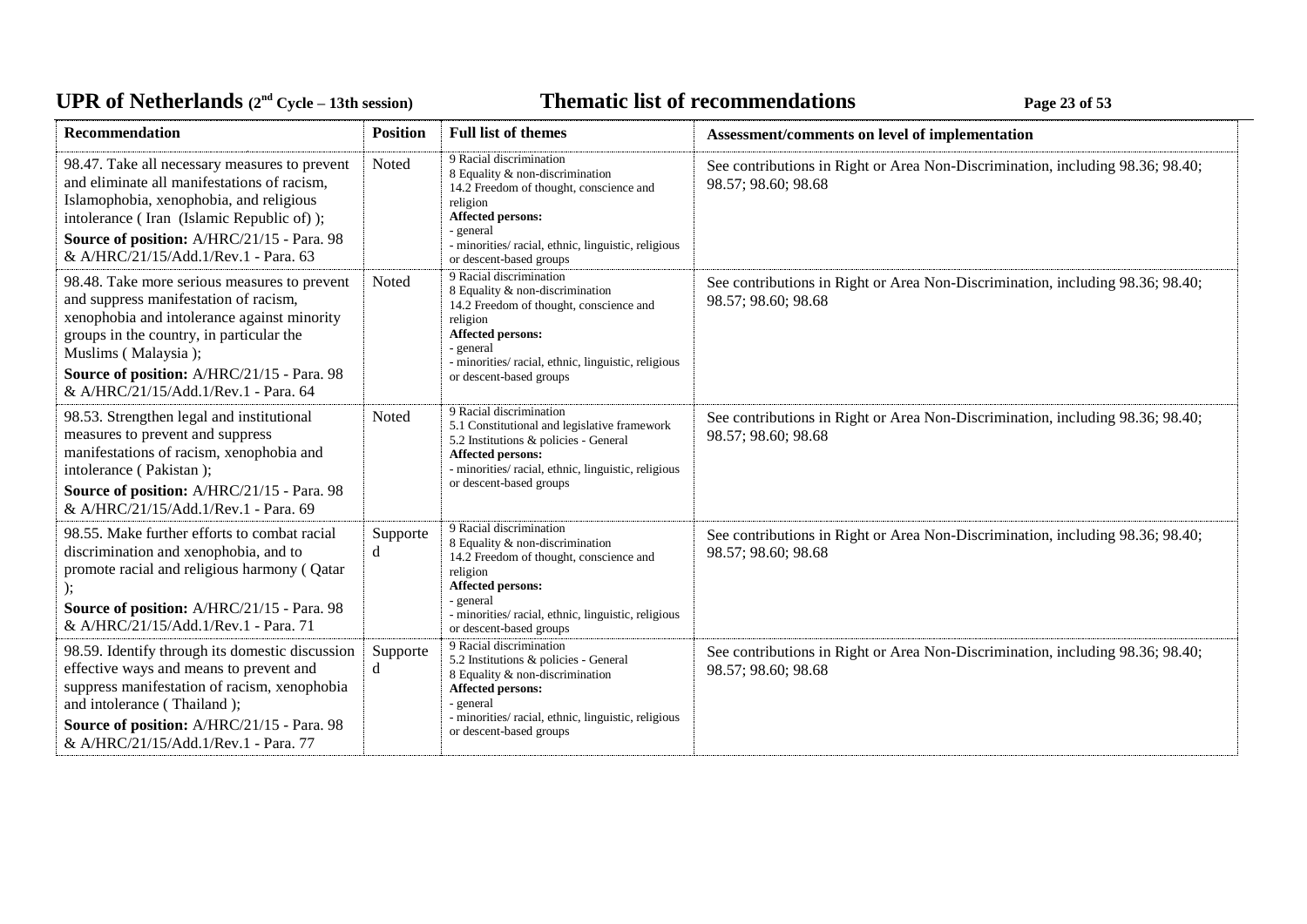# UPR of Netherlands  $(2^{nd} \text{ Cycle} - 13th \text{ session})$  **Thematic list of recommendations Page 24** of 53

| <b>Recommendation</b>                                                                                                                                                                                                                                                                                              | <b>Position</b> | <b>Full list of themes</b>                                                                                                                                                                                                                                              | Assessment/comments on level of implementation                                                        |
|--------------------------------------------------------------------------------------------------------------------------------------------------------------------------------------------------------------------------------------------------------------------------------------------------------------------|-----------------|-------------------------------------------------------------------------------------------------------------------------------------------------------------------------------------------------------------------------------------------------------------------------|-------------------------------------------------------------------------------------------------------|
| 98.61. Strengthen policies and measures to<br>prevent and eliminate the manifestations of<br>racism, xenophobia and intolerance in society,<br>in particular during the national and local<br>electoral campaigns (Uruguay);<br>Source of position: A/HRC/21/15 - Para. 98<br>& A/HRC/21/15/Add.1/Rev.1 - Para. 79 | Noted           | 9 Racial discrimination<br>5.2 Institutions & policies - General<br>8 Equality & non-discrimination<br>14.3 Freedom of opinion and expression<br><b>Affected persons:</b><br>- general<br>- minorities/racial, ethnic, linguistic, religious<br>or descent-based groups | See contributions in Right or Area Non-Discrimination, including 98.36; 98.40;<br>98.57; 98.60; 98.68 |
| 98.63. Take more efficient measures to<br>prevent and eliminate manifestations of<br>racism, xenophobia and intolerance in<br>political speech (Algeria);<br>Source of position: A/HRC/21/15 - Para. 98<br>& A/HRC/21/15/Add.1/Rev.1 - Para, 82                                                                    | Noted           | 9 Racial discrimination<br>8 Equality & non-discrimination<br>14.3 Freedom of opinion and expression<br><b>Affected persons:</b><br>- general<br>- minorities/racial, ethnic, linguistic, religious<br>or descent-based groups                                          |                                                                                                       |
| 98.66. Intensify its efforts to combat the<br>dissemination of ideas based on racial<br>superiority including racist speech by political<br>parties through the Internet as well as other<br>media (Bangladesh);<br>Source of position: A/HRC/21/15 - Para. 98<br>& A/HRC/21/15/Add.1/Rev.1 - Para. 85             | Noted           | 9 Racial discrimination<br>14.3 Freedom of opinion and expression<br><b>Affected persons:</b><br>- general<br>- media<br>- minorities/ racial, ethnic, linguistic, religious<br>or descent-based groups                                                                 |                                                                                                       |
| 98.67. Take measures to address concerns of<br>racial discrimination in the application of its<br>national policies (Botswana);<br>Source of position: A/HRC/21/15 - Para. 98<br>& A/HRC/21/15/Add.1/Rev.1 - Para. 86                                                                                              | Supporte<br>d   | 9 Racial discrimination<br>5.2 Institutions & policies - General<br><b>Affected persons:</b><br>- general<br>- minorities/racial, ethnic, linguistic, religious<br>or descent-based groups                                                                              | See contributions in Right or Area Non-Discrimination, including 98.36; 98.40;<br>98.57; 98.60; 98.68 |
| 98.69. Develop a national plan against racism<br>(Costa Rica);<br>Source of position: A/HRC/21/15 - Para. 98<br>& A/HRC/21/15/Add.1/Rev.1 - Para. 88                                                                                                                                                               | Noted           | 9 Racial discrimination<br>5.2 Institutions & policies - General<br><b>Affected persons:</b><br>- general<br>- minorities/ racial, ethnic, linguistic, religious<br>or descent-based groups                                                                             |                                                                                                       |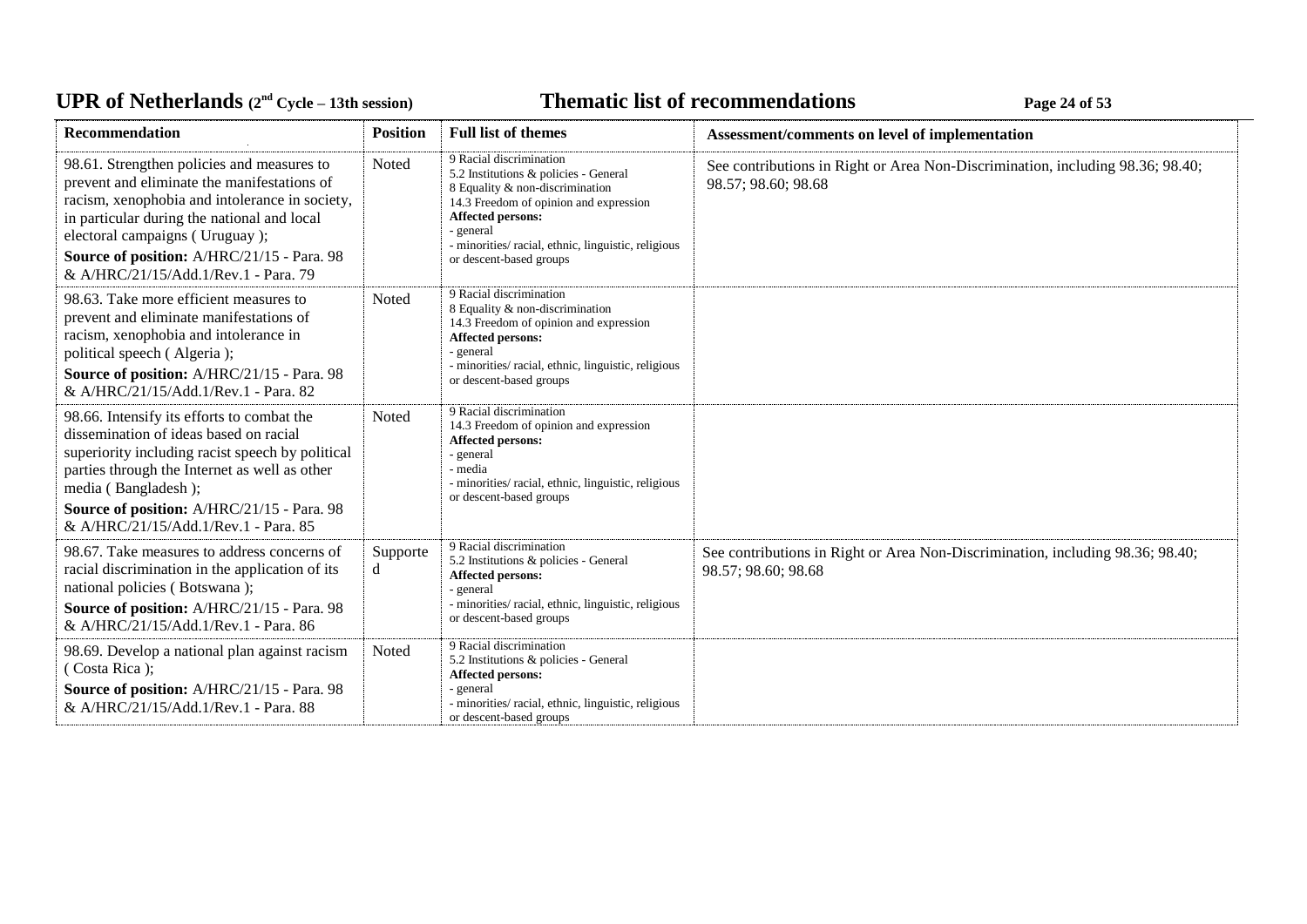# UPR of Netherlands  $(2^{nd} Cycle - 13th session)$  **Thematic list of recommendations Page 25** of 53

| Recommendation                                                                                                                                                                                                                                                                                                                                                                                                                   | <b>Position</b> | <b>Full list of themes</b>                                                                                                                                                                                                                                                                                                                                                                     | Assessment/comments on level of implementation                                                        |
|----------------------------------------------------------------------------------------------------------------------------------------------------------------------------------------------------------------------------------------------------------------------------------------------------------------------------------------------------------------------------------------------------------------------------------|-----------------|------------------------------------------------------------------------------------------------------------------------------------------------------------------------------------------------------------------------------------------------------------------------------------------------------------------------------------------------------------------------------------------------|-------------------------------------------------------------------------------------------------------|
| 98.70. Adopt effective measures to combat<br>racism, racial discrimination and incitement to<br>racial hatred, and in particular, to prohibit the<br>dissemination of racist and xenophobic<br>propaganda (Cuba);<br>Source of position: A/HRC/21/15 - Para. 98<br>& A/HRC/21/15/Add.1/Rev.1 - Para. 89                                                                                                                          | Supporte<br>d   | 9 Racial discrimination<br>14.3 Freedom of opinion and expression<br><b>Affected persons:</b><br>- general<br>- media<br>- minorities/ racial, ethnic, linguistic, religious<br>or descent-based groups                                                                                                                                                                                        | See contributions in Right or Area Non-Discrimination, including 98.36; 98.40;<br>98.57; 98.60; 98.68 |
| Right or area: 12.5. Prohibition of torture and cruel, inhuman or degrading treatment                                                                                                                                                                                                                                                                                                                                            |                 |                                                                                                                                                                                                                                                                                                                                                                                                |                                                                                                       |
| 98.18. Prohibit corporal punishment in all<br>settings through the Kingdom of the<br>Netherlands (Slovenia);<br>Source of position: A/HRC/21/15 - Para. 98<br>& A/HRC/21/15/Add.1/Rev.1 - Para. 23                                                                                                                                                                                                                               | Noted           | 12.5 Prohibition of torture and cruel, inhuman<br>or degrading treatment<br>5.1 Constitutional and legislative framework<br>16 Right to an effective remedy, impunity<br>30.2 Children: family environment and<br>alternative care<br>12 Right to physical and moral integrity<br>30.1 Children: definition; general principles;<br>protection<br>Affected persons:<br>- general<br>- children |                                                                                                       |
| 98.74. Ensure that in its application of<br>preventive body searches, all relevant human<br>rights are adequately protected, in particular<br>the right to privacy and physical integrity and<br>the prohibition of discrimination on the basis<br>of race and religion (Greece);<br>Source of position: A/HRC/21/15 - Para. 98<br>& A/HRC/21/15/Add.1/Rev.1 - Para. 94                                                          | Supporte<br>d   | 12.5 Prohibition of torture and cruel, inhuman<br>or degrading treatment<br>9 Racial discrimination<br>8 Equality & non-discrimination<br>14.6 Right to private life, privacy<br><b>Affected persons:</b><br>general<br>- minorities/racial, ethnic, linguistic, religious<br>or descent-based groups                                                                                          |                                                                                                       |
| 98.75. Build on this success (achieving a total<br>prohibition of corporal punishment of children<br>in all settings in the European part of the<br>Dutch territory) and ensure that this<br>prohibition is also duly implemented in Aruba<br>and the Netherland Antilles by enacting the<br>necessary legislation in this regard (Hungary<br>Source of position: A/HRC/21/15 - Para. 98<br>& A/HRC/21/15/Add.1/Rev.1 - Para. 96 | Noted           | 12.5 Prohibition of torture and cruel, inhuman<br>or degrading treatment<br>5.1 Constitutional and legislative framework<br>30.2 Children: family environment and<br>alternative care<br>30.1 Children: definition; general principles;<br>protection<br>Affected persons:<br>- children                                                                                                       |                                                                                                       |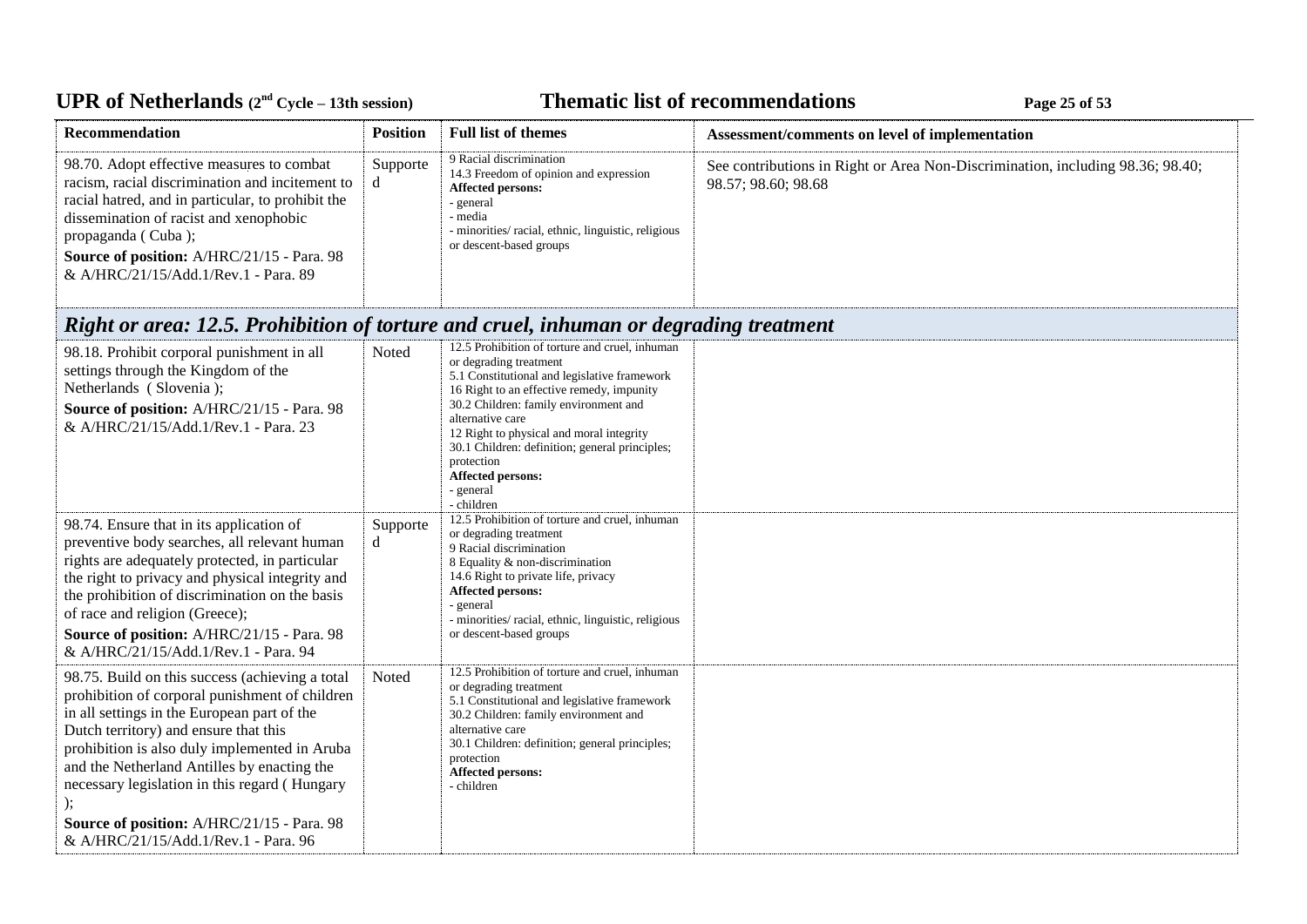# UPR of Netherlands  $(2^{nd} \text{ Cycle} - 13th \text{ session})$  **Thematic list of recommendations Page 26** of 53

| Recommendation                                                                                                                                                                                                                                                                                                                             | <b>Position</b>                                          | <b>Full list of themes</b>                                                                                                                                                                                                | Assessment/comments on level of implementation                                                                                                                                                                                                                                                                                                                                                                                                                                                                                                                                                                                                                                                                                                                                                                                                                                                                                        |  |  |  |
|--------------------------------------------------------------------------------------------------------------------------------------------------------------------------------------------------------------------------------------------------------------------------------------------------------------------------------------------|----------------------------------------------------------|---------------------------------------------------------------------------------------------------------------------------------------------------------------------------------------------------------------------------|---------------------------------------------------------------------------------------------------------------------------------------------------------------------------------------------------------------------------------------------------------------------------------------------------------------------------------------------------------------------------------------------------------------------------------------------------------------------------------------------------------------------------------------------------------------------------------------------------------------------------------------------------------------------------------------------------------------------------------------------------------------------------------------------------------------------------------------------------------------------------------------------------------------------------------------|--|--|--|
| 98.118. Carry out investigations into<br>complaints and information on cruel<br>treatments during the expulsions of foreigners<br>from the Netherlands and ensure<br>transparency when investigating such<br>complaints (Uzbekistan);<br>Source of position: A/HRC/21/15 - Para. 98<br>& A/HRC/21/15/Add.1/Rev.1 - Para. 155               | Noted                                                    | 12.5 Prohibition of torture and cruel, inhuman<br>or degrading treatment<br>35 Refugees & internally displaced persons<br>Affected persons:<br>- general<br>- migrants<br>- non-citizens<br>- refugees and asylum-seekers | The Committee on the Prevention of Torture of the Council of Europe published a<br>report in 2015 about a return flight in 2013. <sup>29</sup>                                                                                                                                                                                                                                                                                                                                                                                                                                                                                                                                                                                                                                                                                                                                                                                        |  |  |  |
| <b>Right or area: 12.6. Conditions of detention</b>                                                                                                                                                                                                                                                                                        |                                                          |                                                                                                                                                                                                                           |                                                                                                                                                                                                                                                                                                                                                                                                                                                                                                                                                                                                                                                                                                                                                                                                                                                                                                                                       |  |  |  |
| 98.73. Adopt effective measures to improve<br>conditions in prisons, reduce overcrowding<br>and eliminate ill- treatment and forced labour<br>of persons deprived of liberty (Cuba);<br>Source of position: A/HRC/21/15 - Para. 98<br>& A/HRC/21/15/Add.1/Rev.1 - Para. 93                                                                 | Noted                                                    | 12.6 Conditions of detention<br>12.5 Prohibition of torture and cruel, inhuman<br>or degrading treatment<br><b>Affected persons:</b><br>- persons deprived of their liberty                                               |                                                                                                                                                                                                                                                                                                                                                                                                                                                                                                                                                                                                                                                                                                                                                                                                                                                                                                                                       |  |  |  |
|                                                                                                                                                                                                                                                                                                                                            | Right or area: 12.7. Prohibition of slavery, trafficking |                                                                                                                                                                                                                           |                                                                                                                                                                                                                                                                                                                                                                                                                                                                                                                                                                                                                                                                                                                                                                                                                                                                                                                                       |  |  |  |
| 98.17. Approve, in all the countries that form<br>the Kingdom, legislation that criminalizes all<br>forms of trafficking in persons (Nicaragua);<br>Source of position: A/HRC/21/15 - Para. 98<br>& A/HRC/21/15/Add.1/Rev.1 - Para. 21                                                                                                     | Supporte<br>d                                            | 12.7 Prohibition of slavery, trafficking<br>5.1 Constitutional and legislative framework<br><b>Affected persons:</b><br>- general                                                                                         |                                                                                                                                                                                                                                                                                                                                                                                                                                                                                                                                                                                                                                                                                                                                                                                                                                                                                                                                       |  |  |  |
| 98.80. Carry out actions to improve the<br>current strategy to combat trafficking in<br>human beings, taking into account, among<br>other, intensifying investigations, training<br>professional staff and creating assistance<br>centres (Mexico);<br>Source of position: A/HRC/21/15 - Para. 98<br>& A/HRC/21/15/Add.1/Rev.1 - Para. 103 | Supporte<br>d                                            | 12.7 Prohibition of slavery, trafficking<br>6 Human rights education, trainings<br><b>Affected persons:</b><br>- general                                                                                                  | Information provided by the National Rapporteur on Trafficking in Human Beings<br>and Sexual Violence against Children<br>In her most recent report, the National Rapporteur on Trafficking in Human Beings<br>shows that the number of registered possible victims has dropped from 1.561 in<br>2014 to 1.321 in 2015. <sup>30</sup> The percentage of possible victims of Sexual Exploitation<br>with the Dutch nationality has shown an increase from 35% in 2014 to 46% in 2015.<br>The number of minors amongst the whole group of possible exploited persons has<br>risen from approximately 16% in the years 2011-2014 to 25% in 2015. The number<br>of registered possible victims (minors) with a foreign nationality in 2015 has more<br>or less remained the same as in 2014. This raises questions, considering the requests<br>for a residence permit for unaccompanied minors have grown with 300% compared<br>to 2014. |  |  |  |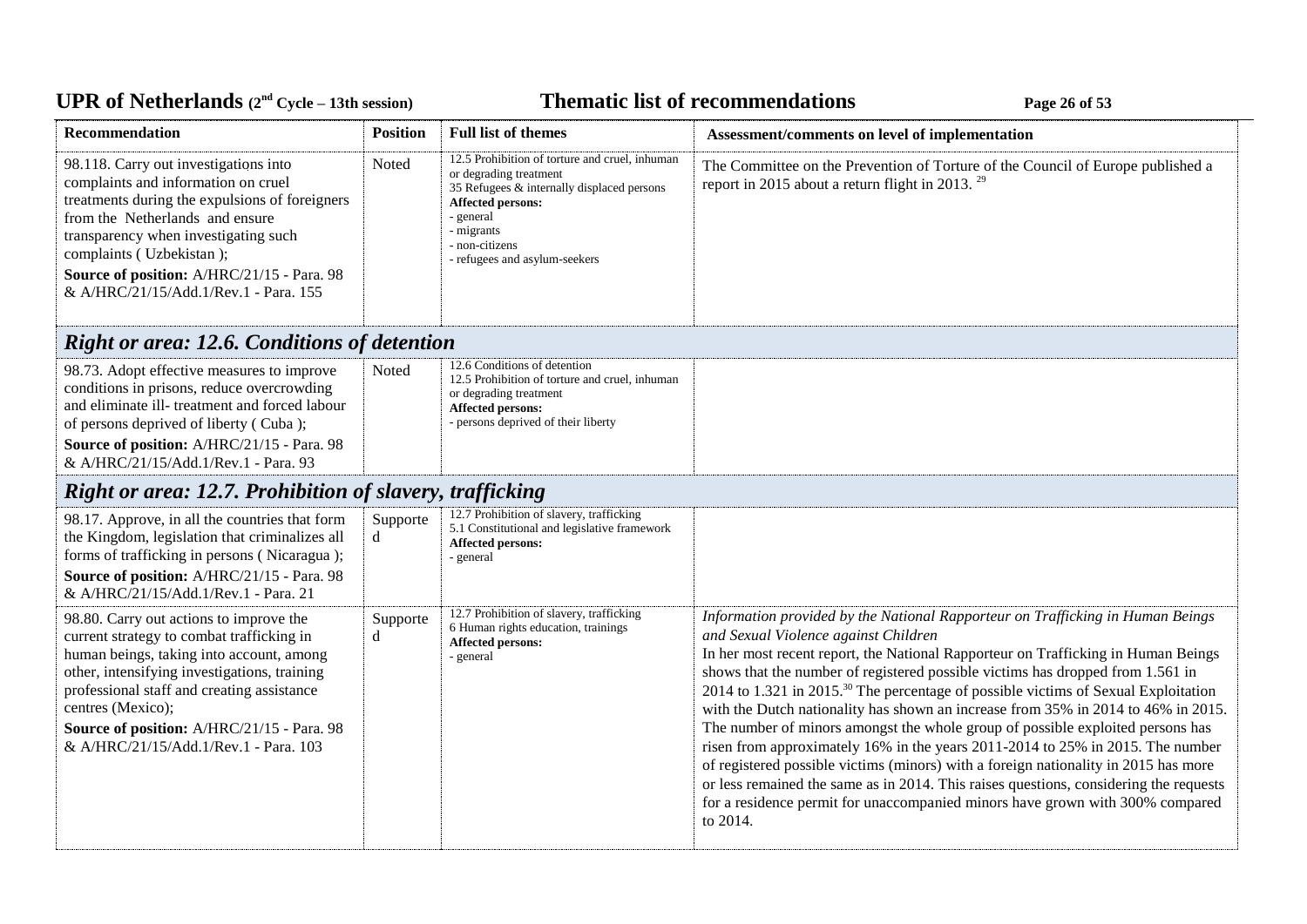## UPR of Netherlands  $(2^{nd} \text{ Cycle} - 13th \text{ session})$  **Thematic list of recommendations Page 27** of 53

| Recommendation                                                                                                                                                                                                     | <b>Position</b> | <b>Full list of themes</b>                                                                                               | Assessment/comments on level of implementation                                                                                                                                                                                                                                                                                                                                                                                                                                                                                                                                                                                                                                                 |
|--------------------------------------------------------------------------------------------------------------------------------------------------------------------------------------------------------------------|-----------------|--------------------------------------------------------------------------------------------------------------------------|------------------------------------------------------------------------------------------------------------------------------------------------------------------------------------------------------------------------------------------------------------------------------------------------------------------------------------------------------------------------------------------------------------------------------------------------------------------------------------------------------------------------------------------------------------------------------------------------------------------------------------------------------------------------------------------------|
|                                                                                                                                                                                                                    |                 |                                                                                                                          | The National police reported 14% less possible victims in 2015 than in 2014,<br>whereas the KMar (the Royal Military Police) reported 46% less possible victims<br>than in 2014.                                                                                                                                                                                                                                                                                                                                                                                                                                                                                                               |
|                                                                                                                                                                                                                    |                 |                                                                                                                          | The National Rapporteur recommends that resources and priorities at both<br>organisations reflect an ability to effectively fight trafficking. The Minister of<br>Security and Justice will carry the responsibility of this matter and will report to<br>parliament soon. Dutch parliament has already voiced that this matter has to be<br>taken very seriously.                                                                                                                                                                                                                                                                                                                             |
|                                                                                                                                                                                                                    |                 |                                                                                                                          | In the registration of possible victims over 2015 Syrian, Afghan and Eritrean<br>nationalities are represented. Those nationalities are known to form a big part of<br>migrating and refugee groups, which shows the need to stop treating smuggling and<br>trafficking as separate worlds. Government institutions that deal with smuggling<br>need to be (made) aware of signals of trafficking, report possible victims and offer<br>them appropriate assistance and protection. Attention is required to prevent<br>smuggled persons falling prey to traffickers.                                                                                                                          |
|                                                                                                                                                                                                                    |                 |                                                                                                                          | The National Rapporteur is concerned that possibly less minors are reported and<br>registered amongst possible victims of trafficking. Due to privacy laws, social<br>workers require parents of caretakers to sign a consent form for the minor's<br>registration. The law currently does not have a provision enabling registration<br>without previous consent. The National Rapporteur believes that this hurdle has led<br>and will continue to lead to the underreporting of this group of possible victims and<br>that the law needs to enable reporting and registration of this important group. She<br>recommends the Dutch Minister of Security and Justice attends to this matter. |
| Right or area: 14.3. Freedom of opinion and expression                                                                                                                                                             |                 |                                                                                                                          |                                                                                                                                                                                                                                                                                                                                                                                                                                                                                                                                                                                                                                                                                                |
| 98.86. Enact laws and legislation on freedom<br>of expression in line with both articles 19 and<br>20 of the ICCPR (Egypt);<br>Source of position: A/HRC/21/15 - Para. 98<br>& A/HRC/21/15/Add.1/Rev.1 - Para. 113 | Noted           | 14.3 Freedom of opinion and expression<br>5.1 Constitutional and legislative framework<br>Affected persons:<br>- general |                                                                                                                                                                                                                                                                                                                                                                                                                                                                                                                                                                                                                                                                                                |
| Right or area: 15.1. Administration of justice & fair trial                                                                                                                                                        |                 |                                                                                                                          |                                                                                                                                                                                                                                                                                                                                                                                                                                                                                                                                                                                                                                                                                                |
| 98.85. Consider additional steps to ensure that<br>any potential changes in court fees are                                                                                                                         | Noted           | 15.1 Administration of justice & fair trial<br><b>Affected persons:</b>                                                  | Court fees and own contribution<br>In The Netherlands there is a system guaranteeing access to justice. The system also                                                                                                                                                                                                                                                                                                                                                                                                                                                                                                                                                                        |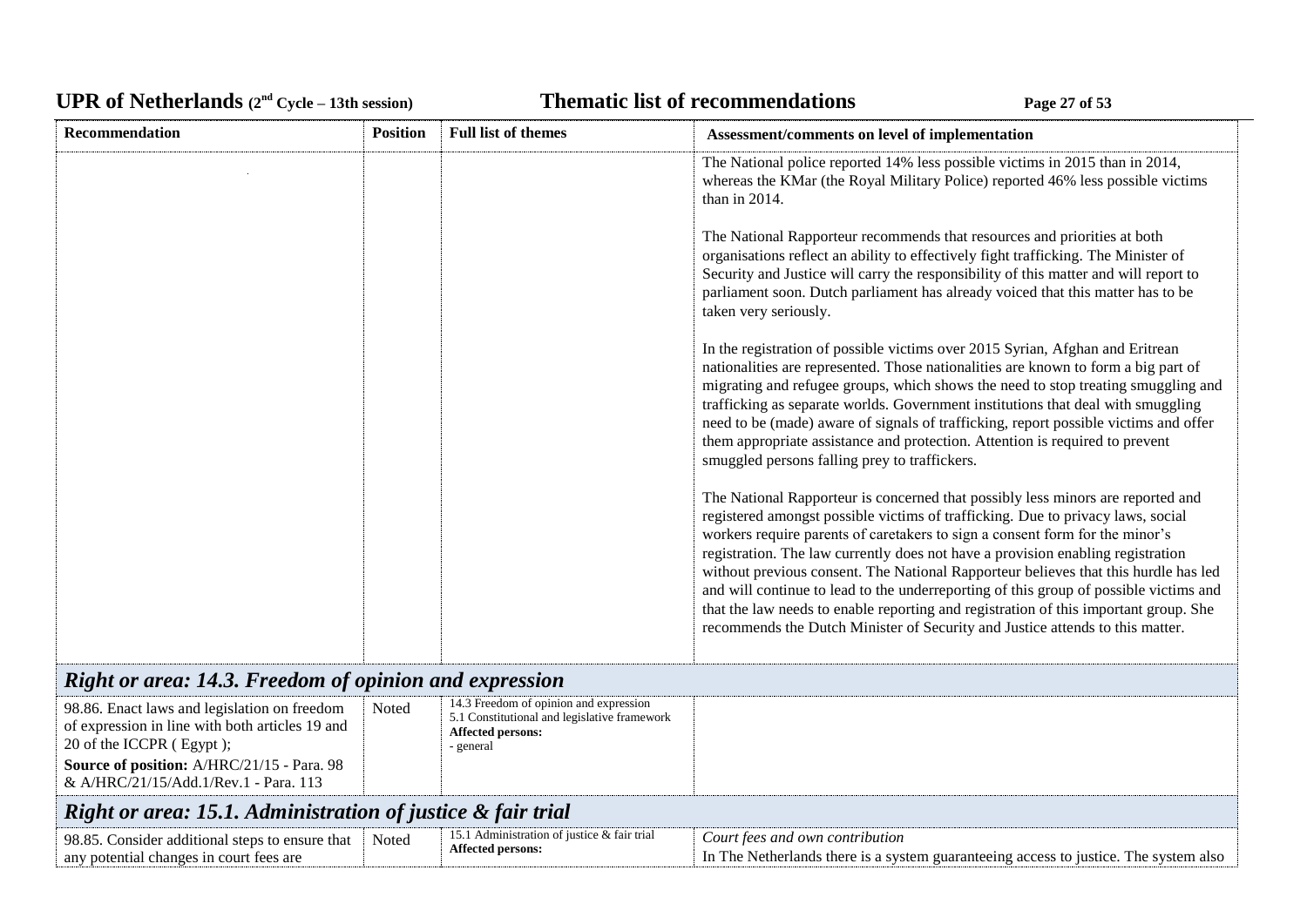# UPR of Netherlands  $(2^{nd} \text{ Cycle} - 13th \text{ session})$  **Thematic list of recommendations Page 28** of 53

| Recommendation                                                                                                                     | <b>Position</b> | <b>Full list of themes</b> | Assessment/comments on level of implementation                                                                                                                                                                                                                                                                                                                                                                                                                                                                                                                                                                    |
|------------------------------------------------------------------------------------------------------------------------------------|-----------------|----------------------------|-------------------------------------------------------------------------------------------------------------------------------------------------------------------------------------------------------------------------------------------------------------------------------------------------------------------------------------------------------------------------------------------------------------------------------------------------------------------------------------------------------------------------------------------------------------------------------------------------------------------|
| proportionate and affordable, and that they do<br>not prejudice access to the legal system<br>(United Kingdom of Great Britain and |                 | - general<br>- judiciary   | includes ways for specific groups to get access to (free) legal aid and (other)<br>financial support when costs for accessing justice are too high.                                                                                                                                                                                                                                                                                                                                                                                                                                                               |
| Northern Ireland);<br>Source of position: A/HRC/21/15 - Para. 98<br>& A/HRC/21/15/Add.1/Rev.1 - Para. 112                          |                 |                            | In the reporting period new regulations to increase court fees were abandoned. This<br>is a positive development.                                                                                                                                                                                                                                                                                                                                                                                                                                                                                                 |
|                                                                                                                                    |                 |                            | However, in general free legal aid is under pressure and in practice current court<br>fees and own contribution to filing cases already potentially present a barrier to<br>accessing justice. Own contribution (the amount one has to pay in any case, also<br>when relying on free legal aid support) can be considered relatively high, especially<br>for family court cases (such as filing for divorce). In addition court fees (that vary<br>also depending on type of court) need to be paid. Court fees are not covered by<br>financial support schemes.                                                  |
|                                                                                                                                    |                 |                            | A review has been undertaken of the new plans announced by the government to cut<br>legal aid support in the Netherlands. It is unclear how this review will influence a<br>new free legal aid policy and specific measures. The review and recommendations<br>from the review have already been criticized heavily, especially by lawyers.                                                                                                                                                                                                                                                                       |
|                                                                                                                                    |                 |                            | Access to justice and ZSM procedure<br>The implementation of EU directive 2013/48/EU on the right of access to a lawyer,<br>demanding the presence of a lawyer during the first interrogation, has been partially<br>implemented ahead of specific legislation (due before November 2016) in March<br>2016 due to a Supreme Court decision. However, in practice this right is not fully<br>guaranteed for so-called ZSM (Zo Snel Mogelijk means As Quick as Possible) cases.<br>These are cases of frequently occurring offences that may be dealt with by the<br>prosecutor's office without accessing a judge. |
|                                                                                                                                    |                 |                            | The prosecutor may handle the case from the start, lead the investigation and<br>sentence the suspect. The case is handled within a very short period of time and the<br>prosecutor is supported in the process of the investigation, proposed sentence and<br>sentencing by a number of stakeholders, including police, (victim) support services,<br>experts and the probation service.                                                                                                                                                                                                                         |
|                                                                                                                                    |                 |                            | The number of cases handled in this way has grown exponentially and there are<br>concerns about the quality of the way these cases are handled and the impact of this<br>procedure on the right to a fair trial for the suspect. <sup>31</sup> The suspect has a right to<br>access a lawyer, though he can waiver this right also. In practice, the suspect very                                                                                                                                                                                                                                                 |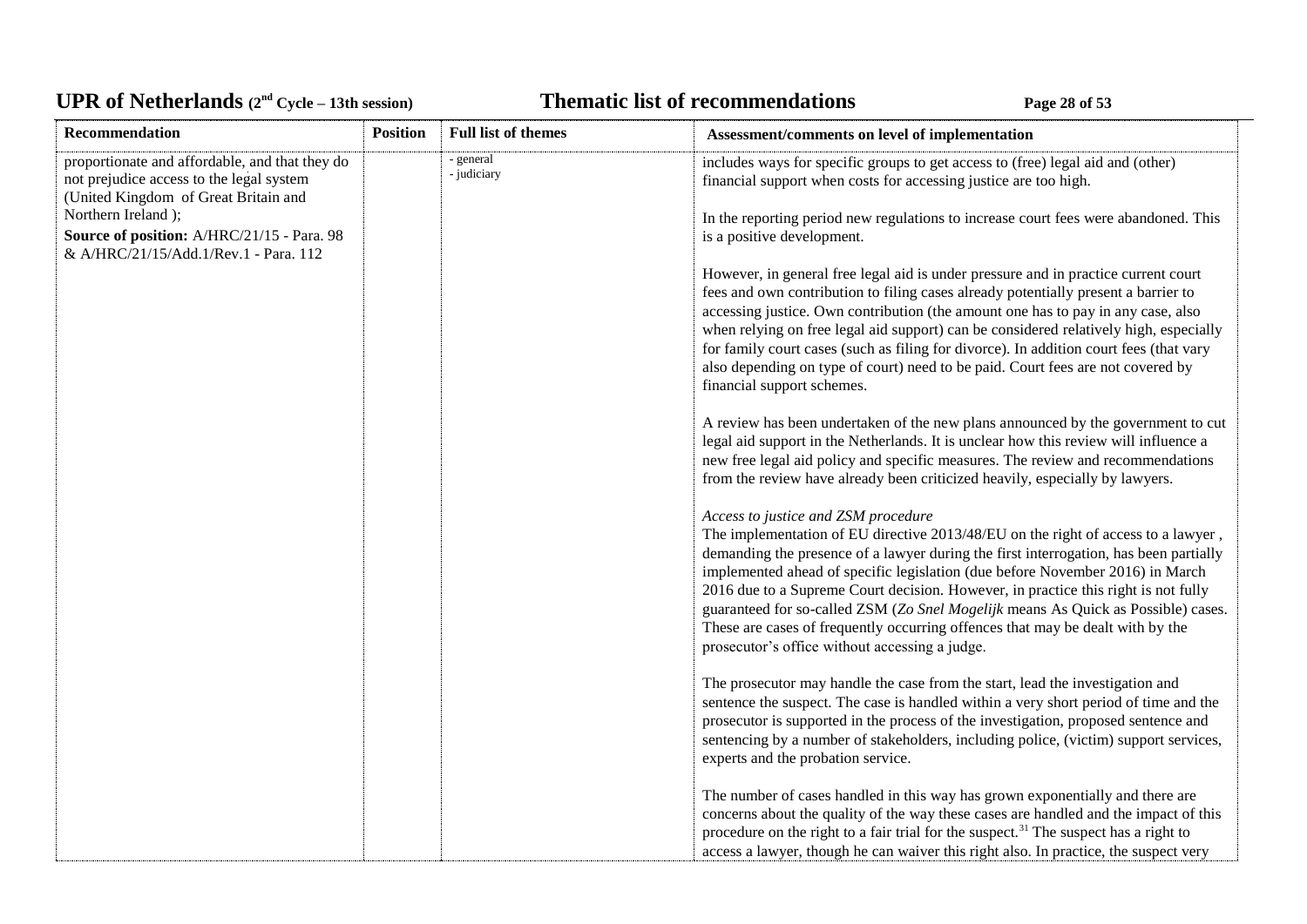## UPR of Netherlands  $(2^{nd} \text{ Cycle} - 13th \text{ session})$  **Thematic list of recommendations Page 29** of 53

| <b>Recommendation</b> | <b>Position</b> | <b>Full list of themes</b> | Assessment/comments on level of implementation                                                                                                                                                                                                                                                                                                                                                                                                                                                                                                                                                                                                                                                                                                                            |
|-----------------------|-----------------|----------------------------|---------------------------------------------------------------------------------------------------------------------------------------------------------------------------------------------------------------------------------------------------------------------------------------------------------------------------------------------------------------------------------------------------------------------------------------------------------------------------------------------------------------------------------------------------------------------------------------------------------------------------------------------------------------------------------------------------------------------------------------------------------------------------|
|                       |                 |                            | rarely makes use of his right to a lawyer in the ZSM procedure. While nearly all<br>stakeholders – including the prosecutor's office – have underlined the importance of<br>legal assistance in the ZSM procedure, the government has not been inclined to<br>prioritize this issue. Despite very positive pilots having been undertaken in three<br>regions in the Netherlands in 2014-2015 <sup>32</sup> , it was not until the summer of 2016 that<br>the government announced in what way legal assistance would be integrated in the<br>process. A timeframe for the actual implementation of this new procedure was not<br>set, which means that thousands of suspects in the coming months will go through<br>their criminal proceedings without a lawyer present. |
|                       |                 |                            | Implementation of the EU directive and its practical application to so-called ZSM<br>cases will further expand the possible use of free legal aid. It is currently not clear<br>whether funding the implementation of legal aid in the ZSM procedure will be done<br>within already limited budgets or whether this will be done by providing extra<br>funds. If this is done by using already strained resources there are worries this will<br>lead to cuts in other areas where budgets are already strained.                                                                                                                                                                                                                                                          |

# *Right or area: 21. Economic, social & cultural rights – general measures of implementation*

| 98.35. Strengthen its policies and measures for<br>guaranteeing all socio-economic and cultural<br>rights, and ensure those policies not to impede<br>the full enjoyment of these rights in the<br>context of global and regional financial crisis (<br>Viet Nam );                                                                | Supporte<br>d | 21 Economic, social & cultural rights - general<br>measures of implementation<br>Affected persons:<br>- general                                                                                                                  | For developments regarding socio-economic and cultural rights see, amongst other<br>submissions in this matrix, the written submission by the Institute (in particular:<br>decentralisation and human rights)                                                                                                                                                                                                                                                                                                                                                                                                              |
|------------------------------------------------------------------------------------------------------------------------------------------------------------------------------------------------------------------------------------------------------------------------------------------------------------------------------------|---------------|----------------------------------------------------------------------------------------------------------------------------------------------------------------------------------------------------------------------------------|----------------------------------------------------------------------------------------------------------------------------------------------------------------------------------------------------------------------------------------------------------------------------------------------------------------------------------------------------------------------------------------------------------------------------------------------------------------------------------------------------------------------------------------------------------------------------------------------------------------------------|
| Source of position: A/HRC/21/15 - Para. 98<br>& A/HRC/21/15/Add.1/Rev.1 - Para. 46                                                                                                                                                                                                                                                 |               |                                                                                                                                                                                                                                  |                                                                                                                                                                                                                                                                                                                                                                                                                                                                                                                                                                                                                            |
| 98.97. Ensure the equal enjoyment of<br>economic, social and cultural rights by all<br>individuals and groups under its jurisdiction<br>and adopt a national plan of action to combat<br>the rise in homelessness (Azerbaijan);<br><b>Source of position:</b> A/HRC/21/15 - Para. 98<br>& A/HRC/21/15/Add.1/Rev.1 - Para. 127, 128 | Noted         | 21 Economic, social & cultural rights - general<br>measures of implementation<br>5.2 Institutions & policies - General<br>22.3 Right to adequate housing<br><b>Affected persons:</b><br>- general<br>- persons living in poverty | Poverty in the Netherlands: general<br>Poverty has been on the rise in the Netherlands as result of the financial crisis.<br>Statistics show that while short-term poverty seems to stabilise for the coming<br>years, long-term poverty continues to rise. This especially has an impact on the<br>number of children living at risk of poverty. National anti-poverty policies largely<br>focus on economic aspects of poverty. Measures are designed to increase purchasing<br>power by focusing on increasing income through work. There is little attention for<br>other causes of poverty, nor for the consequences. |
|                                                                                                                                                                                                                                                                                                                                    |               |                                                                                                                                                                                                                                  | According to the Netherlands Institute for Social Research (SCP) the number of<br>households living in poverty rose sharply at the height of the financial crisis from                                                                                                                                                                                                                                                                                                                                                                                                                                                     |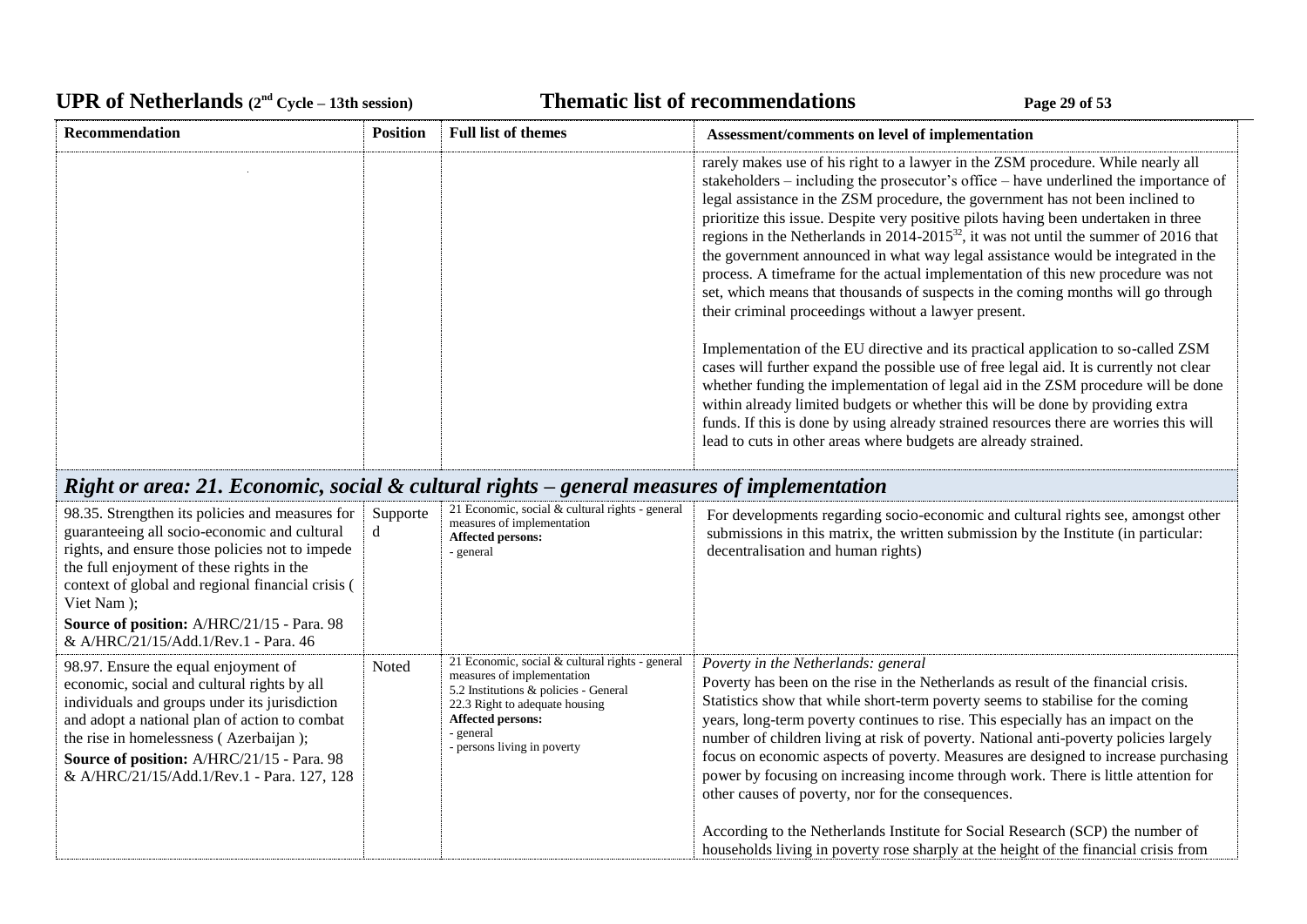# UPR of Netherlands  $(2^{nd} \text{ Cycle} - 13th \text{ session})$  **Thematic list of recommendations Page 30** of 53

| <b>Recommendation</b> | <b>Position</b> | <b>Full list of themes</b> | Assessment/comments on level of implementation                                                                                                                                                                                                                                                                                                                                                                                                                                                                                                                                                                                                                                                                                                                                                                                                                                                                                                |
|-----------------------|-----------------|----------------------------|-----------------------------------------------------------------------------------------------------------------------------------------------------------------------------------------------------------------------------------------------------------------------------------------------------------------------------------------------------------------------------------------------------------------------------------------------------------------------------------------------------------------------------------------------------------------------------------------------------------------------------------------------------------------------------------------------------------------------------------------------------------------------------------------------------------------------------------------------------------------------------------------------------------------------------------------------|
|                       |                 |                            | 2008–2013. <sup>33</sup> Figures from Statistics Netherlands (CBS) show the number of<br>households living at a low income, and therefore at risk of poverty, rose less sharply<br>in 2014 with an anticipated decline in 2015 and $2016^{34}$ However, the number of<br>people who have lived at risk of poverty for a period of 4 years or more (long-term<br>poverty) rose in the latest known figures of 2014. <sup>35</sup> CBS noted in 2015 that a<br>considerable number of households whose income decreased as a result of the<br>economic crisis to 'poverty' levels, have not been able to recover from this. <sup>36</sup>                                                                                                                                                                                                                                                                                                       |
|                       |                 |                            | Specific groups are more vulnerable to poverty than others. These groups include<br>single-parent households, non-western migrant households and people with work.<br>The number of non-western households at risk of long-term poverty is six times<br>higher than Dutch households. Among the number of households living at risk of<br>long-term poverty there is a sharp rise of people with paid work. <sup>37</sup> People between<br>the age of 55 and 65 are most at risk of long-term poverty. <sup>38</sup>                                                                                                                                                                                                                                                                                                                                                                                                                         |
|                       |                 |                            | It is commendable that CBS in 2015 published a report linking poverty to social<br>exclusion, thus providing a more holistic approach to poverty. It paid attention to<br>participation in society, health, housing and the representation of poor persons as<br>victim and perpetrator of crime. It published other reports making links between<br>poverty and education, pre-school education and labour. It reported that poor people<br>participate less in society, are overrepresented both as perpetrators and as victims of<br>crime, have worse health condition and have less chance of getting access to better<br>quality education. <sup>39</sup> This affects adults and children. There is also very little social<br>mobility. Growing up in poor households increases the risk of poverty in adult life.<br>These statistics and evaluation provide a good basis for a human rights based<br>approach to combating poverty. |
|                       |                 |                            | People with low income face impediments in the enjoyment of the right to health,<br>education and to participate in society. The other side of the coin is that their health<br>situation, lower level of education and less developed social network makes it<br>difficult to escape from poverty. Poverty is both a cause and a consequence of<br>barriers in their enjoyment of their rights. Breaking that cycle starts by addressing<br>the human rights dimension of poverty in a holistic way.                                                                                                                                                                                                                                                                                                                                                                                                                                         |
|                       |                 |                            | Children living in poverty<br>The number of children at risk of poverty has risen in 2014, which is worrying in<br>light of a period of decline. <sup>40</sup> The number of children living in long-term poverty<br>also rose. <sup>41</sup> Almost 4,5% of all Dutch children now live in a situation of risk of                                                                                                                                                                                                                                                                                                                                                                                                                                                                                                                                                                                                                            |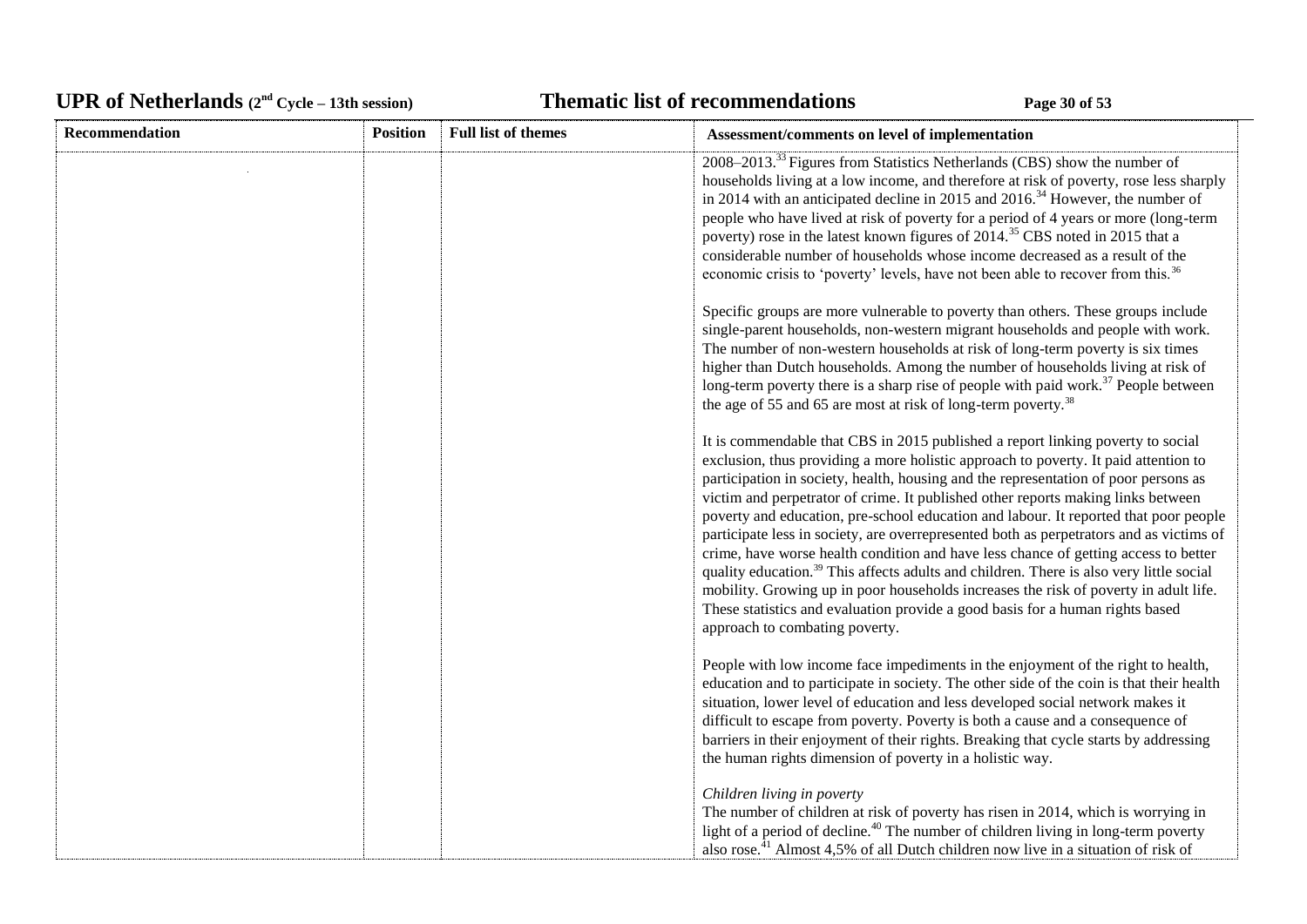# UPR of Netherlands  $(2^{nd} \text{ Cycle} - 13th \text{ session})$  **Thematic list of recommendations Page 31** of 53

| Recommendation | <b>Position</b> | <b>Full list of themes</b> | Assessment/comments on level of implementation                                                                                                                                                                                                                                                                                                                                                                                                                                                                                                                                                                                                                                                                                                                                                                                                                                                                |
|----------------|-----------------|----------------------------|---------------------------------------------------------------------------------------------------------------------------------------------------------------------------------------------------------------------------------------------------------------------------------------------------------------------------------------------------------------------------------------------------------------------------------------------------------------------------------------------------------------------------------------------------------------------------------------------------------------------------------------------------------------------------------------------------------------------------------------------------------------------------------------------------------------------------------------------------------------------------------------------------------------|
|                |                 |                            | poverty for more than four years. Children particularly at risk live in single parent<br>households, families living on social benefits, as well as children in families with a<br>non-western background. Many differences in approach to combating poverty<br>among children exist as a result of decentralization. The State party is inclined not to<br>interfere with local autonomy.                                                                                                                                                                                                                                                                                                                                                                                                                                                                                                                    |
|                |                 |                            | A positive step was initiated by the Children's Ombudsman who suggested<br>municipalities should develop special financial packages for children that can be<br>used to increase participation of poor children in society. A growing number of<br>municipalities is offering these packages. Some of them invite children to<br>participate in the determination of content of these packages.                                                                                                                                                                                                                                                                                                                                                                                                                                                                                                               |
|                |                 |                            | Another positive development is that the Government has set out a request for<br>research with the Social and Economic Council of the Netherlands, asking it for<br>suggestions for an effective national anti-poverty strategy focusing on children. At<br>the same time, the Government asked the Children's Ombudsman for a report with<br>suggestions to reduce child poverty, with a focus on local policies.                                                                                                                                                                                                                                                                                                                                                                                                                                                                                            |
|                |                 |                            | Asylum seekers<br>Asylum seekers are generally housed in reception centres. In 2015 asylum seekers<br>were also housed in emergency shelters, including tents, former prisons and sports<br>facilities. The Institute has visited crisis reception facilities, emergency reception<br>facilities and regular reception facilities. It found no human rights violations in that<br>period, but pointed out that this form of shelter entailed risks of human rights<br>violations, especially when people reside longer. <sup>42</sup> There is a significant lack of<br>privacy and possibilities to rest, which has consequences for safety. The procedure<br>to seek asylum is started only after seven months. In this waiting period, asylum<br>seekers have no right to a maintenance allowance, thus limiting the possibilities to<br>make their own choices. They are provided with clothing and food. |
|                |                 |                            | There is a serious shortage of houses for asylum seekers. Nevertheless, there is a<br>proposal to remove the priority access to housing for asylum seekers from the Act<br>on Housing. <sup>43</sup> In the meantime, municipalities can provide temporary housing<br>(maximum of two years) to asylum seekers with a permit to stay in houses which are<br>not suitable for permanent residence. These refugees are not eligible for social<br>welfare benefits, but instead receive a weekly allowance from the Central Agency<br>for the Reception of Asylum Seekers (COA). This allowance is below the welfare<br>level. As a consequence, they are at risk of poverty. Furthermore, the distinction                                                                                                                                                                                                      |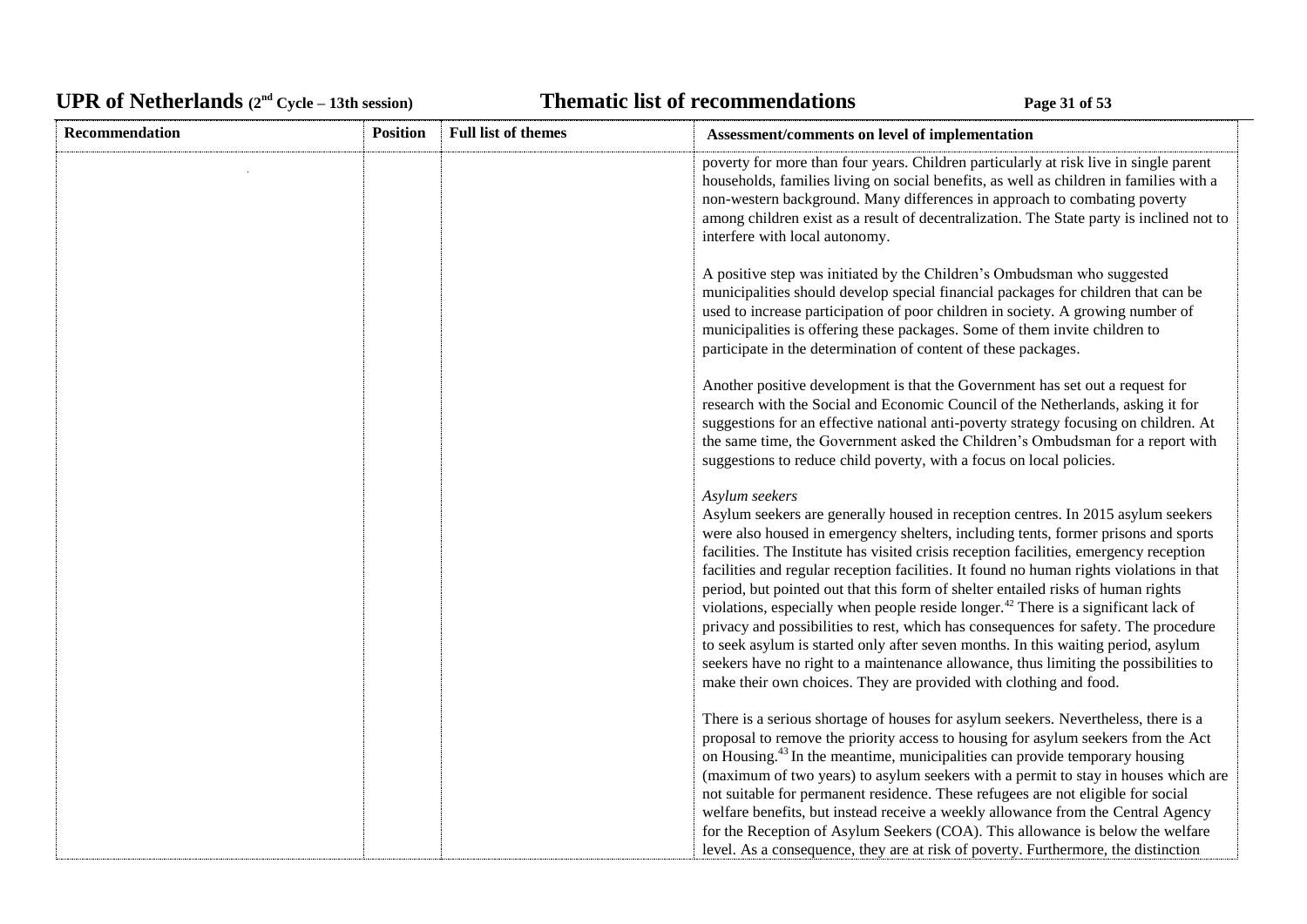# UPR of Netherlands  $(2^{nd} \text{ Cycle} - 13th \text{ session})$  **Thematic list of recommendations Page 32** of 53

| Recommendation | <b>Position</b> | <b>Full list of themes</b> | Assessment/comments on level of implementation                                                                                                                                                                                                                                                                                                                                                                                                                                                                                                                                                                                                                                                                                                                                                                                                                                                                                                                                                                                                                                                                                                                          |
|----------------|-----------------|----------------------------|-------------------------------------------------------------------------------------------------------------------------------------------------------------------------------------------------------------------------------------------------------------------------------------------------------------------------------------------------------------------------------------------------------------------------------------------------------------------------------------------------------------------------------------------------------------------------------------------------------------------------------------------------------------------------------------------------------------------------------------------------------------------------------------------------------------------------------------------------------------------------------------------------------------------------------------------------------------------------------------------------------------------------------------------------------------------------------------------------------------------------------------------------------------------------|
|                |                 |                            | between various groups of asylum seekers is problematic.                                                                                                                                                                                                                                                                                                                                                                                                                                                                                                                                                                                                                                                                                                                                                                                                                                                                                                                                                                                                                                                                                                                |
|                |                 |                            | Adequate standard of living in Caribbean Netherlands<br>The level of poverty on all three islands is worrying. The material living conditions<br>of many inhabitants have clearly worsened since the transition. After the<br>introduction of the dollar on 1 January 2012, the inhabitants have experienced<br>drastic price increases and reduced purchasing power. This is particularly hurtful for<br>the vulnerable groups in society, such as elderly depending on social security, single<br>mothers and occupationally disabled. Poverty has an impact on other aspects of life.<br>It often leads to low levels of education and employment, problems in the field of<br>housing, dependency on drugs and alcohol and psychiatric symptoms.                                                                                                                                                                                                                                                                                                                                                                                                                    |
|                |                 |                            | The Dutch government had agreed with the local government of the public entities<br>that the provision of wealth and health care would be elevated 'to a standard of<br>services and provisions that is acceptable within the Netherlands'. However, from<br>the onset, the Netherlands and the islands held different opinions on the<br>interpretation of this agreement. The national government has been too reticent to<br>counter the increasing poverty. Article 11 ICESCR implies that states are obliged to<br>guarantee a minimum level of social security to all its inhabitants. A 'safety net'<br>should always be available for those in need. At present, the Netherlands does not<br>comply with this obligation. For a long time, the government refrained from<br>determining a minimum level of social security, arguing that this would undermine<br>the economic relations in the region and that it would be too costly. In response to<br>the evaluation report it has promised to set a social minimum, but this will not be<br>linked to benchmarks for subsistence. This does not meet with the obligations of<br>article 11 of the Covenant. |
|                |                 |                            | Homelesness<br>Though definite numbers are difficult to obtain CBS estimates there are 31.000<br>homeless people in the Netherlands (excluding people residing illegally in the<br>Netherlands who are homeless). <sup>44</sup> The number of homeless persons has risen with<br>74 percent between 2009 and 2015 (with a small decline in 2013). The rise of non-<br>Western homeless people is bigger than the rise of Western and Dutch homeless<br>people. Research shows the rise in the number of homeless can be attributed partly<br>to the rise of the number of people with psychological problems who find<br>themselves without support due to budgetary cuts in the care for persons with<br>psychological problems. At the same time both Leger des Heils (Salvation Army)<br>and Federatie Opvang (Shelter Federation) are concerned there is a severe shortage                                                                                                                                                                                                                                                                                          |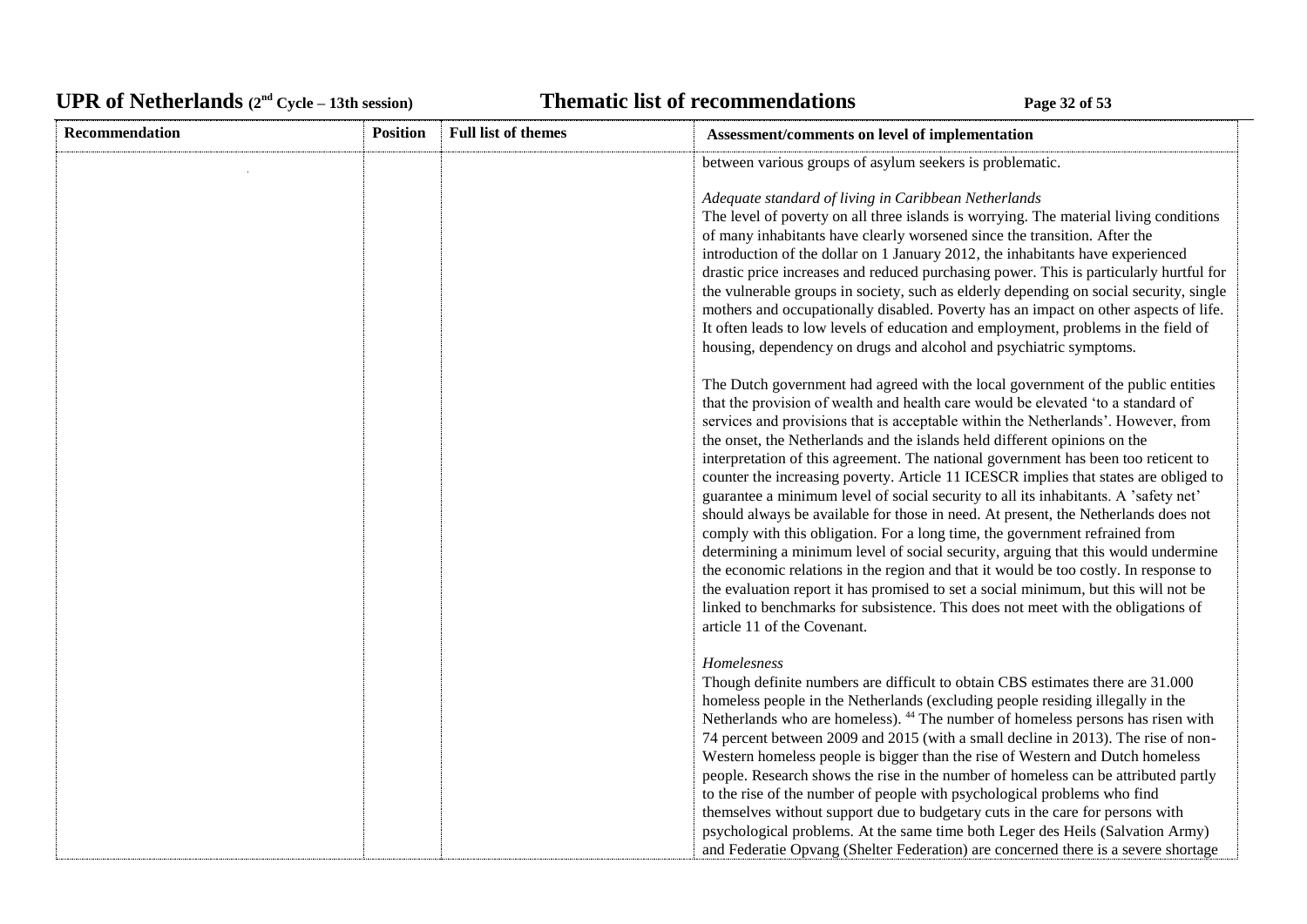# UPR of Netherlands  $(2^{nd} Cycle - 13th session)$  **Thematic list of recommendations Page 33** of 53

| <b>Recommendation</b> | <b>Position</b> | <b>Full list of themes</b> | Assessment/comments on level of implementation                                                                                                                                                                                                                                                                                                                                                                                                            |
|-----------------------|-----------------|----------------------------|-----------------------------------------------------------------------------------------------------------------------------------------------------------------------------------------------------------------------------------------------------------------------------------------------------------------------------------------------------------------------------------------------------------------------------------------------------------|
|                       |                 |                            | of affordable housing, especially housing for accompanied/protected living for<br>people that need this. <sup>45</sup>                                                                                                                                                                                                                                                                                                                                    |
|                       |                 |                            | Also a new type of homeless person is the person affected by the crisis. Before<br>being homeless these persons had a job, house and relationship. They are faced with<br>an increase of evictions, a shortage of affordable housing, little support in debt-<br>relief. <sup>46</sup>                                                                                                                                                                    |
|                       |                 |                            | Access to affordable housing<br>In terms of housing there is a shortage of affordable housing in combination with<br>policies that allow housing corporations to raise the rent more than inflation. This<br>means people living below or on low income are at risk of indebting themselves. In<br>any case the proportion of their income that is used to pay the rent is increasing.                                                                    |
|                       |                 |                            | Discriminatory legislation with regard to housing<br>Since 2006 the Netherlands has legislation that effectively opens the possibility for<br>municipalities (under certain circumstances) to exclude specific categories of people<br>from living in certain neighbourhoods. This is made possible by the Inner City<br>Problems (special measures) Act. The law is implemented currently in Rotterdam (5<br>areas), Capelle aan de Ijssel and Nijmegen. |
|                       |                 |                            | The law is designed to increase the standard of living in specific areas. This is done<br>by stopping the influx of certain socio-economic groups and increasing diversity of<br>socio-economic diversity.                                                                                                                                                                                                                                                |
|                       |                 |                            | The State party considers the standard of living is low due to the uniform socio-<br>economic composition of a specific area. The areas are often impoverished with a<br>majority of low-income households.                                                                                                                                                                                                                                               |
|                       |                 |                            | In order to address this people are required to apply for housing permits in those<br>areas. If they earn less than 120% of the welfare minimum a permit is refused<br>(exceptional circumstances can lead to an exception to this).                                                                                                                                                                                                                      |
|                       |                 |                            | This income-based restriction is discriminatory towards specific groups who are<br>more prone to living on an income below 120% of the welfare minimum. These<br>include single-parent families (mostly headed by women) and families with a Non-<br>Western background. It also stigmatises the 'poor'.                                                                                                                                                  |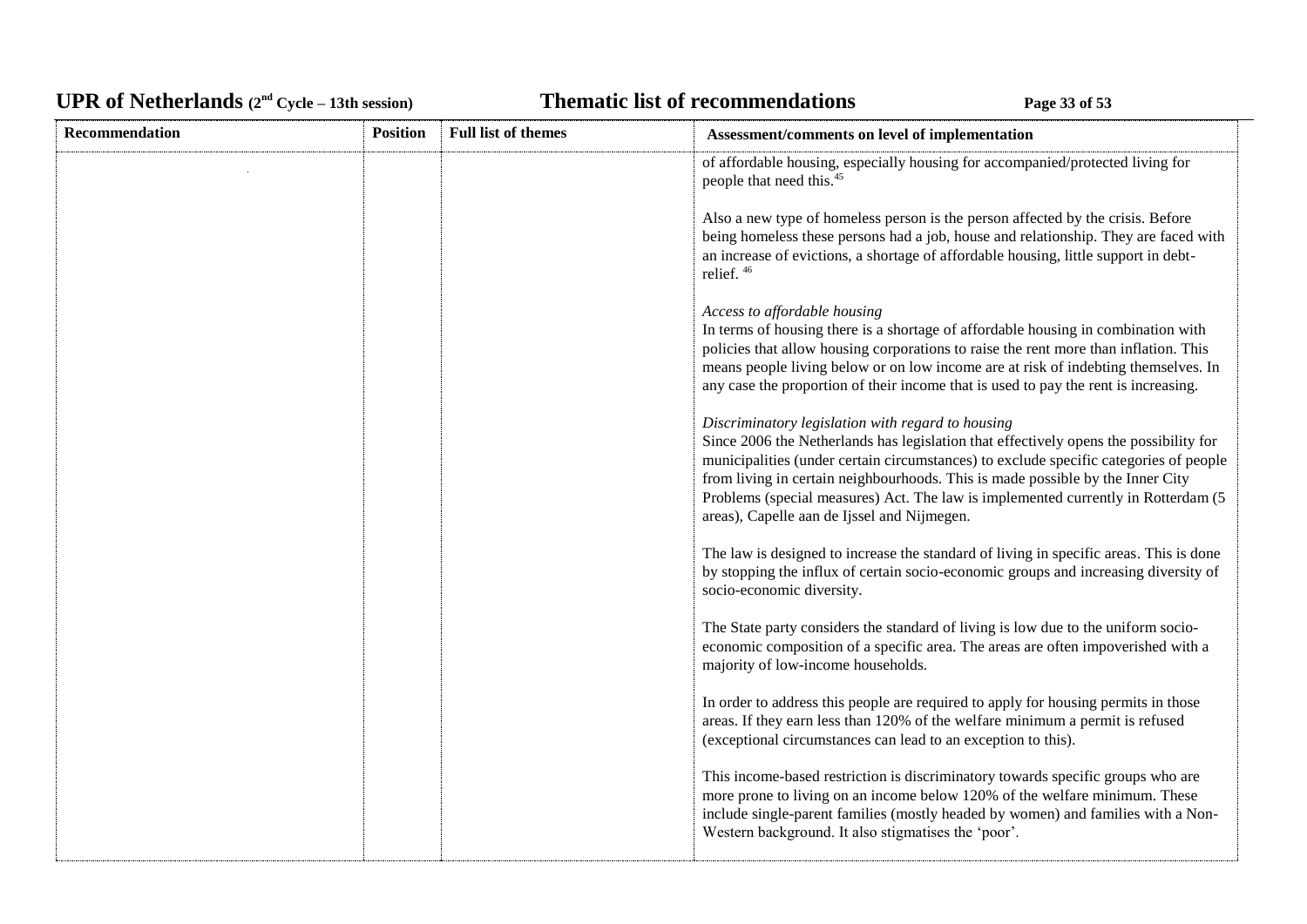# UPR of Netherlands  $(2^{nd} \text{ Cycle} - 13th \text{ session})$  **Thematic list of recommendations Page 34** of 53

| Recommendation                                                                                                                                                                                                                                                     | <b>Position</b> | <b>Full list of themes</b>                                                                                                       | Assessment/comments on level of implementation                                                                                                                                                                                                                                                                                                                                                                |
|--------------------------------------------------------------------------------------------------------------------------------------------------------------------------------------------------------------------------------------------------------------------|-----------------|----------------------------------------------------------------------------------------------------------------------------------|---------------------------------------------------------------------------------------------------------------------------------------------------------------------------------------------------------------------------------------------------------------------------------------------------------------------------------------------------------------------------------------------------------------|
|                                                                                                                                                                                                                                                                    |                 |                                                                                                                                  | A case brought before the European Court for Human Rights by ms. Garib deals<br>with the effects of the law. The Court considered the law did not violate ms. Garib's<br>freedom to choose one's residence. However, there were very strong dissenting<br>opinions (focusing on the discriminatory and stigmatising nature of the law) and the<br>case will now be judged by the Grand Chamber. <sup>47</sup> |
|                                                                                                                                                                                                                                                                    |                 |                                                                                                                                  | Also evaluation has shown that the measures do not have any effect on the standard<br>of living in these areas. <sup>48</sup> The Institute, as well as the Council of State has strongly<br>advised against the law due to its discriminatory nature and the fact it can be<br>considered unnecessary and disproportionate.                                                                                  |
|                                                                                                                                                                                                                                                                    |                 |                                                                                                                                  | This has not led to retraction of this law. Instead the law has been amended and<br>expanded opening up possibilities for refusing housing permits in certain<br>(impoverished) areas on the basis of criminal and other behaviour, considered anti-<br>social, of persons in their past.                                                                                                                     |
|                                                                                                                                                                                                                                                                    |                 |                                                                                                                                  | While noting the objectives of the law are legitimate, the Institute has also strongly<br>advised against this expansion due to its potentially discriminatory nature and the<br>Institute considers this legislation disproportionate and unnecessary.                                                                                                                                                       |
| Right or area: 23.2. Right to just and favourable conditions of work                                                                                                                                                                                               |                 |                                                                                                                                  |                                                                                                                                                                                                                                                                                                                                                                                                               |
| 98.91. Adopt legal provisions for reduced<br>working hours, additional paid holidays or<br>another form of compensation in dangerous<br>and unhealthy occupations (Poland);<br>Source of position: A/HRC/21/15 - Para. 98<br>& A/HRC/21/15/Add.1/Rev.1 - Para. 119 | Noted           | 23.2 Right to just and favourable conditions of<br>work<br>24 Right to health - General<br><b>Affected persons:</b><br>- general | For labour conditions of migrant workers see submission under 98.62.                                                                                                                                                                                                                                                                                                                                          |
| <b>Right or area: 25. Right to education</b>                                                                                                                                                                                                                       |                 |                                                                                                                                  |                                                                                                                                                                                                                                                                                                                                                                                                               |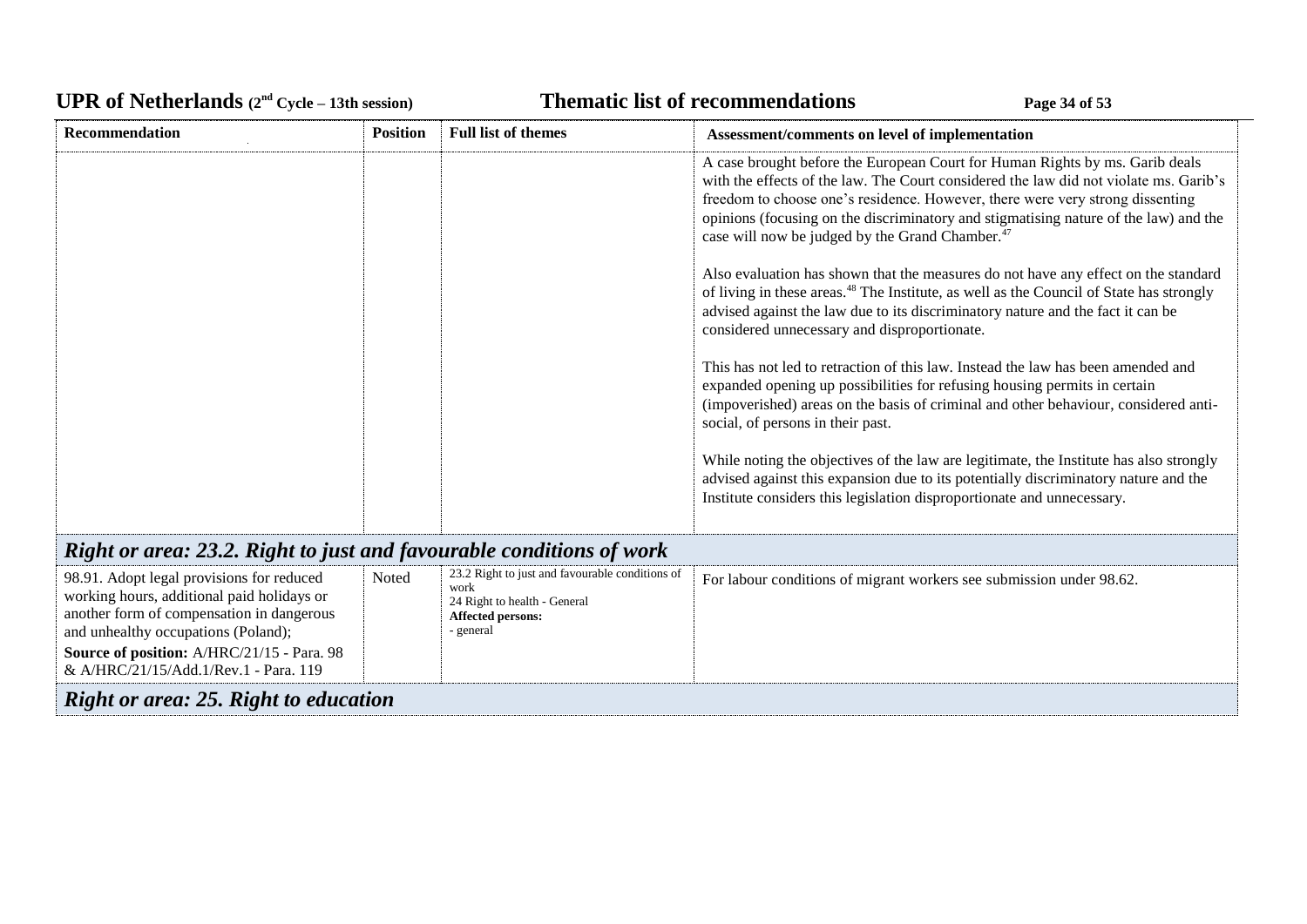## UPR of Netherlands  $(2^{nd} \text{ Cycle} - 13th \text{ session})$  **Thematic list of recommendations Page 35** of 53

| <b>Recommendation</b>                                                                                                                                                                                                                                                                                                                                                                 | <b>Position</b> | <b>Full list of themes</b>                                                                                                                                            | Assessment/comments on level of implementation                                                                                                              |
|---------------------------------------------------------------------------------------------------------------------------------------------------------------------------------------------------------------------------------------------------------------------------------------------------------------------------------------------------------------------------------------|-----------------|-----------------------------------------------------------------------------------------------------------------------------------------------------------------------|-------------------------------------------------------------------------------------------------------------------------------------------------------------|
| 98.99. Facilitate enrolment of children with<br>missing or incomplete documents, improve<br>the safety situation at schools experiencing<br>difficulties in that regard, and include human<br>rights and child rights education in school<br>curricula at all levels (Azerbaijan);<br><b>Source of position:</b> A/HRC/21/15 - Para. 98<br>& A/HRC/21/15/Add.1/Rev.1 - Para. 131, 132 | Supporte<br>α   | 25 Right to education - General<br>6 Human rights education, trainings<br>8 Equality & non-discrimination<br><b>Affected persons:</b><br>- children<br>- non-citizens | Human rights and children's rights are sporadically included in the school<br>curricula and schools do not teach it in a structural manner. See also 98.33. |

# *Right or area: 29.1. Discrimination against women*

| 98.64. Intensify its efforts to eliminate<br>discrimination against migrants and other<br>minority women, who still face multiple forms<br>of discrimination with respect to education,<br>health, employment and social and political<br>participation (Azerbaijan);<br>Source of position: A/HRC/21/15 - Para. 98<br>& A/HRC/21/15/Add.1/Rev.1 - Para. 83 | Noted | 29.1 Discrimination against women<br>8 Equality & non-discrimination<br>18 Right to participation in public affairs and<br>right to vote<br>23.1 Right to work<br>24 Right to health - General<br>25 Right to education - General<br><b>Affected persons:</b><br>- migrants<br>- women<br>- minorities/ racial, ethnic, linguistic, religious<br>or descent-based groups | See area 8 and 9 and the submission of the Institute.<br>Gender-specific healthcare<br>As the government acknowledges in its report, the healthcare system is<br>insufficiently geared to treating women. ZonMw, the Dutch institute for health<br>research and development found in its report "Vrouwen zijn anders" (2012, Women<br>are different) that doctors, due to a lack of knowledge, not always arrive at the right<br>diagnosis when a patient displays gender-specific symptoms. <sup>49</sup> Medication, too,<br>affects women differently than it does men. The founding of the Gender & Health<br>Alliance, an initiative of the Ministry of Education, Culture and Science and<br>women's network WOMEN Inc., and the announcement of the 2016 national<br>programme constitute a step in the right direction with respect to improving gender-<br>specific healthcare. It as yet unclear how this national programme will be funded.                                                  |
|-------------------------------------------------------------------------------------------------------------------------------------------------------------------------------------------------------------------------------------------------------------------------------------------------------------------------------------------------------------|-------|--------------------------------------------------------------------------------------------------------------------------------------------------------------------------------------------------------------------------------------------------------------------------------------------------------------------------------------------------------------------------|---------------------------------------------------------------------------------------------------------------------------------------------------------------------------------------------------------------------------------------------------------------------------------------------------------------------------------------------------------------------------------------------------------------------------------------------------------------------------------------------------------------------------------------------------------------------------------------------------------------------------------------------------------------------------------------------------------------------------------------------------------------------------------------------------------------------------------------------------------------------------------------------------------------------------------------------------------------------------------------------------------|
|                                                                                                                                                                                                                                                                                                                                                             |       |                                                                                                                                                                                                                                                                                                                                                                          | Health care for women without a valid residence permit<br>Provision of information is currently lacking, resulting in both women without a<br>valid residence permit and healthcare professionals being unaware of the care these<br>women are entitled to. The report "Medische zorg aan ongedocumenteerden:<br>aanbevelingen" (2015, Medical care for migrants without a valid residence permit)<br>shows that this in practice results in some healthcare professionals refusing to<br>provide care to aliens without a valid residence permit. <sup>50</sup> For this reason, aliens<br>without a valid residence permit often require the intervention of an intermediary to<br>obtain access to healthcare. In addition, aliens without a valid residence permit who<br>have exhausted all rights of appeal or are set to be deported receive medication for a<br>period of no more than two weeks and do not always obtain the necessary medical<br>information to guarantee continuity of care. |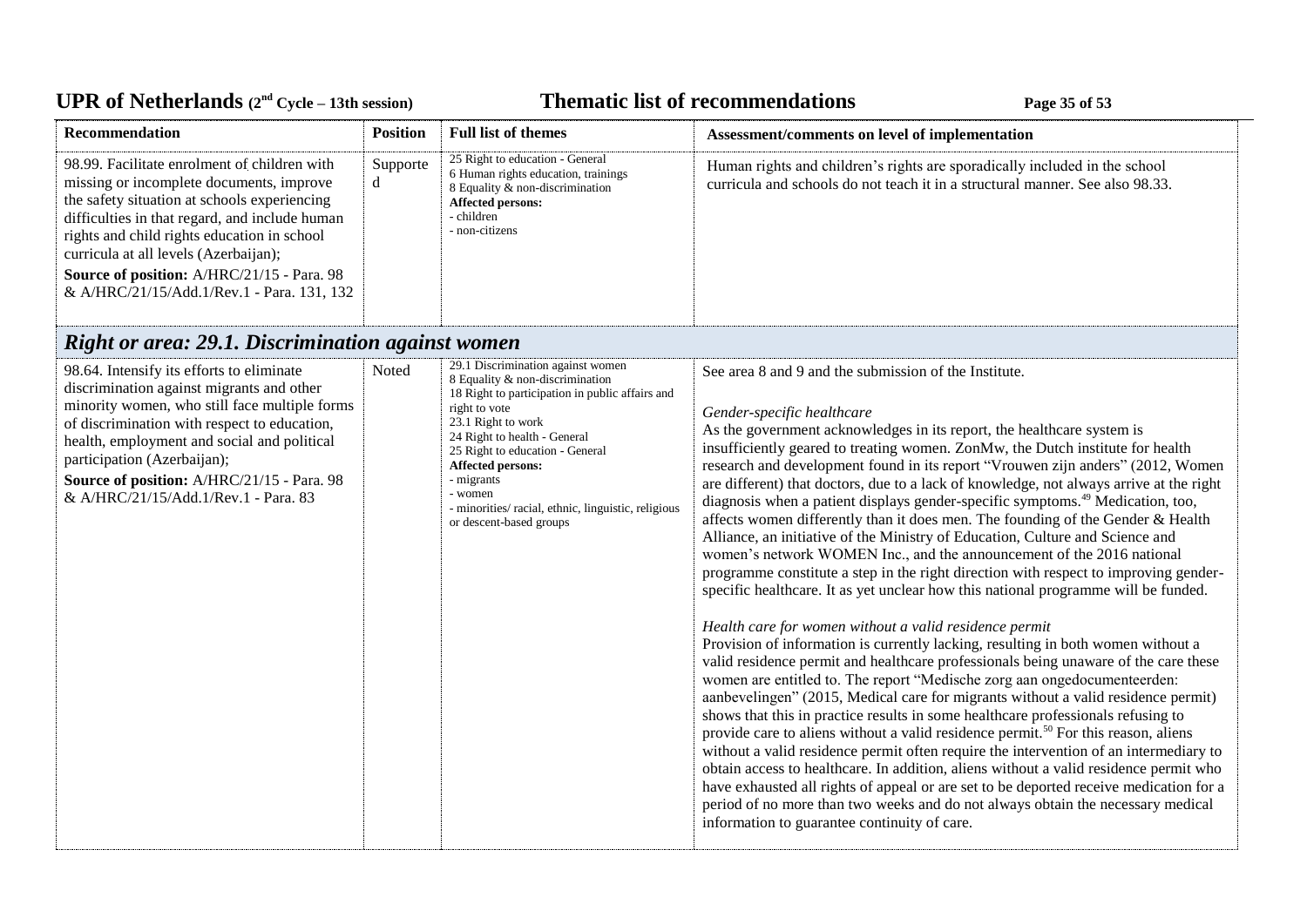# UPR of Netherlands  $(2^{nd} \text{ Cycle} - 13th \text{ session})$  **Thematic list of recommendations Page 36** of 53

| Recommendation                                                                                                                                                                                                                                                                     | <b>Position</b> | <b>Full list of themes</b>                                                                                                                                                                                                                    | Assessment/comments on level of implementation                                                                                                                                                                                                                                                                                                                                                                                                                                                                                                                                                                                                                                                                                                                                                               |
|------------------------------------------------------------------------------------------------------------------------------------------------------------------------------------------------------------------------------------------------------------------------------------|-----------------|-----------------------------------------------------------------------------------------------------------------------------------------------------------------------------------------------------------------------------------------------|--------------------------------------------------------------------------------------------------------------------------------------------------------------------------------------------------------------------------------------------------------------------------------------------------------------------------------------------------------------------------------------------------------------------------------------------------------------------------------------------------------------------------------------------------------------------------------------------------------------------------------------------------------------------------------------------------------------------------------------------------------------------------------------------------------------|
|                                                                                                                                                                                                                                                                                    |                 |                                                                                                                                                                                                                                               | See for discrimination of women in employment: written submission Institute<br>(pregnancy and unequal pay); submission under 98.92 (economic independence,<br>combining care and employment and the impact of decentralisation on care);<br>submission under 98.44 (on intersectional discrimination); 98.89 (women in top<br>positions); and 98.93 (unequal pay).                                                                                                                                                                                                                                                                                                                                                                                                                                           |
| 98.72. Adopt effective measures to combat<br>violence against women and to fight poverty (<br>Cuba);<br>Source of position: A/HRC/21/15 - Para. 98<br>& A/HRC/21/15/Add.1/Rev.1 - Para. 91                                                                                         | Noted           | 29.1 Discrimination against women<br>22.1 Right to an adequate standard of living -<br>general<br>29.2 Violence against women, trafficking and<br>exploitation of prostitution<br>Affected persons:<br>- persons living in poverty<br>- women | For violence against women see submission under 98.39. For fighting poverty<br>(including for women) see submission under 98.97.                                                                                                                                                                                                                                                                                                                                                                                                                                                                                                                                                                                                                                                                             |
| 98.92. Take steps to facilitate equal access to<br>the labour market, including by increasing<br>women's ability to continue as full-time<br>employees following child birth (Norway);<br>Source of position: A/HRC/21/15 - Para. 98<br>& A/HRC/21/15/Add.1/Rev.1 - Para. 120, 121 | Supporte<br>d   | 29.1 Discrimination against women<br>23.1 Right to work<br>Affected persons:<br>- general<br>- women                                                                                                                                          | Women's economic independence<br>The number of economically independent women has hardly increased since 2008.<br>Just over half of all women, 53%, is economically independent. The economic<br>independence figure for men stands at 74%. Factors contributing to the lower<br>economic independence figure of women include wage disparity and the number of<br>women in part-time work. The Statistics Netherlands study "Vrouwen al op jonge<br>leeftijd minder economisch zelfstandig" (2014, Women less economically<br>independent already at a younger age) shows that, in particular, women living in a<br>multi-person household are less often economically independent. <sup>51</sup> Women living on<br>their own, on the other hand, are more often economically independent than men<br>are. |
|                                                                                                                                                                                                                                                                                    |                 |                                                                                                                                                                                                                                               | Some financially vulnerable groups require additional attention. The 2014<br>Netherlands Institute for Social Research Emancipation Monitor shows that many<br>people were made redundant in sectors employing a relatively high percentage of<br>women, including domestic care and childcare facilities. <sup>52</sup> 50% of lowly educated<br>women are not active on the labour market. While lowly educated women have been<br>identified as constituting a financially vulnerable group, the Dutch gender and<br>LGBT-equality policy 2013-2016 does not include measures to increase the<br>economic independence and labour market participation of these specific groups.<br>Combining employment and care                                                                                         |
|                                                                                                                                                                                                                                                                                    |                 |                                                                                                                                                                                                                                               | Fixed working hours and fixed workplaces impede the efficient combining of work<br>and care duties. The modernisation of regulations on leave and working hours<br>removes some of these obstacles. However, the report "De discussie voorbij" (2010,<br>Beyond the discussion) shows that practice refuses to conform to theory, as                                                                                                                                                                                                                                                                                                                                                                                                                                                                         |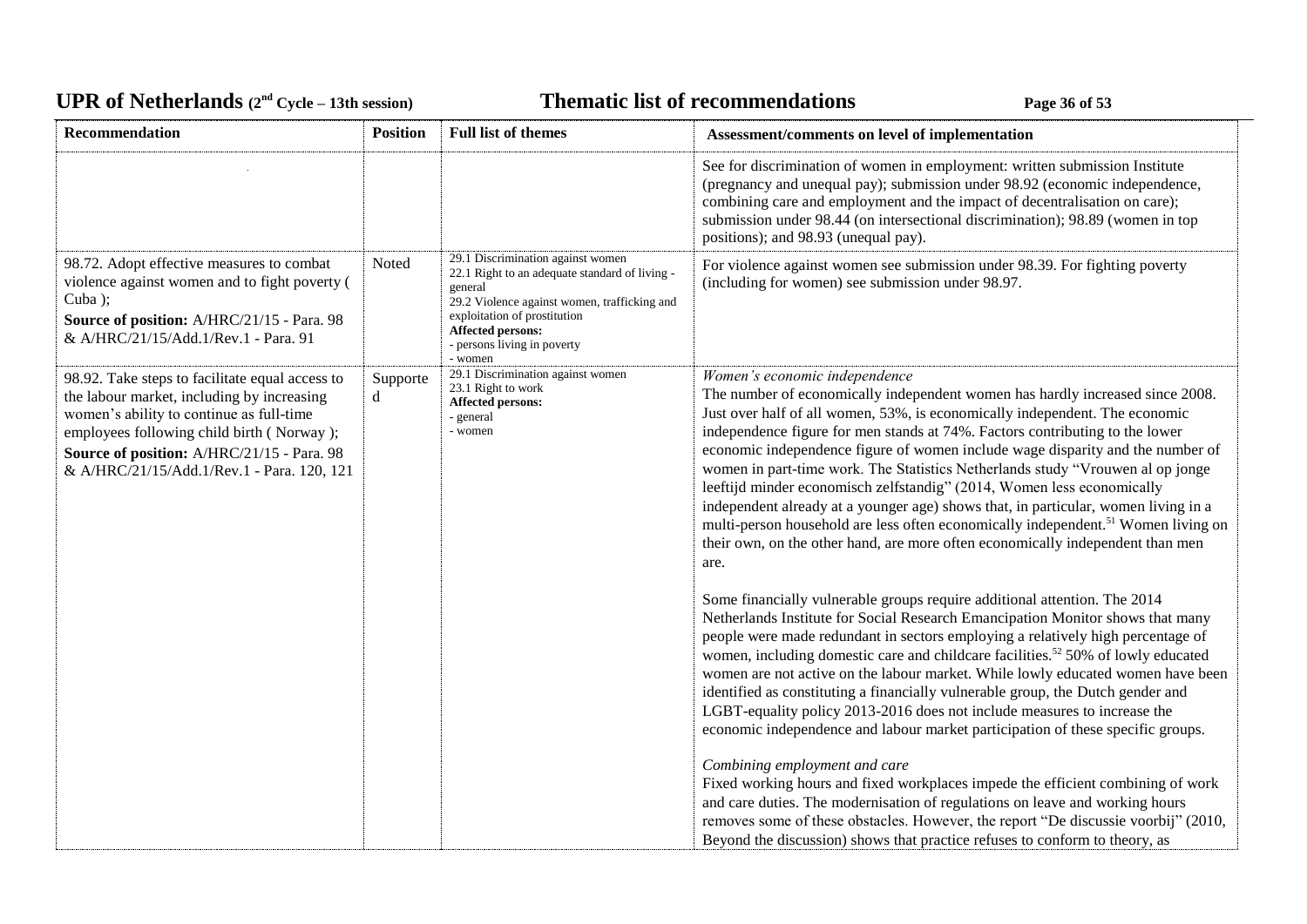# UPR of Netherlands  $(2^{nd} \text{ Cycle} - 13th \text{ session})$  **Thematic list of recommendations Page 37** of 53

| Recommendation | <b>Position</b> | <b>Full list of themes</b> | Assessment/comments on level of implementation                                                                                                                                                                                                                                                                                                                                                                                                                                                                                                                                                                                                                                                                                                                                                                                                                                                                                                                                                                                                                                                                                                                                                                                                                                                                                                                                                                                                                                                                                                                                                                                                                                                                                                                                                                                                                                                                                                                                                                                                                                                                      |
|----------------|-----------------|----------------------------|---------------------------------------------------------------------------------------------------------------------------------------------------------------------------------------------------------------------------------------------------------------------------------------------------------------------------------------------------------------------------------------------------------------------------------------------------------------------------------------------------------------------------------------------------------------------------------------------------------------------------------------------------------------------------------------------------------------------------------------------------------------------------------------------------------------------------------------------------------------------------------------------------------------------------------------------------------------------------------------------------------------------------------------------------------------------------------------------------------------------------------------------------------------------------------------------------------------------------------------------------------------------------------------------------------------------------------------------------------------------------------------------------------------------------------------------------------------------------------------------------------------------------------------------------------------------------------------------------------------------------------------------------------------------------------------------------------------------------------------------------------------------------------------------------------------------------------------------------------------------------------------------------------------------------------------------------------------------------------------------------------------------------------------------------------------------------------------------------------------------|
|                |                 |                            | company culture, too, proves to be an obstacle to a balanced combination of work<br>and care duties. <sup>53</sup> This results in a continuation of the stereotypical division of duties<br>between men and women which has the woman be responsible for the lion's share<br>of care duties. Statistics Netherlands figures show that only some 25% of fathers<br>entitled to parental leave actually take it. The study "Betaalde arbeid en zorg voor<br>kinderen; concurrerend of complementair" (2010, Paid work and care for children,<br>competing or complementary) showed that women more often tailor their working<br>hours to complement those of their partner. <sup>54</sup> The longer the work week of the<br>partner, the fewer the hours worked by the women, who instead care for the children<br>or provide informal care.                                                                                                                                                                                                                                                                                                                                                                                                                                                                                                                                                                                                                                                                                                                                                                                                                                                                                                                                                                                                                                                                                                                                                                                                                                                                       |
|                |                 |                            | Informal care and decentralisation                                                                                                                                                                                                                                                                                                                                                                                                                                                                                                                                                                                                                                                                                                                                                                                                                                                                                                                                                                                                                                                                                                                                                                                                                                                                                                                                                                                                                                                                                                                                                                                                                                                                                                                                                                                                                                                                                                                                                                                                                                                                                  |
|                |                 |                            | A combination of new regulations and policies aimed at having the elderly reside at<br>their homes for longer and having persons requiring care become less dependent on<br>municipal facilities has resulted in more pressure being put on those near to them to<br>provide informal care. This is cause for concern, as the burden of providing such<br>informal care threatens to be predominantly placed on women. Prior to the changes,<br>61% of all informal care providers were women, two thirds of such care being<br>provided by daughters or daughters-in-law. The 2015 study by the Netherlands<br>Institute for Social Research, "Vrouwen, Mannen en de hulp aan (schoon)Ouders"<br>(2015, Women, men and helping parents and in-laws), shows that women more<br>quickly feel they should provide care if a parent or parent-in-law requires such. <sup>55</sup> In<br>addition, the report of the expert meeting "Gendersensitief beleid bij gemeenten"<br>(2015, Gender-sensitive policies in municipalities) shows that professionals often<br>assume that the informal care required can often be provided by a woman near to<br>the person requiring it. <sup>56</sup> Professionals discussing the matter with their client, often<br>talk about a daughter or the 'woman next door' helping out, and less often mention<br>a son or the 'man next door'. The further increase in the demand for informal care<br>may hamper the drive to increase the economic independence of women. It is<br>therefore essential that research is conducted into the expected effects of the new<br>regulations on the relationship between providing informal care and economic<br>independence. The proposed measures to de-burden informal care providers are<br>insufficient to counter this threat, even if they will predominantly come to benefit<br>women, given that they form the majority of such care providers. It is essential that<br>gender effects, too, are taken into account when assessing the changes in the<br>legislation and that professionals are aware of these effects as well. |
|                |                 |                            | Mothers pursuing studies                                                                                                                                                                                                                                                                                                                                                                                                                                                                                                                                                                                                                                                                                                                                                                                                                                                                                                                                                                                                                                                                                                                                                                                                                                                                                                                                                                                                                                                                                                                                                                                                                                                                                                                                                                                                                                                                                                                                                                                                                                                                                            |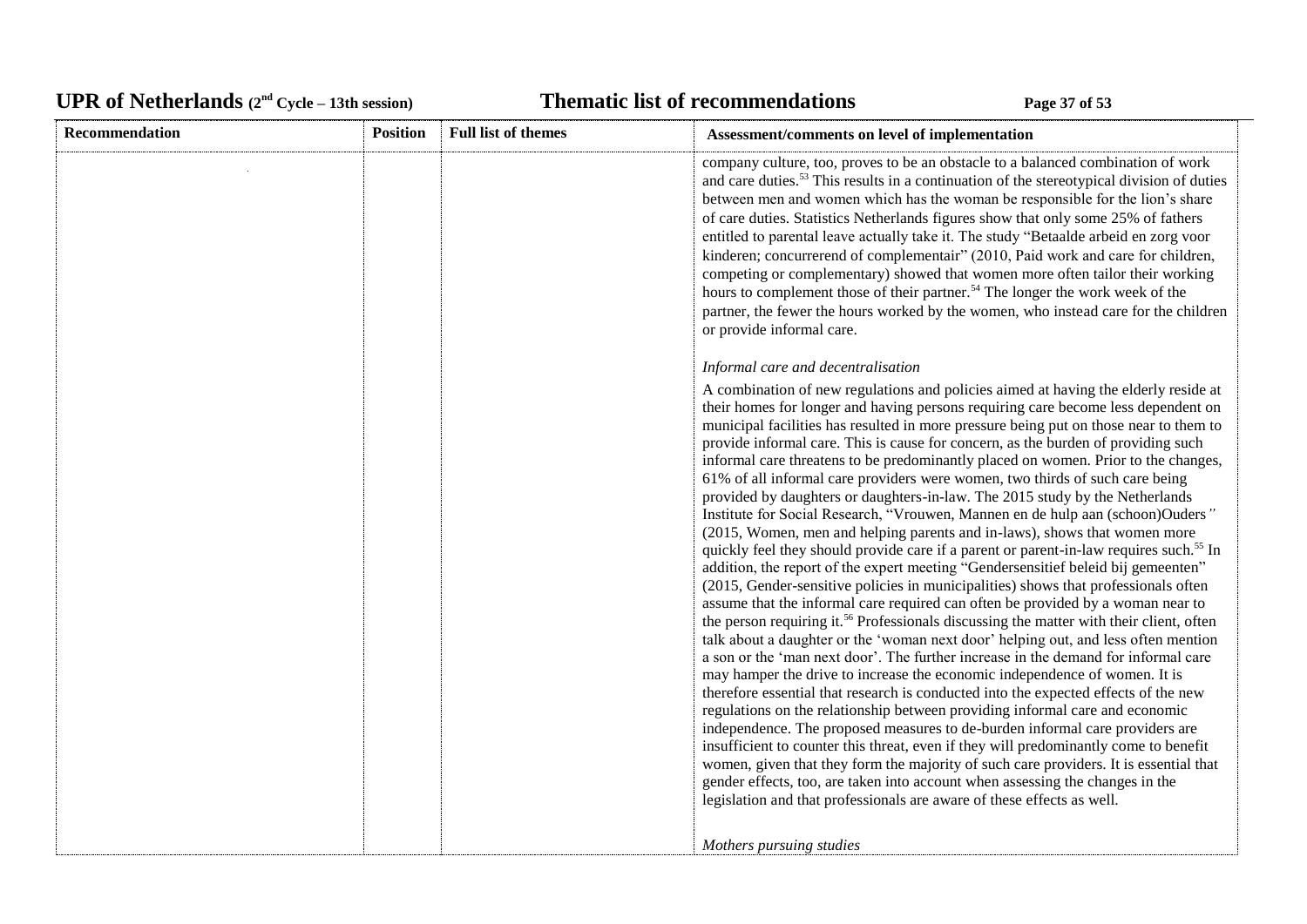# UPR of Netherlands  $(2^{nd} \text{ Cycle} - 13th \text{ session})$  **Thematic list of recommendations Page 38** of 53

| <b>Recommendation</b>                                                                                                                                                                                           | <b>Position</b> | <b>Full list of themes</b>                                                                                                                                             | Assessment/comments on level of implementation                                                                                                                                                                                                                                                                                                                                                                                                                                                                                                                                                                                                                                                                                                                                                                                                                                               |
|-----------------------------------------------------------------------------------------------------------------------------------------------------------------------------------------------------------------|-----------------|------------------------------------------------------------------------------------------------------------------------------------------------------------------------|----------------------------------------------------------------------------------------------------------------------------------------------------------------------------------------------------------------------------------------------------------------------------------------------------------------------------------------------------------------------------------------------------------------------------------------------------------------------------------------------------------------------------------------------------------------------------------------------------------------------------------------------------------------------------------------------------------------------------------------------------------------------------------------------------------------------------------------------------------------------------------------------|
|                                                                                                                                                                                                                 |                 |                                                                                                                                                                        | In combining their studies with caring for their children, mothers pursuing studies<br>experience many practical impediments, such as study schedules conflicting with<br>the availability of child care and no right to maternity leave. The Steunpunt<br>Studerende Moeders (Support for studying mothers) states that educational<br>institutions are not always willing to make special arrangements for mothers<br>pursuing their studies. The percentage of single mothers pursuing studies dropping<br>out is 51% at the secondary vocational education level and 74% at the tertiary<br>education level. It is not just the drop-out rate that is high: The Steunpunt also states<br>that this group of students is at greater risk of incurring a delay in their studies and<br>accruing debt.                                                                                      |
|                                                                                                                                                                                                                 |                 |                                                                                                                                                                        | The Institute in 2014 concluded in an opinion at the police academy discriminated<br>against a woman on the ground of gender when it did not allow her to finish her<br>education because she exceeded the maximum duration of the study due to going on<br>maternity leave.                                                                                                                                                                                                                                                                                                                                                                                                                                                                                                                                                                                                                 |
|                                                                                                                                                                                                                 |                 |                                                                                                                                                                        | The web tool www.studiemetkind.nl (studying with a child) is a sound government<br>initiative, providing a clear overview of all arrangements mothers pursuing studies<br>can invoke and rely on. However, no national policy on dealing with the issue of<br>mothers pursuing studies exists. The Education Executive Agency, the government<br>body responsible for granting financial support to students, does not recognise<br>pregnancy as a special circumstance entitling students to additional support to<br>cushion the financial consequences of a delay in studies, either. Mothers pursuing<br>studies are, then, dependent on the willingness of the educational institutions to<br>make arrangements allowing them to be better able to combine maternity and<br>education. The government thus puts the responsibility of solving the problem on<br>the mothers themselves. |
|                                                                                                                                                                                                                 |                 |                                                                                                                                                                        | See written submission of the Institute for discrimination against women due to<br>pregnancy and motherhood, and unequal pay. See submission under 98.93<br>(unequal pay).                                                                                                                                                                                                                                                                                                                                                                                                                                                                                                                                                                                                                                                                                                                   |
| 98.95. Ensure that women enjoy equal access<br>to the labour market and equal pay for work of<br>equal value (Slovenia);<br>Source of position: A/HRC/21/15 - Para. 98<br>& A/HRC/21/15/Add.1/Rev.1 - Para. 124 | Noted           | 29.1 Discrimination against women<br>23.1 Right to work<br>23.2 Right to just and favourable conditions of<br>work<br><b>Affected persons:</b><br>- general<br>- women | See written submission of the Institute on unequal pay and discrimination on the<br>basis of pregnancy and motherhood; Submission under 98.92 (economic<br>independence, combining care and employment and the impact of decentralisation<br>on care); submission under 98.44 (on intersectional discrimination); 98.89 (women<br>in top positions); and 98.93 (unequal pay).                                                                                                                                                                                                                                                                                                                                                                                                                                                                                                                |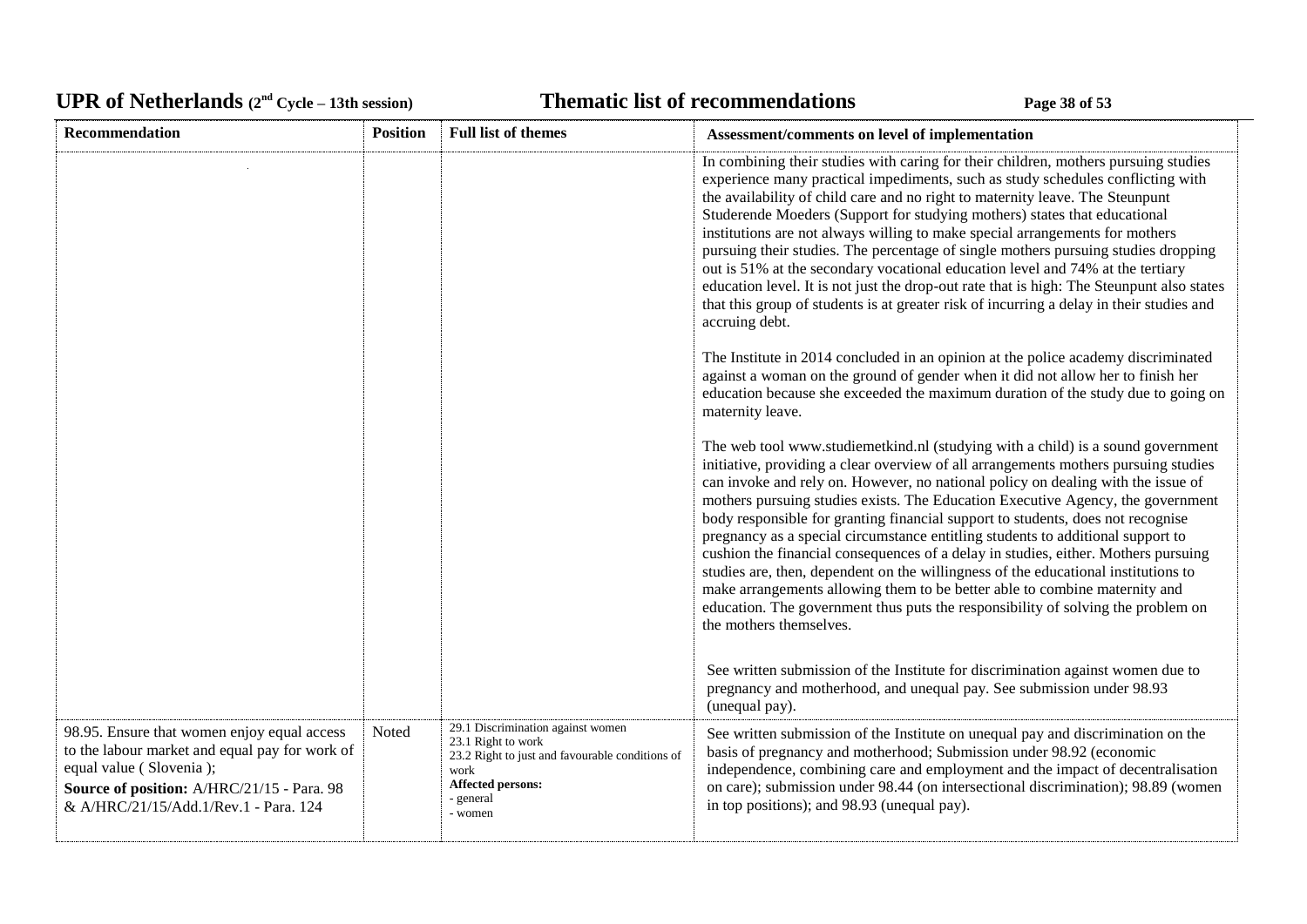## UPR of Netherlands  $(2^{nd} \text{ Cycle} - 13th \text{ session})$  **Thematic list of recommendations Page 39** of 53

| <b>Recommendation</b>                                                                                                                                                                                                                                                                                           | <b>Position</b> | <b>Full list of themes</b>                                                                                                                                                                                                                                                                           | Assessment/comments on level of implementation |
|-----------------------------------------------------------------------------------------------------------------------------------------------------------------------------------------------------------------------------------------------------------------------------------------------------------------|-----------------|------------------------------------------------------------------------------------------------------------------------------------------------------------------------------------------------------------------------------------------------------------------------------------------------------|------------------------------------------------|
| <b>Right or area: 29.2. Gender-based violence</b>                                                                                                                                                                                                                                                               |                 |                                                                                                                                                                                                                                                                                                      |                                                |
| 98.71. Fully implement the measures<br>regarding violence against women as outlined<br>in its UPR interim report and consider<br>implementing the recommendations of the<br>Special Rapporteur on violence against<br>women and CEDAW (India);                                                                  | Noted           | 29.2 Violence against women, trafficking and<br>exploitation of prostitution<br>29.1 Discrimination against women<br>41 Follow-up to special procedures<br>Affected persons:<br>- women                                                                                                              | See 98.39.                                     |
| Source of position: A/HRC/21/15 - Para. 98<br>& A/HRC/21/15/Add.1/Rev.1 - Para. 90                                                                                                                                                                                                                              |                 |                                                                                                                                                                                                                                                                                                      |                                                |
| 98.79. Adopt practical measures to ensure<br>absolute prohibition of violence against<br>women and cruel treatment of children (<br>Uzbekistan);<br><b>Source of position:</b> A/HRC/21/15 - Para. 98<br>& A/HRC/21/15/Add.1/Rev.1 - Para. 102                                                                  | Noted           | 29.2 Violence against women, trafficking and<br>exploitation of prostitution<br>29.1 Discrimination against women<br>12.5 Prohibition of torture and cruel, inhuman<br>or degrading treatment<br>30.3 Children: protection against exploitation<br><b>Affected persons:</b><br>- children<br>- women | See 98.39.                                     |
| 98.82. Continue strengthening the functions of<br>the competent institutions and use of adequate<br>mechanisms to more efficiently combat<br>domestic violence, which mainly affects<br>women and children (Chile);<br>Source of position: A/HRC/21/15 - Para. 98<br>& A/HRC/21/15/Add.1/Rev.1 - Para. 106, 107 | Supporte<br>d   | 29.2 Violence against women, trafficking and<br>exploitation of prostitution<br>5.2 Institutions & policies - General<br>29.1 Discrimination against women<br>30.2 Children: family environment and<br>alternative care<br><b>Affected persons:</b><br>- children<br>- women                         | See 98.39.                                     |

# *Right or area: 30.3. Children: protection against exploitation*

| 98.76. Report on the implementation of the<br>2012-2016 Action Plan against Child Abuse,<br>including sexual violence and child<br>pornography, during the next interim UPR<br>report (Hungary);<br><b>Source of position:</b> A/HRC/21/15 - Para. 98<br>& A/HRC/21/15/Add.1/Rev.1 - Para. 97 | Supporte<br>d | 30.3 Children: protection against exploitation<br>42 Follow-up to UPR<br>12.5 Prohibition of torture and cruel, inhuman<br>or degrading treatment<br><b>Affected persons:</b><br>- children | Information provided by the National Rapporteur on Trafficking in Human Beings<br>and Sexual Violence against Children<br>The 2012-2016 Action Plan against Child Abuse is being implemented until the end<br>of this year. Two main action points that are relevant for the work of the Rapporteur<br>were implemented. One of the actions was to expand the mandate of the Dutch<br>National Rapporteur of Trafficking in Human Beings to sexual violence against<br>children. Her mandate was indeed expanded, so the last couple of years Rapporteur<br>is doing extensive research to improve the approach of sexual violence against<br>children. |
|-----------------------------------------------------------------------------------------------------------------------------------------------------------------------------------------------------------------------------------------------------------------------------------------------|---------------|---------------------------------------------------------------------------------------------------------------------------------------------------------------------------------------------|---------------------------------------------------------------------------------------------------------------------------------------------------------------------------------------------------------------------------------------------------------------------------------------------------------------------------------------------------------------------------------------------------------------------------------------------------------------------------------------------------------------------------------------------------------------------------------------------------------------------------------------------------------|
|                                                                                                                                                                                                                                                                                               |               |                                                                                                                                                                                             | Another action was to implement the 'model reporting code domestic violence and<br>child abuse'. The reporting code is implemented in 2013, which offers professionals                                                                                                                                                                                                                                                                                                                                                                                                                                                                                  |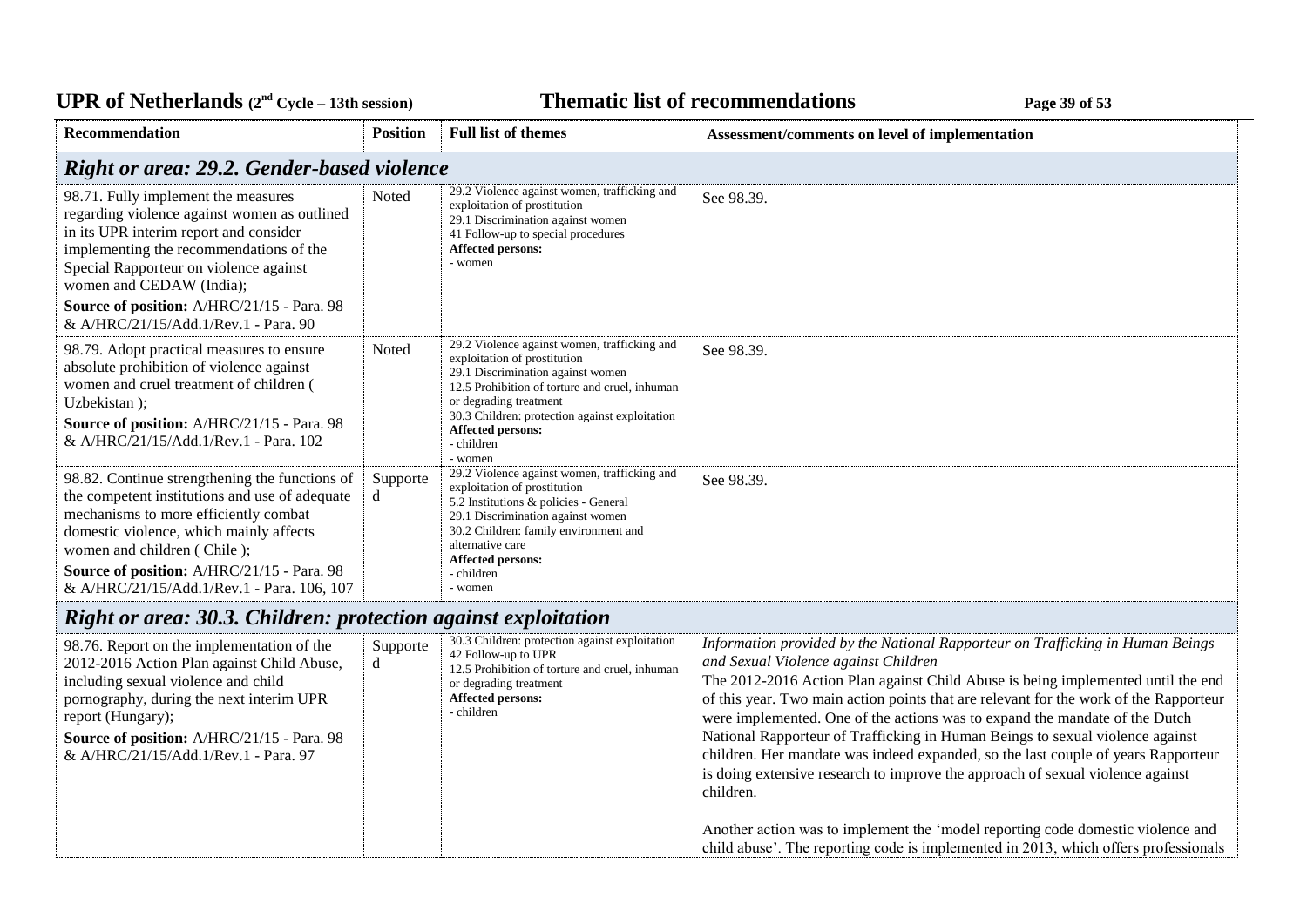# UPR of Netherlands  $(2^{nd} \text{ Cycle} - 13th \text{ session})$  **Thematic list of recommendations Page 40** of 53

| <b>Recommendation</b> | <b>Position</b> | <b>Full list of themes</b> | Assessment/comments on level of implementation                                                                                                                                                                                                                                                                                                                                                                                                                                                                                                                                                                                                                                                                                                                                                                                                                                                                                                                                                                                                                                |
|-----------------------|-----------------|----------------------------|-------------------------------------------------------------------------------------------------------------------------------------------------------------------------------------------------------------------------------------------------------------------------------------------------------------------------------------------------------------------------------------------------------------------------------------------------------------------------------------------------------------------------------------------------------------------------------------------------------------------------------------------------------------------------------------------------------------------------------------------------------------------------------------------------------------------------------------------------------------------------------------------------------------------------------------------------------------------------------------------------------------------------------------------------------------------------------|
|                       |                 |                            | more tools to discuss and report signals of child abuse, sexual abuse and/or neglect.<br>The Rapporteur advised the Ministry of Health, Welfare and Sport to make some<br>adaptations to the reporting code. This year the ministry is working on an inventory<br>on how to improve the reporting code.                                                                                                                                                                                                                                                                                                                                                                                                                                                                                                                                                                                                                                                                                                                                                                       |
|                       |                 |                            | The Action Plan against Child Abuse wants to focus more on the physical safety of<br>children, of which the safety of children regarding child pornography is part. One of<br>the points was to improve the approach of child pornography by, among others,<br>inventory of the interventions for victims of child pornography and to spread this<br>knowledge among professionals. In the opinion of the National Rapporteur, this goal<br>has not been reached yet. There is a lack of knowledge when it comes to effective<br>help for victims of child pornography. That is why the National Rapporteur is part<br>of a working group for an international research study to the effects of the child<br>pornography on the victims, and the kind of help they need to process their<br>experiences. More information about this should be available at the end of 2016.                                                                                                                                                                                                  |
|                       |                 |                            | In terms of prevention, the Action Plan provides that to prevent child abuse in<br>general, municipalities will offer parenting support for all parents and for high-risk<br>groups. The question is, however, whether help with child rearing can prevent<br>sexual violence $-$ as a specific form of child abuse. The theory is that, because<br>parents resort to a form of child abuse (physical assault, emotional and/or physical<br>neglect) out of powerlessness in many cases, strengthening parenting skills could<br>contribute to preventing child abuse. In the report On solid ground <sup>57</sup> , many reasons<br>are mentioned why a child is sexually abused and there is no single explanation for<br>sexual violence. Powerlessness might be one of the explanations, but it could<br>equally be a question of opportunity: one's own children are relatively easy prey.<br>Will support in child rearing help in those cases? It therefore remains to be seen<br>whether the action plan will be able to prevent sexual violence in domestic circles. |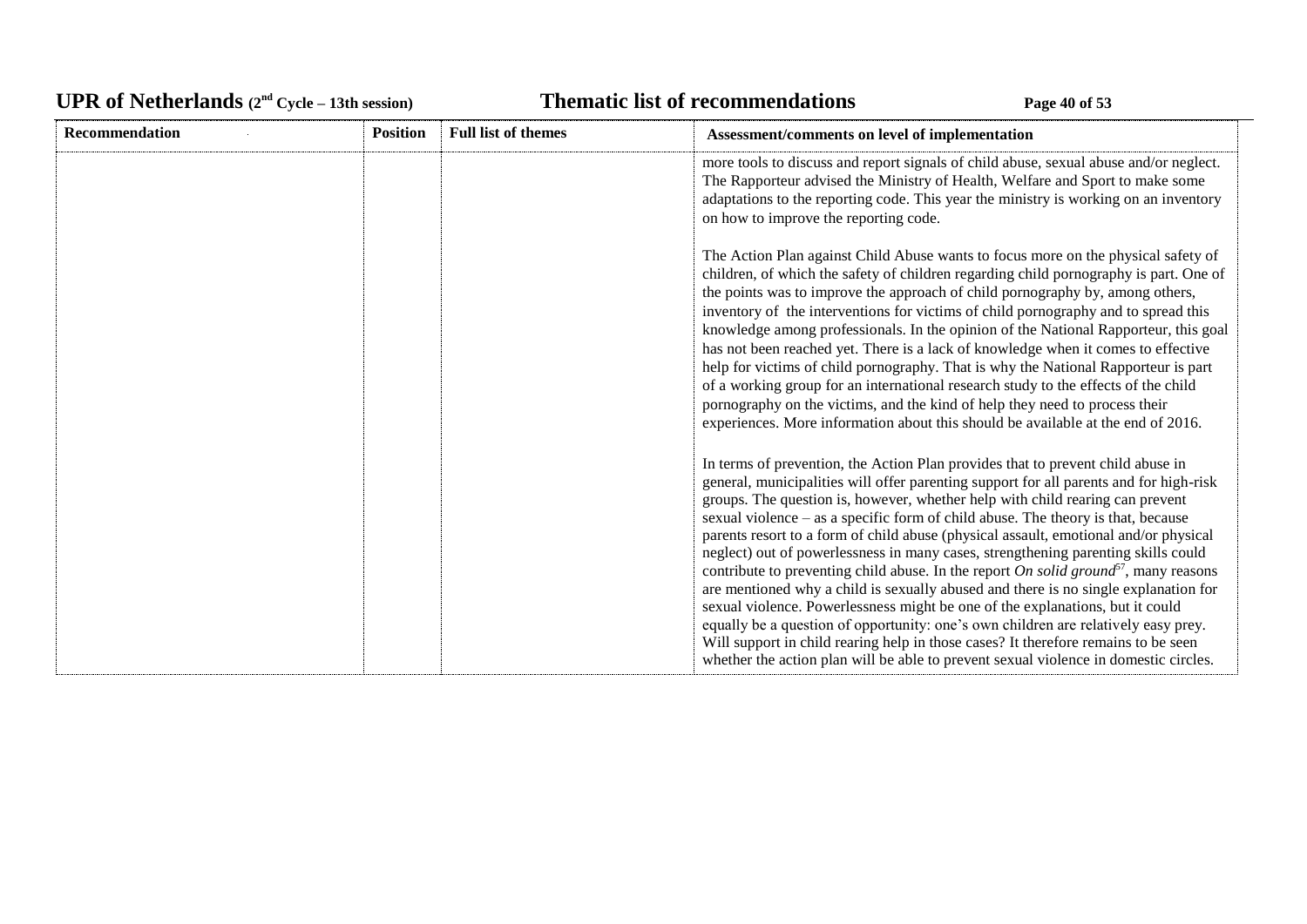# UPR of Netherlands  $(2^{nd} Cycle - 13th session)$  **Thematic list of recommendations Page 41** of 53

| <b>Recommendation</b>                                                                                                                                                                                                                                                                                                                                                                                                           | <b>Position</b> | <b>Full list of themes</b>                                                                                                                                                                | Assessment/comments on level of implementation                                                                                                                                                                                                                                                                                                                                                                                                                                                                                                                                                                                                                                                                                                                                                                                                                                                                                                                                                                                                                                                                                                                                                                                                                                                                                                                                                                |
|---------------------------------------------------------------------------------------------------------------------------------------------------------------------------------------------------------------------------------------------------------------------------------------------------------------------------------------------------------------------------------------------------------------------------------|-----------------|-------------------------------------------------------------------------------------------------------------------------------------------------------------------------------------------|---------------------------------------------------------------------------------------------------------------------------------------------------------------------------------------------------------------------------------------------------------------------------------------------------------------------------------------------------------------------------------------------------------------------------------------------------------------------------------------------------------------------------------------------------------------------------------------------------------------------------------------------------------------------------------------------------------------------------------------------------------------------------------------------------------------------------------------------------------------------------------------------------------------------------------------------------------------------------------------------------------------------------------------------------------------------------------------------------------------------------------------------------------------------------------------------------------------------------------------------------------------------------------------------------------------------------------------------------------------------------------------------------------------|
| 98.77. Intensify efforts to prevent and combat<br>cases of exploitation of children related to<br>sexual tourism, including through legal<br>measures that effectively protect child victims<br>of sexual exploitation and prostitution, and to<br>bring the perpetrators of these aberrant<br>practices to justice (Uruguay);<br>Source of position: A/HRC/21/15 - Para. 98<br>& A/HRC/21/15/Add.1/Rev.1 - Para. 98, 99<br>100 | Noted           | 30.3 Children: protection against exploitation<br>16 Right to an effective remedy, impunity<br>Affected persons:<br>- general<br>- children                                               | Information provided by the National Rapporteur on Trafficking in Human Beings<br>and Sexual Violence against Children<br>Having sex for payment with a child aged sixteen or seventeen is a criminal offence<br>in the Netherlands. The maximum sentence for the crime is four years'<br>imprisonment. Research by the National Rapporteur on Trafficking in Human<br>Beings and Sexual Violence against Children has shown that the number of clients<br>prosecuted for this crime has increased significantly in 2015, compared to the<br>previous years. <sup>58</sup> The Rapporteur conducted research on the cases that led to a<br>criminal trial (2000-2015). Her assessment led to two recommendations:<br>1. It is recommended that in every investigation of sexual exploitation of minors,<br>the PPS also investigate clients with a view to developing an effective and<br>uniform national approach to dealing with this group of suspects.<br>It is recommended that the judiciary endeavor to create more transparency on<br>2.<br>the grounds of sentencing and greater uniformity in sentencing.                                                                                                                                                                                                                                                                                          |
| 98.78. Strengthen training of public order<br>officials, social workers and prosecutors on<br>the way to investigate and verify the<br>complaints of sexual exploitation of children,<br>and prosecute the authors of these offenses,<br>taking into account child sensitivity ( Uruguay<br>Source of position: A/HRC/21/15 - Para. 98<br>& A/HRC/21/15/Add.1/Rev.1 - Para. 101                                                 | Noted           | 30.3 Children: protection against exploitation<br>6 Human rights education, trainings<br>16 Right to an effective remedy, impunity<br><b>Affected persons:</b><br>- general<br>- children | Information provided by the National Rapporteur on Trafficking in Human Beings<br>and Sexual Violence against Children<br>Reporting code<br>In the report On Solid Ground (2014) the Rapporteur described how the threshold<br>for professionals (and others) to report on a case of suspected child sexual abuse<br>was high, and probably too high. <sup>59</sup><br>As stated under 98.76, the Dutch government has implemented a 'model reporting<br>code domestic violence and child abuse'. The reporting code was implemented in<br>2013, and offers professionals more tools to discuss and report signals of child<br>abuse, sexual abuse and/or neglect. The hope is that being more aware of possible<br>signs of child abuse, and on the necessary steps to be taken would lower the<br>threshold to report suspicions.<br>The reporting code is not perfect yet, so the Rapporteur advised the Ministry of<br>Health, Welfare and Sport to make some adaptations. She recommended investing<br>more in implementing its use, and holding a thorough evaluation of its effect. She<br>also recommended investing in schooling professionals working with the reporting<br>code in all relevant aspects, such as recognizing signs of sexual abuse. Specific<br>training on this topic has not been implemented yet.<br>There is a currently a discussion about whether mandatory reporting of any |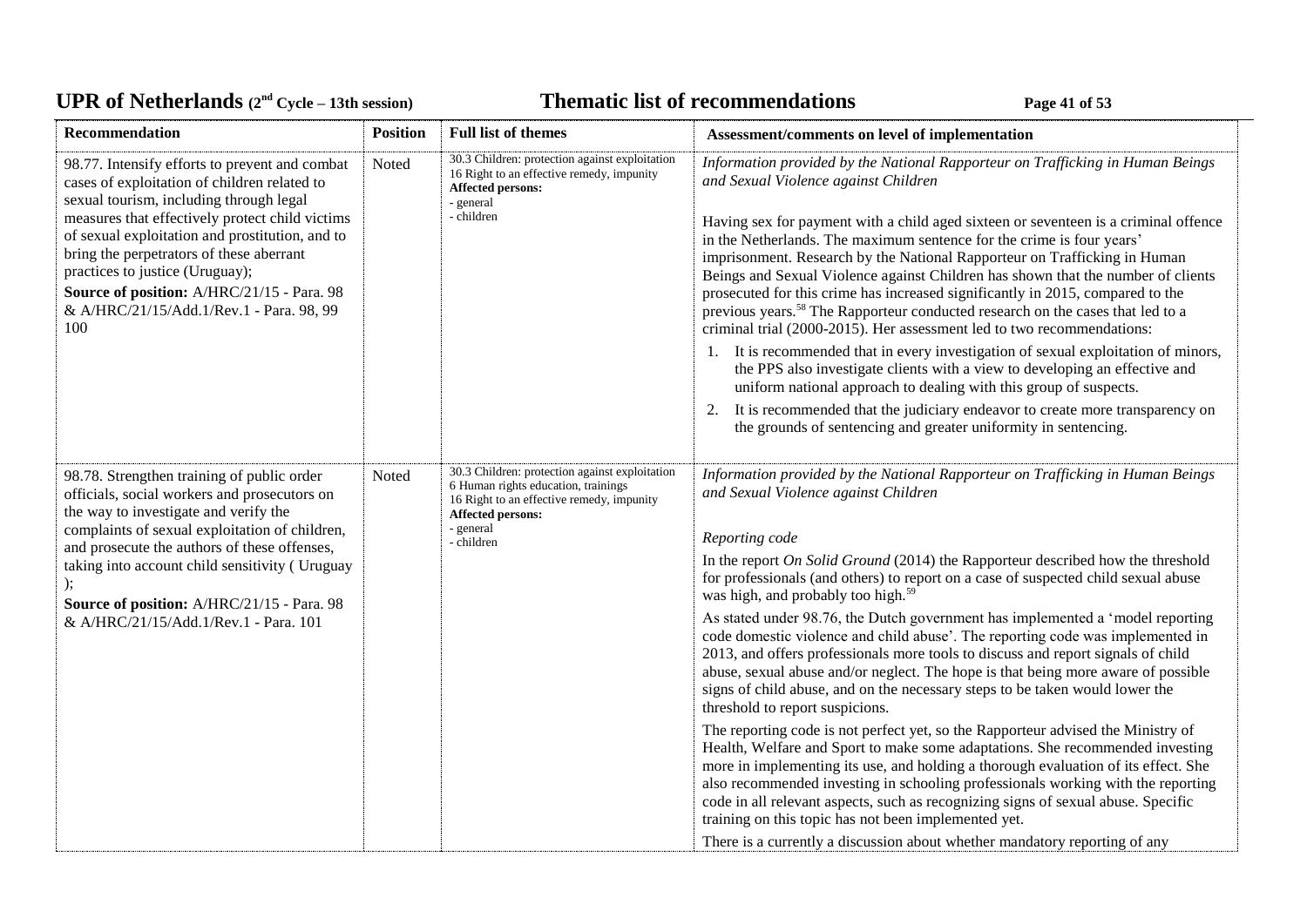# UPR of Netherlands  $(2^{nd} \text{ Cycle} - 13th \text{ session})$  **Thematic list of recommendations Page 42** of 53

| Recommendation                                                                                                                                                                                                                                                                              | <b>Position</b> | <b>Full list of themes</b>                                                                                                                                                    | Assessment/comments on level of implementation                                                                                                                                                                                                                                                                                                                                                                                                                                                                                                |
|---------------------------------------------------------------------------------------------------------------------------------------------------------------------------------------------------------------------------------------------------------------------------------------------|-----------------|-------------------------------------------------------------------------------------------------------------------------------------------------------------------------------|-----------------------------------------------------------------------------------------------------------------------------------------------------------------------------------------------------------------------------------------------------------------------------------------------------------------------------------------------------------------------------------------------------------------------------------------------------------------------------------------------------------------------------------------------|
|                                                                                                                                                                                                                                                                                             |                 |                                                                                                                                                                               | suspicion should be put in place of the mandatory use of the reporting code (which<br>does not always entail reporting). The Rapporteur holds the opinion that this will<br>not improve either quantity or quality of reported suspected cases. Rather, she'd<br>like for the government first to invest in implementation of and training in using the<br>reporting code.                                                                                                                                                                    |
|                                                                                                                                                                                                                                                                                             |                 |                                                                                                                                                                               | Reporting to the police                                                                                                                                                                                                                                                                                                                                                                                                                                                                                                                       |
|                                                                                                                                                                                                                                                                                             |                 |                                                                                                                                                                               | In her report On Solid Ground (2014) the Rapporteur described how only $1/3$ of<br>possible victims of sexual violence who reported to the police went on to file a<br>complaint. <sup>60</sup> She concluded:                                                                                                                                                                                                                                                                                                                                |
|                                                                                                                                                                                                                                                                                             |                 |                                                                                                                                                                               | "With the police, the threshold between making a report and making a complaint<br>seems to be high. This might be connected with the intervening preliminary<br>interview, which can discourage victims. The police also seldom start an<br>investigation without a formal complaint. These obstacles must be lowered so that<br>more reports of sexual violence can be investigated." The Rapporteur therefore<br>recommended that police and the Public Prosecution service lower the threshold for<br>launching a police investigation by: |
|                                                                                                                                                                                                                                                                                             |                 |                                                                                                                                                                               | revising the format of the preliminary interview in such a way as to make it<br>easier for individuals to file a complaint, and<br>if no complaint is filed, explicitly and jointly considering launching their own<br>investigation.                                                                                                                                                                                                                                                                                                         |
|                                                                                                                                                                                                                                                                                             |                 |                                                                                                                                                                               | A new Directive on the Investigation and Prosecution of Sexual Abuse entered into<br>force on May 2016, together with updated and expanded instructions to the police.<br>This new Directive has implemented recommendations from the National<br>Rapporteur, such as replacing the word 'complainant' with the word 'victim'.<br>Whether this will have the desired effect in practice, i.e. to lower the threshold for<br>filing complaints to the police on sexual violence, will have to be studied in<br>practice.                       |
| 98.81. Adopt immediate measures, including<br>reviewing legislation and developing<br>comprehensive strategies to eradicate<br>trafficking in children, sexual exploitation and<br>involvement of adolescents in prostitution (<br>Belarus );<br>Source of position: A/HRC/21/15 - Para. 98 | Supporte<br>d   | 30.3 Children: protection against exploitation<br>5.1 Constitutional and legislative framework<br>12.7 Prohibition of slavery, trafficking<br>Affected persons:<br>- children | See under 98.80                                                                                                                                                                                                                                                                                                                                                                                                                                                                                                                               |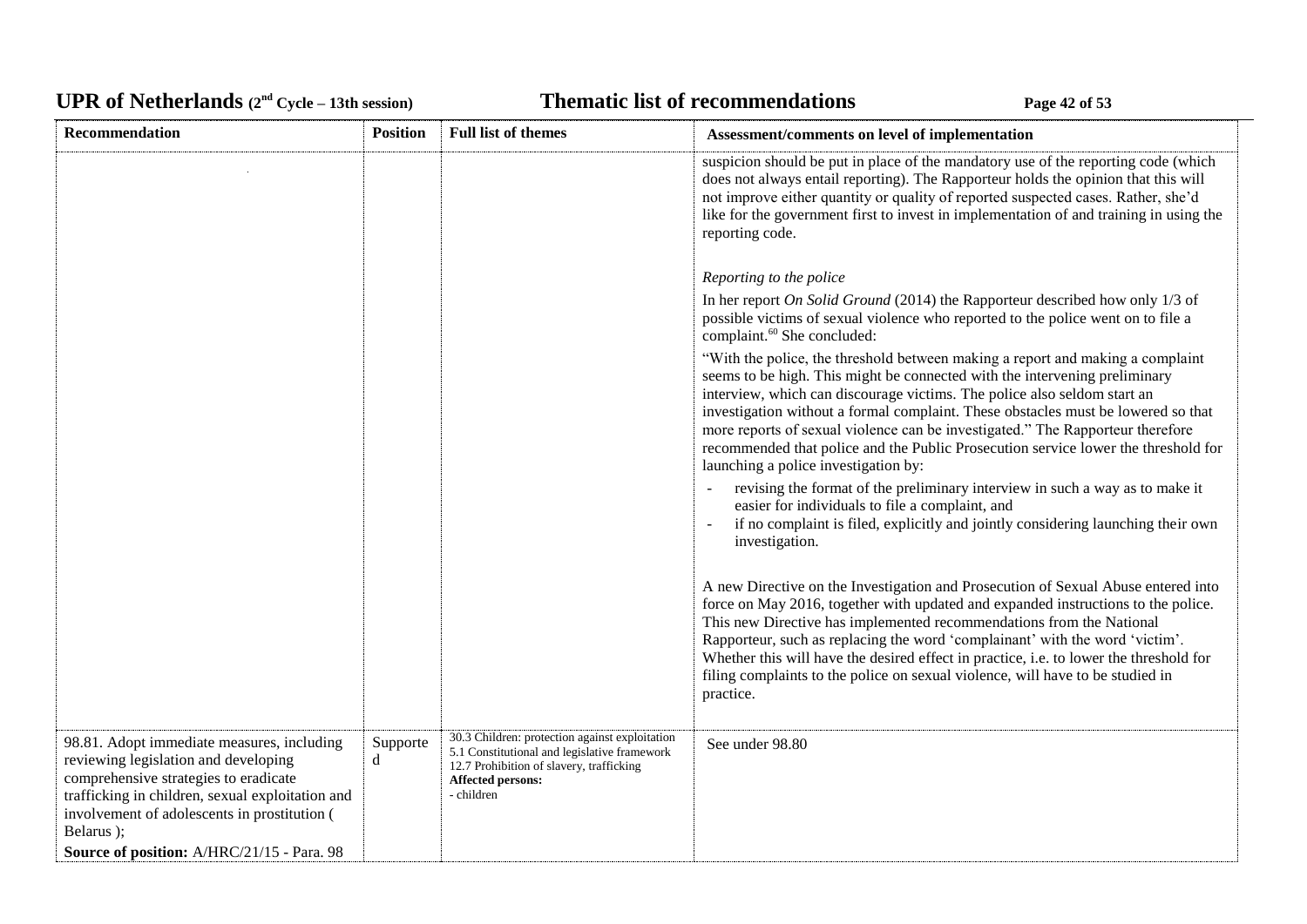# UPR of Netherlands  $(2^{nd} \text{ Cycle} - 13th \text{ session})$  **Thematic list of recommendations Page 43** of 53

| <b>Recommendation</b>                                                                                                                                                                                                                                                                                                         | <b>Position</b> | <b>Full list of themes</b>                                                                                                        | Assessment/comments on level of implementation                                                                                                                                                                                                                                                                                                                                                                                                                                                                                                                                                                       |
|-------------------------------------------------------------------------------------------------------------------------------------------------------------------------------------------------------------------------------------------------------------------------------------------------------------------------------|-----------------|-----------------------------------------------------------------------------------------------------------------------------------|----------------------------------------------------------------------------------------------------------------------------------------------------------------------------------------------------------------------------------------------------------------------------------------------------------------------------------------------------------------------------------------------------------------------------------------------------------------------------------------------------------------------------------------------------------------------------------------------------------------------|
| & A/HRC/21/15/Add.1/Rev.1 - Para. 105                                                                                                                                                                                                                                                                                         |                 |                                                                                                                                   |                                                                                                                                                                                                                                                                                                                                                                                                                                                                                                                                                                                                                      |
| 98.83. Intensify its efforts, at national level<br>and vis-à-vis the different ad-hoc international<br>bodies, to reinforce measures aimed at<br>fighting the use of children in sexual tourism<br>and child pornography (Chile);<br>Source of position: A/HRC/21/15 - Para. 98<br>& A/HRC/21/15/Add.1/Rev.1 - Para. 108, 109 | Supporte<br>d   | 30.3 Children: protection against exploitation<br>5.2 Institutions & policies - General<br><b>Affected persons:</b><br>- children | Information provided by the National Rapporteur on Trafficking in Human Beings<br>and Sexual Violence against Children<br>The Dutch Rapporteur, as member of the High Level Taskforce, took part in<br>guiding the Global Study on exploitation of children in travel and tourism (2016).<br>She also contributed to the study with an article on governments' responsibilities as<br>countries of demand, supply and/or victimization. <sup>61</sup>                                                                                                                                                                |
|                                                                                                                                                                                                                                                                                                                               |                 |                                                                                                                                   | In the article, she states that the responsibility of governments to protect children<br>from sexual violence does not end at the national borders. The Rapporteur places the<br>fight against sexual exploitation of children in travel and tourism in the broader<br>context of combating sexual violence against children in general. Also, she proposes<br>new terminology to emphasize this integration of the two phenomena, and delineate<br>the responsibilities of governments, both within and outside their borders, when it<br>comes to protecting children from sexual violence.                        |
|                                                                                                                                                                                                                                                                                                                               |                 |                                                                                                                                   | The Dutch National Rapporteur has underlined the importance of compensation for<br>victims of child pornography. <sup>62</sup> Although victims of child pornography can suffer<br>damage from the knowledge that images of their abuse are being viewed by others,<br>which entitles them to compensation, in practice scarcely any use is made of this<br>possibility. The Rapporteur recommends that the Public Prosecution Service notify<br>victims of their rights in this regard. Also, it would be useful if further<br>consideration were given at an international level to legal and practical obstacles. |
| Right or area: 30.4. Juvenile justice                                                                                                                                                                                                                                                                                         |                 |                                                                                                                                   |                                                                                                                                                                                                                                                                                                                                                                                                                                                                                                                                                                                                                      |

| 98.20. Abolish in its criminal legislation the<br>use of life imprisonment to children (Belarus | Noted | 30.4 Juvenile justice<br>5.1 Constitutional and legislative framework<br>Affected persons:<br>- children |  |  |  |
|-------------------------------------------------------------------------------------------------|-------|----------------------------------------------------------------------------------------------------------|--|--|--|
| <b>Source of position:</b> A/HRC/21/15 - Para. 98<br>& A/HRC/21/15/Add.1/Rev.1 - Para. 26       |       | - persons deprived of their liberty                                                                      |  |  |  |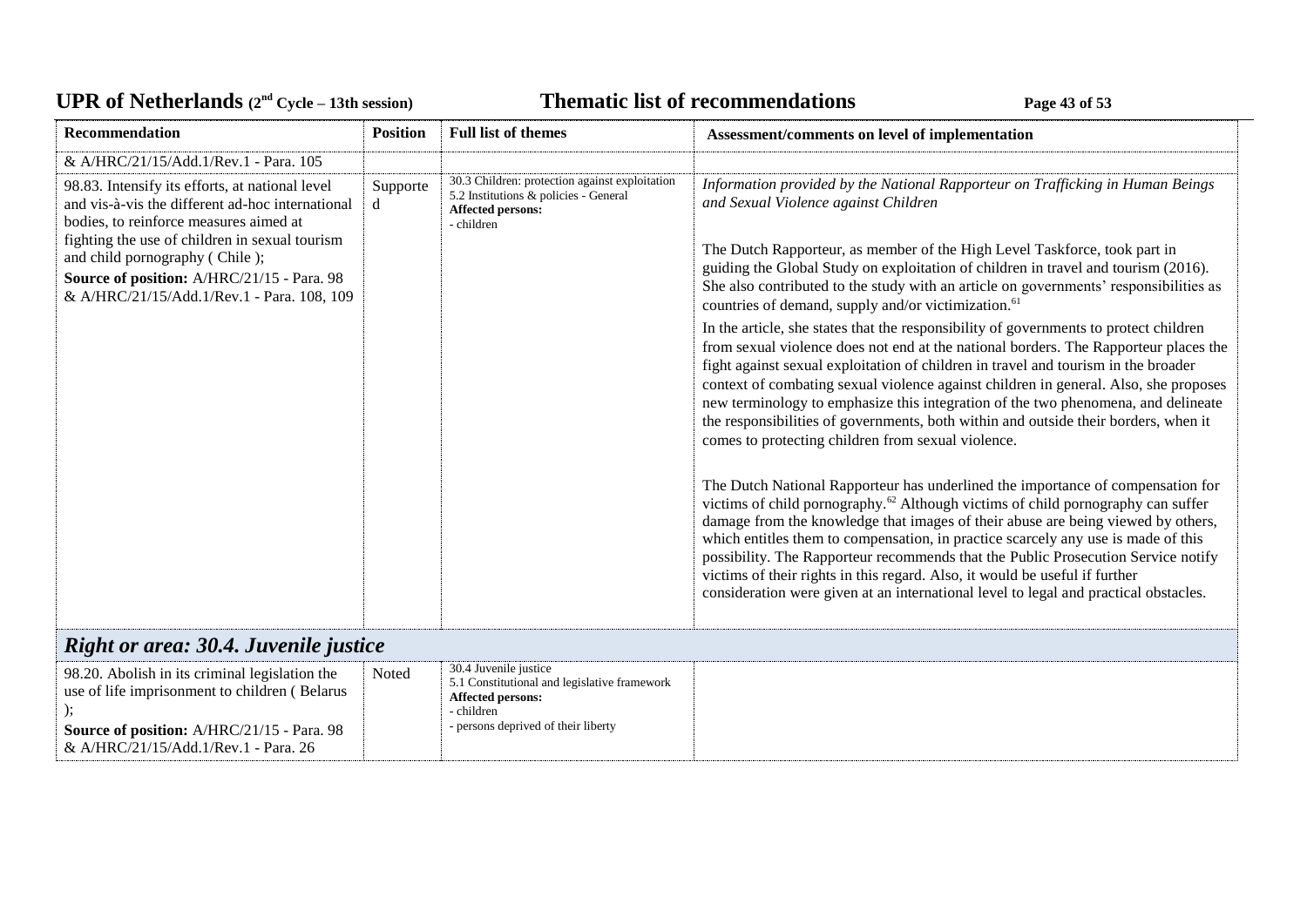# UPR of Netherlands  $(2^{nd} \text{ Cycle} - 13th \text{ session})$  **Thematic list of recommendations Page 44** of 53

| Recommendation                                                                                                                                                                                                                                                                                                                 | <b>Position</b> | <b>Full list of themes</b>                                                                                                                                                                                                                  | Assessment/comments on level of implementation                                                                                                                                                                                                                                                                                                                                                                                                                                                                                                                                                                                                                                                                                                                                                                                                                                                                                                                                                                                                                                  |
|--------------------------------------------------------------------------------------------------------------------------------------------------------------------------------------------------------------------------------------------------------------------------------------------------------------------------------|-----------------|---------------------------------------------------------------------------------------------------------------------------------------------------------------------------------------------------------------------------------------------|---------------------------------------------------------------------------------------------------------------------------------------------------------------------------------------------------------------------------------------------------------------------------------------------------------------------------------------------------------------------------------------------------------------------------------------------------------------------------------------------------------------------------------------------------------------------------------------------------------------------------------------------------------------------------------------------------------------------------------------------------------------------------------------------------------------------------------------------------------------------------------------------------------------------------------------------------------------------------------------------------------------------------------------------------------------------------------|
| 98.84. Seek alternative solutions to<br>deprivation of liberty for minors in particular<br>in order to avoid pre-trial detention of minors,<br>while awaiting judgement (France);<br>Source of position: A/HRC/21/15 - Para. 98<br>& A/HRC/21/15/Add.1/Rev.1 - Para. 110                                                       | Supporte<br>d   | 30.4 Juvenile justice<br>15.1 Administration of justice & fair trial<br>Affected persons:<br>- children<br>- persons deprived of their liberty                                                                                              | Under Dutch law, it is still possible to place a minor in a police cell when he or she<br>is suspected of having committed a crime. These police cells are not child-friendly.<br>Fortunately, this legal possibility is currently not used in practice, because there is<br>enough space in Juvenile Detention. However, requests of NGOs and the Institute<br>to withdraw this possibility from legislation were ignored by the government, as<br>the authorities prefer to keep this option in Dutch law in case Juvenile Detention<br>facilities are full. The Institute is of the opinion that even in those cases, minors<br>should not be placed in any form of detention – including police cells – that are not<br>suitable for their specific needs.                                                                                                                                                                                                                                                                                                                  |
|                                                                                                                                                                                                                                                                                                                                |                 |                                                                                                                                                                                                                                             | In 2014, the Criminal Law for Adolescents (Adolescentenstrafrecht) came into<br>effect. For minors, this meant a confirmation of the already existing possibility to<br>apply criminal law and procedure for adults to suspects who are 16 or 17 years old.<br>If convicted, they may be placed in detention with adults.                                                                                                                                                                                                                                                                                                                                                                                                                                                                                                                                                                                                                                                                                                                                                       |
| Right or area: 31.1. Persons with disabilities: definition, general principles                                                                                                                                                                                                                                                 |                 |                                                                                                                                                                                                                                             |                                                                                                                                                                                                                                                                                                                                                                                                                                                                                                                                                                                                                                                                                                                                                                                                                                                                                                                                                                                                                                                                                 |
| 98.102. Strengthen efforts to promote access<br>of persons with disabilities to education and<br>labour market, their legislative protection, in<br>particular through speeding up approval by the<br>Parliament of the CRPD (Ukraine);<br>Source of position: A/HRC/21/15 - Para. 98<br>& A/HRC/21/15/Add.1/Rev.1 - Para. 135 | Supporte<br>d   | 31.1 Persons with disabilities: definition,<br>general principles<br>5.2 Institutions & policies - General<br>23.1 Right to work<br>25 Right to education - General<br><b>Affected persons:</b><br>- general<br>- persons with disabilities | Legislative protection<br>The Netherlands ratified CRPD in July 2016. At the same time a number of laws<br>have been changed. The equal treatment law for persons with a disability now also<br>forbids discrimination when offering goods or services. And the law on elections<br>now says that polling stations should be made accessible for persons with a<br>physical handicap. The Institute has pointed out to government that this change in<br>the law on elections is not enough to comply with article 29 of CRPD. According to<br>this article State parties should ensure that voting procedures, facilities and material<br>are appropriate, accessible and easy to understand and use. It also says that State<br>parties should ensure that assistance in voting by a person of choice is allowed.<br>Therefore government should also take measures to make voting ballots more<br>accessible for persons with a disability. Also it should investigate how to make it<br>easier for persons with an intellectual disability to exercise their voting rights. |
|                                                                                                                                                                                                                                                                                                                                |                 |                                                                                                                                                                                                                                             | Discrimination against persons with disabilities<br>The Institute still receives many complaints about discrimination of persons with<br>disabilities. In 2015 19% of the questions (342 in total) that the Institute received<br>about discrimination concerned persons with disabilities.<br>In that same year 18% of the decisions (28 in total) of the Institute concerned<br>persons with disabilities who experienced unequal treatment.<br>Antidiscrimination organizations also receive many complaints about discrimination<br>of vulnerable groups.                                                                                                                                                                                                                                                                                                                                                                                                                                                                                                                   |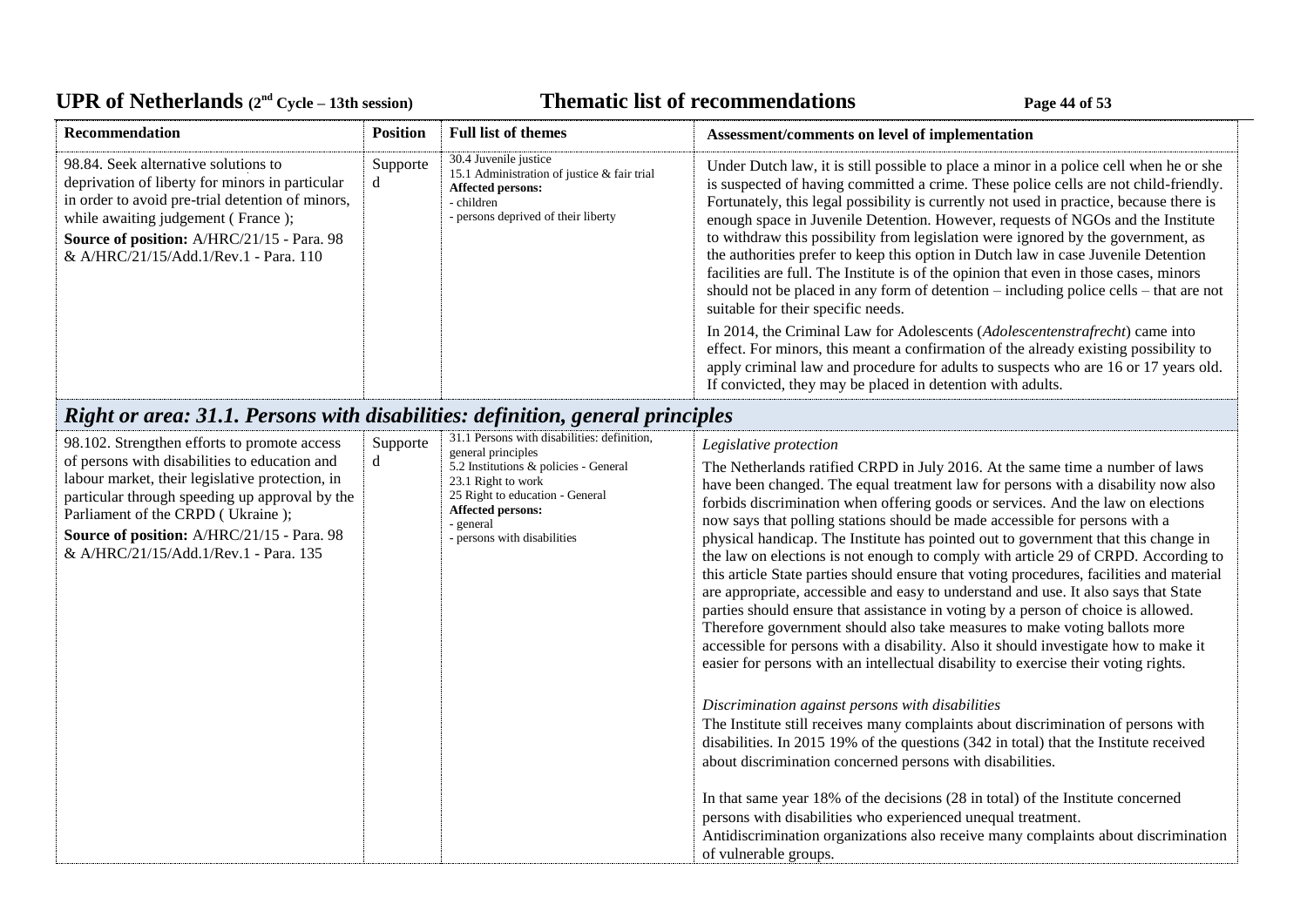# UPR of Netherlands  $(2^{nd} \text{ Cycle} - 13th \text{ session})$  **Thematic list of recommendations Page 45** of 53

| Recommendation | <b>Position</b> | <b>Full list of themes</b> | Assessment/comments on level of implementation                                                                                                                                                                                                                                                                                                                                                                                                                                                                                                                                                                                                                                                                                                                                                                                                                                                                                                                                                                                                                            |
|----------------|-----------------|----------------------------|---------------------------------------------------------------------------------------------------------------------------------------------------------------------------------------------------------------------------------------------------------------------------------------------------------------------------------------------------------------------------------------------------------------------------------------------------------------------------------------------------------------------------------------------------------------------------------------------------------------------------------------------------------------------------------------------------------------------------------------------------------------------------------------------------------------------------------------------------------------------------------------------------------------------------------------------------------------------------------------------------------------------------------------------------------------------------|
|                |                 |                            | Anti-discrimination legislation is in place and government has started a campaign<br>against discrimination. Nonetheless more measures are needed to combat<br>discrimination of vulnerable groups.<br>For more information about discrimination of persons with disabilities in accessing<br>the labour market see the written contribution by the Institute, as well as the<br>information provided as a response to recommendation 98.103.                                                                                                                                                                                                                                                                                                                                                                                                                                                                                                                                                                                                                             |
|                |                 |                            | Access to education<br>On August 1 2014 the Netherlands introduced Tailor Made Education (Passend<br>Onderwijs). The aim was to lessen the numbers of children who are at home instead<br>of in school. And also to increase the number of children with disabilities going to<br>regular schools. Information of the government shows that the number of children<br>at home was 10.670 in the school year of 2103/2014 and 9.972 in the school year of<br>2014/2015 (Letter of the Minister of Education to Parliament of Febuary 3 2016).<br>Many of these children at home are children with disabilities. Although the<br>numbers of children at home have decreased, the number of children not attending<br>school is still very high. Tailor made Education therefor has not yet had the effect<br>that was aimed for.<br>Discrimination of persons with disabilities who wish to access education still<br>occurs often. The Institute regularly receives complaints about this kind of<br>discrimination. Tailor Made Education has not led to less complaints. |
|                |                 |                            | Access to labour market<br>In 2015 legislation entered into force to stimulate employers to employ more<br>persons with disabilities (Participatiewet, Wet banenafspraak and Quotumwet). The<br>goal of this legislation is in accordance with the CRPD, but because the legislation<br>only applies to certain groups of persons with disabilities (persons who are not able<br>to earn the minimum wage), other groups of persons with disabilities are<br>disadvantaged. This is not in line with the CRPD. Also the number of jobs created<br>by government organisations is lagging behind what has been promised. At the end<br>of 2015 only 152 jobs had been created for persons with disabilities instead of the<br>3000 that had been agreed on. Discrimination of persons with disabilities who<br>want to access the labour market is a continuous problem. The Institute often<br>receives complaints about this kind of discrimination.                                                                                                                     |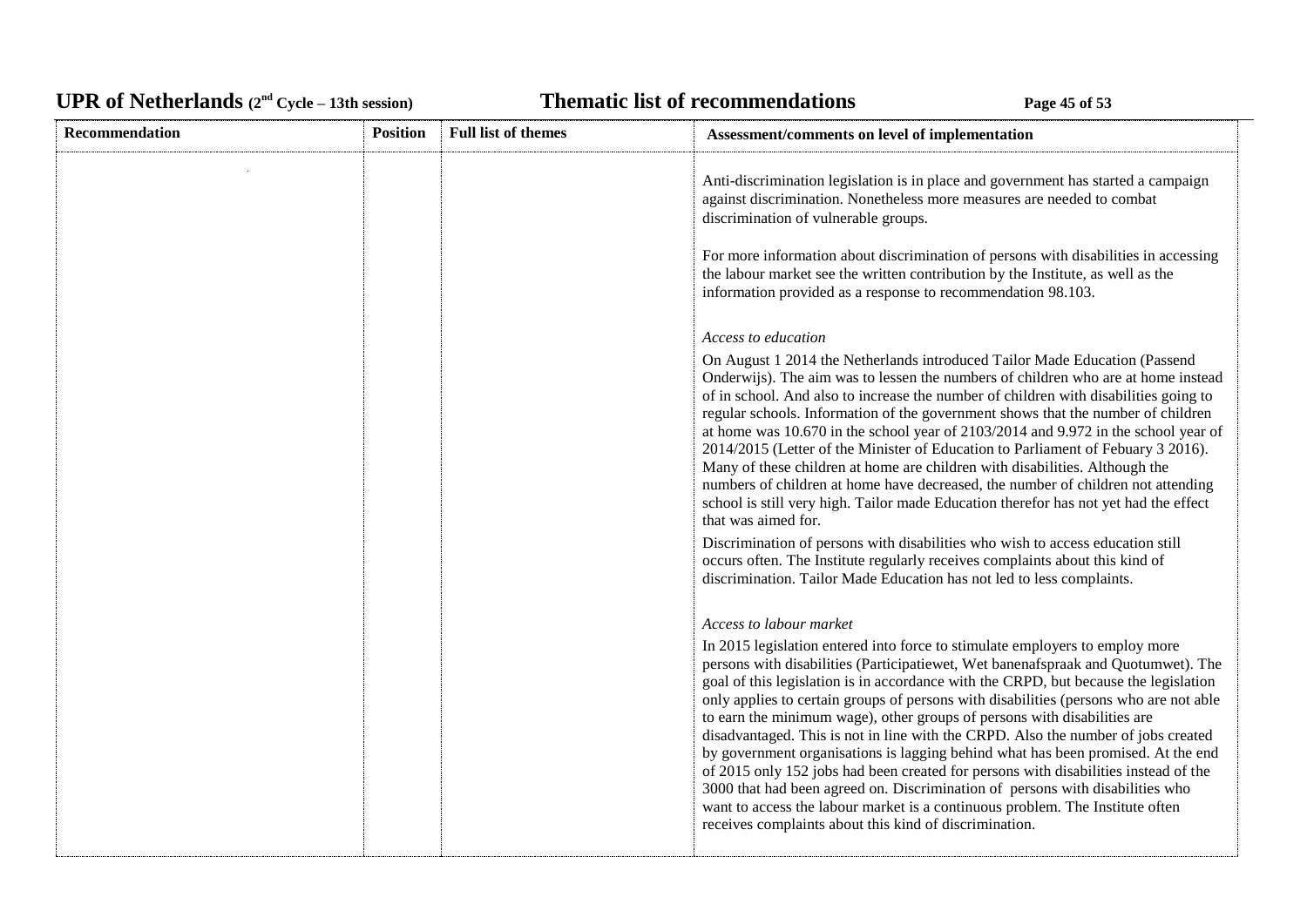# UPR of Netherlands  $(2^{nd} \text{ Cycle} - 13th \text{ session})$  **Thematic list of recommendations Page 46** of 53

| Recommendation                                                                                                                                                                                                                                                                                                                               | <b>Position</b> | <b>Full list of themes</b>                                                                                                                                                                                                                                                                                                                                     | Assessment/comments on level of implementation                                                                                                                                                                                                                                                                                                                                                                                                                                                                                                                                                                                                                                                                                                                                                                                                                                                                                                                                                                                                                                                                                                                                                                                                                                                                                                                                                                                                         |
|----------------------------------------------------------------------------------------------------------------------------------------------------------------------------------------------------------------------------------------------------------------------------------------------------------------------------------------------|-----------------|----------------------------------------------------------------------------------------------------------------------------------------------------------------------------------------------------------------------------------------------------------------------------------------------------------------------------------------------------------------|--------------------------------------------------------------------------------------------------------------------------------------------------------------------------------------------------------------------------------------------------------------------------------------------------------------------------------------------------------------------------------------------------------------------------------------------------------------------------------------------------------------------------------------------------------------------------------------------------------------------------------------------------------------------------------------------------------------------------------------------------------------------------------------------------------------------------------------------------------------------------------------------------------------------------------------------------------------------------------------------------------------------------------------------------------------------------------------------------------------------------------------------------------------------------------------------------------------------------------------------------------------------------------------------------------------------------------------------------------------------------------------------------------------------------------------------------------|
|                                                                                                                                                                                                                                                                                                                                              |                 |                                                                                                                                                                                                                                                                                                                                                                | Participation of children with disabilities in culture, recreation and sports<br>Children with disabilities often are not able to enter establishments such as theatres,<br>restaurants or sport facilities because they are not accessible or because they are not<br>accepted because of their impairments. It also happens that they have to pay an extra<br>sum for bringing along something that is necessary for their mobility, such as a<br>wheelchair or a guide-dog. For example when their parents book a vacation. On 14<br>June 2016 a law has come into force that forbids discrimination when offering<br>goods or services. Also a regulation is being made which will oblige organizations<br>to take measures that will make them more accessible.                                                                                                                                                                                                                                                                                                                                                                                                                                                                                                                                                                                                                                                                                   |
| <b>Right or area: 32. Members of minorities</b>                                                                                                                                                                                                                                                                                              |                 |                                                                                                                                                                                                                                                                                                                                                                |                                                                                                                                                                                                                                                                                                                                                                                                                                                                                                                                                                                                                                                                                                                                                                                                                                                                                                                                                                                                                                                                                                                                                                                                                                                                                                                                                                                                                                                        |
| 98.101. Consider reinstituting the Turkish<br>mother tongue lessons as part of the primary<br>and secondary school curricula (Turkey);<br>Source of position: A/HRC/21/15 - Para. 98<br>& A/HRC/21/15/Add.1/Rev.1 - Para. 134                                                                                                                | Noted           | 32 Members of minorities<br>25 Right to education - General<br>27 Cultural rights<br><b>Affected persons:</b><br>- children<br>- minorities/ racial, ethnic, linguistic, religious<br>or descent-based groups                                                                                                                                                  |                                                                                                                                                                                                                                                                                                                                                                                                                                                                                                                                                                                                                                                                                                                                                                                                                                                                                                                                                                                                                                                                                                                                                                                                                                                                                                                                                                                                                                                        |
| 98.106. Take all necessary measures, in<br>accordance with international human rights<br>law, to reduce the use of detention of persons<br>solely on grounds of immigration reasons or<br>because they belong to minority groups<br>(Nicaragua);<br>Source of position: A/HRC/21/15 - Para. 98<br>& A/HRC/21/15/Add.1/Rev.1 - Para. 140, 141 | Noted           | 32 Members of minorities<br>2.1 Acceptance of international norms<br>12.6 Conditions of detention<br>13.3 Arbitrary arrest and detention<br>34 Migrants<br>Affected persons:<br>- refugees and asylum-seekers<br>general<br>- persons deprived of their liberty<br>- minorities/racial, ethnic, linguistic, religious<br>or descent-based groups<br>- migrants | There are two forms of migrant detention, border detention (for entry) and<br>administrative detention (for deportation)<br><b>Border</b> detention<br>Foreign nationals who enter the Netherlands through an airport or seaport and do not<br>have the correct travel documents or sufficient means of support are not granted<br>access to the Netherlands. Some of these refused foreign nationals are asylum<br>seekers who ask for protection in the Netherlands. In practice every person that asks<br>for asylum at the border is placed in border attention, with exception of minors and<br>families. The Institute concludes that this practice is not in in line with the principle<br>of ultimum remedium. The government should take a necessary measures to reduce<br>the use of detention. In 2014 the Institute published a report 'Crossing The Border.<br>Border detention of asylum seekers in the light of human rights standards'. <sup>63</sup> The<br>Institute concludes that these reasons are not convincing to substantiate the necessity<br>of the automatic border detention of all asylum seekers who enter the Netherlands<br>through an airport or seaport.<br>With regard to the legislation the Institute urges the government to incorporate the<br>principle of ultimum remedium in the Foreign National Act. The government did<br>not follow this recommendation. Therefore the principle of ultimum remedium in |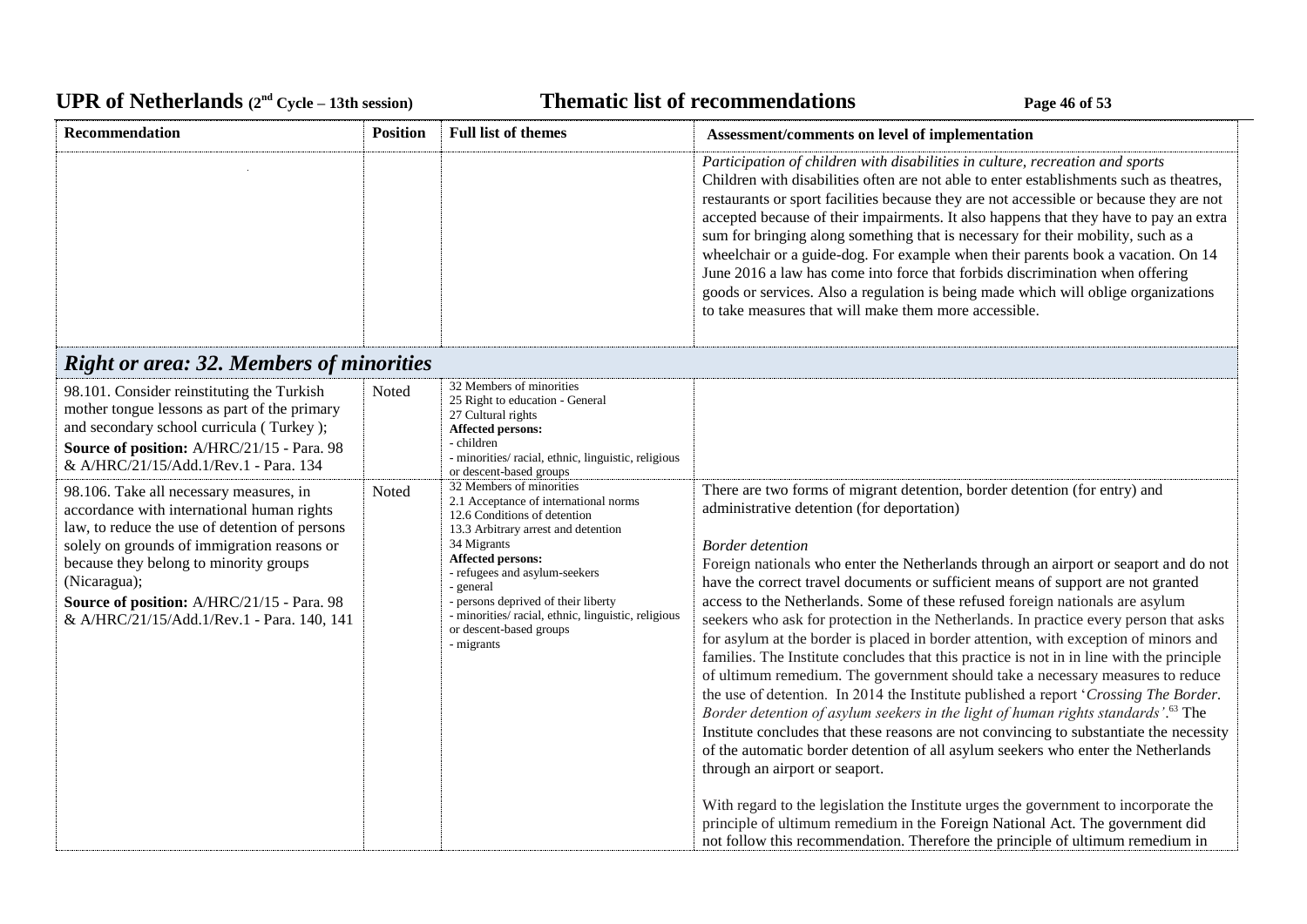# UPR of Netherlands  $(2^{nd} \text{ Cycle} - 13th \text{ session})$  **Thematic list of recommendations Page 47** of 53

| <b>Recommendation</b>                                                                                                                                                                                                                                                                                                 | <b>Position</b> | <b>Full list of themes</b>                                                                                                                                                                                                                                                                                    | Assessment/comments on level of implementation                                                                                                                                                                                                                                                                                                                                                                                                                     |
|-----------------------------------------------------------------------------------------------------------------------------------------------------------------------------------------------------------------------------------------------------------------------------------------------------------------------|-----------------|---------------------------------------------------------------------------------------------------------------------------------------------------------------------------------------------------------------------------------------------------------------------------------------------------------------|--------------------------------------------------------------------------------------------------------------------------------------------------------------------------------------------------------------------------------------------------------------------------------------------------------------------------------------------------------------------------------------------------------------------------------------------------------------------|
|                                                                                                                                                                                                                                                                                                                       |                 |                                                                                                                                                                                                                                                                                                               | border detention has no legal basis in the law. The principle does have a basis in an<br>administrative order.                                                                                                                                                                                                                                                                                                                                                     |
|                                                                                                                                                                                                                                                                                                                       |                 |                                                                                                                                                                                                                                                                                                               | Administrative detention<br>With regard to administrative detention there is currently a draft amendment of the<br>national law. The Institute and several other human rights organisations advised the<br>government with respect to human rights and the proposed amendment to the law.<br>The principle of ultimum remedium is incorporated in the amendment, however the<br>Institute advised to also incorporate the principle of proportionality in the law. |
| <b>Right or area: 34. Migrants I</b>                                                                                                                                                                                                                                                                                  |                 |                                                                                                                                                                                                                                                                                                               |                                                                                                                                                                                                                                                                                                                                                                                                                                                                    |
| 98.19. Undertake necessary steps in order to<br>harmonize the Dutch law and practice with the<br>European Convention on the Legal Status of<br>Migrant Workers (Turkey);<br>Source of position: A/HRC/21/15 - Para. 98<br>& A/HRC/21/15/Add.1/Rev.1 - Para. 25                                                        | Noted           | 34 Migrants<br>5.1 Constitutional and legislative framework<br>Affected persons:<br>- migrant workers<br>- migrants                                                                                                                                                                                           |                                                                                                                                                                                                                                                                                                                                                                                                                                                                    |
| 98.100. Review and amend national legal and<br>policies integration measures with a view to<br>respect the cultural and religious backgrounds<br>of migrant communities, in particular Arab<br>and Muslim communities (Egypt);<br>Source of position: A/HRC/21/15 - Para. 98<br>& A/HRC/21/15/Add.1/Rev.1 - Para. 133 | Noted           | 34 Migrants<br>5.1 Constitutional and legislative framework<br>14.2 Freedom of thought, conscience and<br>religion<br>27 Cultural rights<br>8 Equality & non-discrimination<br>Affected persons:<br>- general<br>- migrants<br>- minorities/ racial, ethnic, linguistic, religious<br>or descent-based groups | See comments in area 8 and 9.                                                                                                                                                                                                                                                                                                                                                                                                                                      |
| 98.104. Develop a migration policy, taking<br>into account the international human rights<br>standards in this respect (Guatemala);<br>Source of position: A/HRC/21/15 - Para. 98<br>& A/HRC/21/15/Add.1/Rev.1 - Para. 137. 138                                                                                       | Supporte<br>d   | 34 Migrants<br>2.1 Acceptance of international norms<br>Affected persons:<br>- general<br>- migrants                                                                                                                                                                                                          |                                                                                                                                                                                                                                                                                                                                                                                                                                                                    |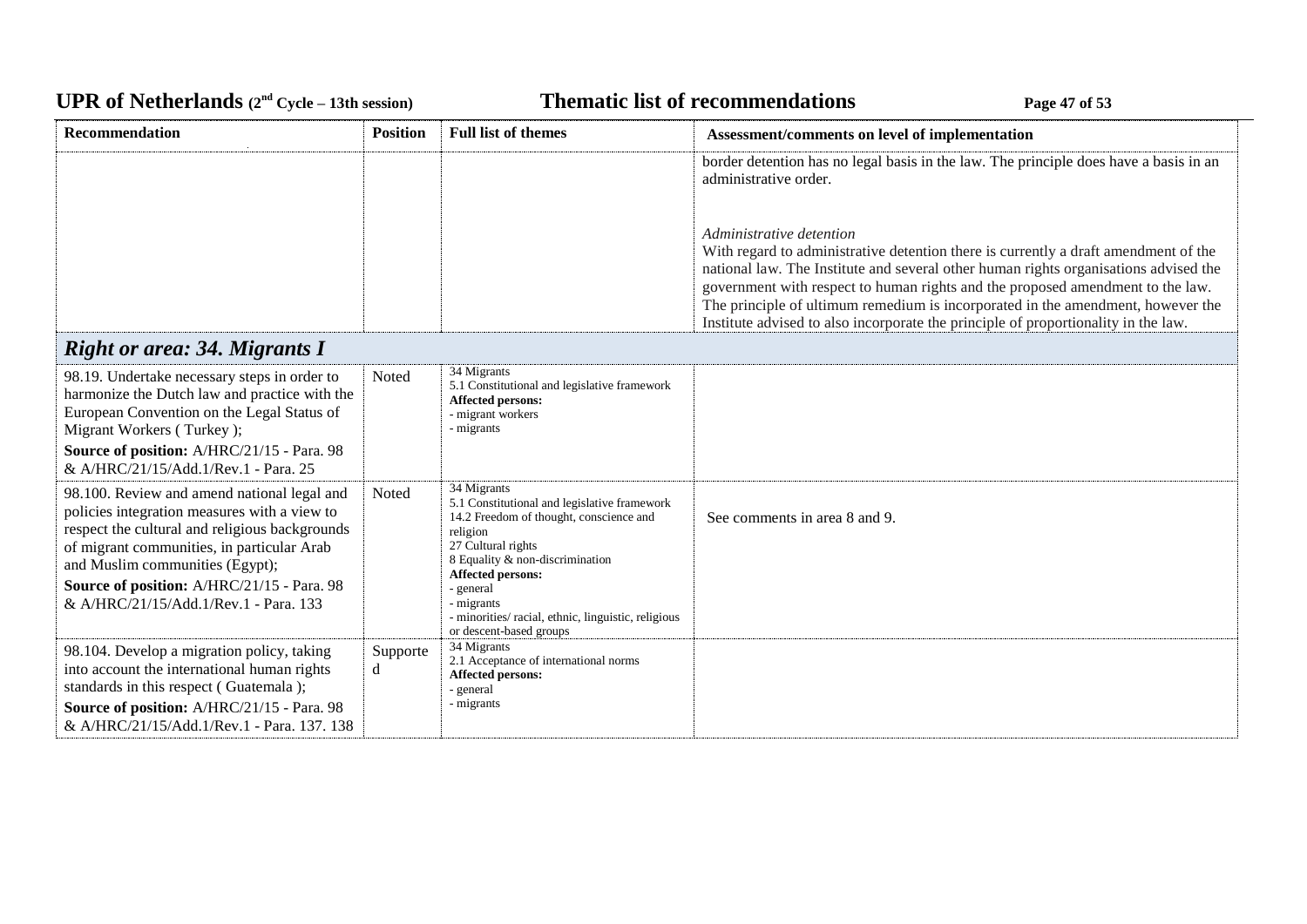# UPR of Netherlands  $(2^{nd} \text{ Cycle} - 13th \text{ session})$  **Thematic list of recommendations Page 48** of 53

| <b>Recommendation</b>                                                                                                                                                                                                                                                                                                                    | <b>Position</b> | <b>Full list of themes</b>                                                                                                                                                                                                                                         | Assessment/comments on level of implementation |
|------------------------------------------------------------------------------------------------------------------------------------------------------------------------------------------------------------------------------------------------------------------------------------------------------------------------------------------|-----------------|--------------------------------------------------------------------------------------------------------------------------------------------------------------------------------------------------------------------------------------------------------------------|------------------------------------------------|
| 98.105. Promote substantive reforms in the<br>immigration policy, which guarantee its<br>conformity with international standards,<br>revoking measures exposing foreigners to<br>marginalization (Mexico);<br>Source of position: A/HRC/21/15 - Para. 98<br>& A/HRC/21/15/Add.1/Rev.1 - Para. 139                                        | Noted           | 34 Migrants<br>2.1 Acceptance of international norms<br>35 Refugees & internally displaced persons<br><b>Affected persons:</b><br>- general<br>migrants<br>- non-citizens<br>- refugees and asylum-seekers                                                         |                                                |
| 98.108. Introduce measures to reduce<br>detention of individuals solely for immigration<br>purposes and consider other alternatives than<br>detention to use when possible (Sweden);<br>Source of position: A/HRC/21/15 - Para. 98<br>& A/HRC/21/15/Add.1/Rev.1 - Para. 143, 144                                                         | Supporte<br>d   | 34 Migrants<br>13.3 Arbitrary arrest and detention<br>15.1 Administration of justice & fair trial<br><b>Affected persons:</b><br>- general<br>- persons deprived of their liberty<br>- migrants                                                                    | See 98.106.                                    |
| 98.109. Enact public programs to improve<br>integration of Muslim and other immigrants<br>into Dutch society, and build bridges between<br>communities (United States of America);<br>Source of position: A/HRC/21/15 - Para. 98<br>& A/HRC/21/15/Add.1/Rev.1 - Para. 145                                                                | Noted           | 34 Migrants<br>8 Equality & non-discrimination<br><b>Affected persons:</b><br>- general<br>migrants<br>- minorities/ racial, ethnic, linguistic, religious<br>or descent-based groups<br>- migrant workers                                                         | See comments in area 8 and 9.                  |
| 98.110. Protect the social and cultural rights of<br>migrants while taking integration measures<br>and policies aimed at migrants (Bangladesh);<br>Source of position: A/HRC/21/15 - Para. 98<br>& A/HRC/21/15/Add.1/Rev.1 - Para. 146                                                                                                   | Noted           | 34 Migrants<br>21 Economic, social & cultural rights - general<br>measures of implementation<br><b>Affected persons:</b><br>- general<br>- migrants                                                                                                                | See comments in area 8 and 9.                  |
| 98.111. In coordination with OHCHR, IOM,<br>ILO and relevant special procedures of the<br>Human Rights Council, develop a<br>comprehensive strategy to protect the rights of<br>migrants and persons belonging to ethnic<br>minorities (Belarus);<br>Source of position: A/HRC/21/15 - Para. 98<br>& A/HRC/21/15/Add.1/Rev.1 - Para, 147 | Noted           | 34 Migrants<br>3.2 Cooperation with special procedures<br>32 Members of minorities<br>5.2 Institutions & policies - General<br><b>Affected persons:</b><br>- general<br>migrants<br>- minorities/ racial, ethnic, linguistic, religious<br>or descent-based groups |                                                |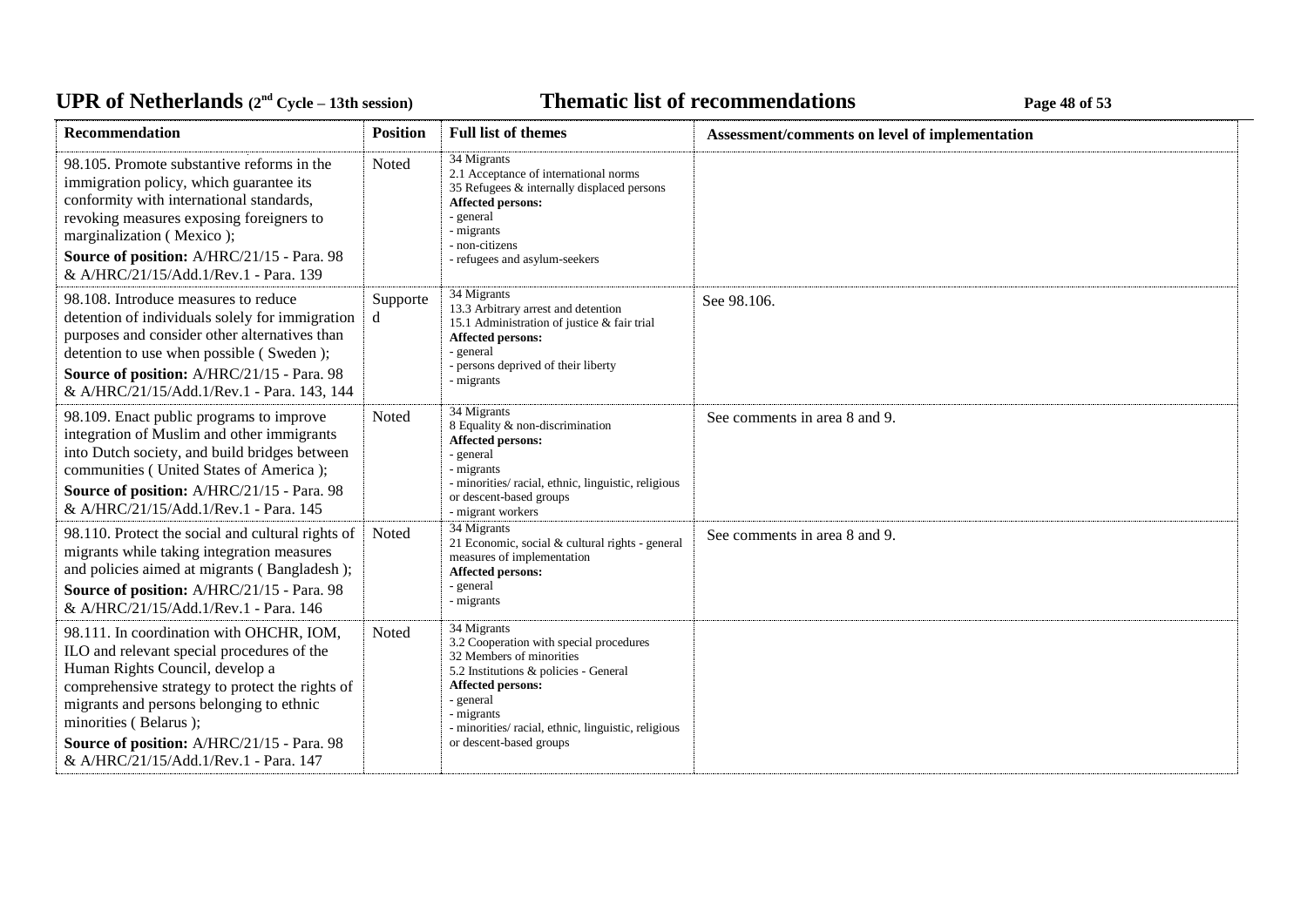# UPR of Netherlands  $(2^{nd} \text{ Cycle} - 13th \text{ session})$  **Thematic list of recommendations Page 49** of 53

| Recommendation                                                                                                                                                                                                                                                                                                                                                             | <b>Position</b> | <b>Full list of themes</b>                                                                                                                                                                                                                                                                                                   | Assessment/comments on level of implementation                                                                                                                                                                                                                                                                                                                                                                                                                                                                                                                                                                                                                                                                                                                                                                                               |
|----------------------------------------------------------------------------------------------------------------------------------------------------------------------------------------------------------------------------------------------------------------------------------------------------------------------------------------------------------------------------|-----------------|------------------------------------------------------------------------------------------------------------------------------------------------------------------------------------------------------------------------------------------------------------------------------------------------------------------------------|----------------------------------------------------------------------------------------------------------------------------------------------------------------------------------------------------------------------------------------------------------------------------------------------------------------------------------------------------------------------------------------------------------------------------------------------------------------------------------------------------------------------------------------------------------------------------------------------------------------------------------------------------------------------------------------------------------------------------------------------------------------------------------------------------------------------------------------------|
| 98.112. Due to the criminalization of irregular<br>residency in the country, design alternatives<br>for the detention of irregular or undocumented<br>immigrants (Brazil);<br>Source of position: A/HRC/21/15 - Para. 98<br>& A/HRC/21/15/Add.1/Rev.1 - Para. 148                                                                                                          | Supporte<br>d   | 34 Migrants<br>5.2 Institutions & policies - General<br>13.3 Arbitrary arrest and detention<br>35 Refugees & internally displaced persons<br><b>Affected persons:</b><br>- general<br>- migrants<br>- migrant workers                                                                                                        | Irregular residence in the Netherlands is not a criminal offence.<br>A draft law was withdrawn by the State Secretary for Security and Justice on 14<br>May 2014.                                                                                                                                                                                                                                                                                                                                                                                                                                                                                                                                                                                                                                                                            |
| 98.113. Reduce the number of persons in the<br>detention centres for migrants and create<br>alternative measures to detention, especially<br>for families with children or unaccompanied<br>minors (Ecuador);<br>Source of position: A/HRC/21/15 - Para. 98<br>& A/HRC/21/15/Add.1/Rev.1 - Para. 149                                                                       | Supporte<br>d   | 34 Migrants<br>13.3 Arbitrary arrest and detention<br>30.1 Children: definition; general principles;<br>protection<br>30.2 Children: family environment and<br>alternative care<br>35 Refugees & internally displaced persons<br>Affected persons:<br>- general<br>- children<br>- migrants<br>- refugees and asylum-seekers | See 98.106.                                                                                                                                                                                                                                                                                                                                                                                                                                                                                                                                                                                                                                                                                                                                                                                                                                  |
| 98.114. Improve the conditions of migrants<br>detention centres, especially with regard to the<br>medical and psychological attention, as well<br>as contact with the outside (Ecuador);<br>Source of position: A/HRC/21/15 - Para. 98<br>& A/HRC/21/15/Add.1/Rev.1 - Para. 150, 151                                                                                       | Supporte<br>d   | 34 Migrants<br>12.6 Conditions of detention<br>24 Right to health - General<br>35 Refugees & internally displaced persons<br><b>Affected persons:</b><br>- general<br>- migrants                                                                                                                                             | See 98.106.                                                                                                                                                                                                                                                                                                                                                                                                                                                                                                                                                                                                                                                                                                                                                                                                                                  |
| 98.115. Review asylum procedures with a<br>view to expediting the decisions in the cases<br>of children asylum seekers as quickly as<br>possible and facilitating family reunion of<br>vulnerable children in an efficient and<br>appropriate manner (United States of<br>America);<br>Source of position: A/HRC/21/15 - Para. 98<br>& A/HRC/21/15/Add.1/Rev.1 - Para. 152 | Noted           | 34 Migrants<br>30.1 Children: definition; general principles;<br>protection<br>30.2 Children: family environment and<br>alternative care<br>35 Refugees & internally displaced persons<br><b>Affected persons:</b><br>- refugees and asylum-seekers<br>- children                                                            | The Netherlands does not have a fast-track procedure for asylum applications, or<br>vulnerable groups. The eight-day period applied in the General Asylum Procedure<br>applies in principle to everyone. However, since the growing number of refugees<br>coming to the Netherlands there was a waiting period between 4-7 months before<br>the eight-day period could start. In this regard the Institute advised in December<br>2015 in consideration of the (mental) health of children, to prioritise the<br>applications for asylum submitted by children and the applications for reunification<br>submitted by their parents. This recommendation was not followed by the<br>government. However, the government managed to reduce the backlog of asylum<br>applications in July 2016 to bring back the period to the initial 8 days. |
|                                                                                                                                                                                                                                                                                                                                                                            |                 |                                                                                                                                                                                                                                                                                                                              | Because of the growing number of refugees the government has extended the<br>period of applying for family reunification. The Secretary of State informed asylum<br>seekers in February 2016 that it can take up to two years before family reunification<br>is possible. The waiting period for the government to decide on a family reunion<br>application is extended from 6 months to 15 months.                                                                                                                                                                                                                                                                                                                                                                                                                                         |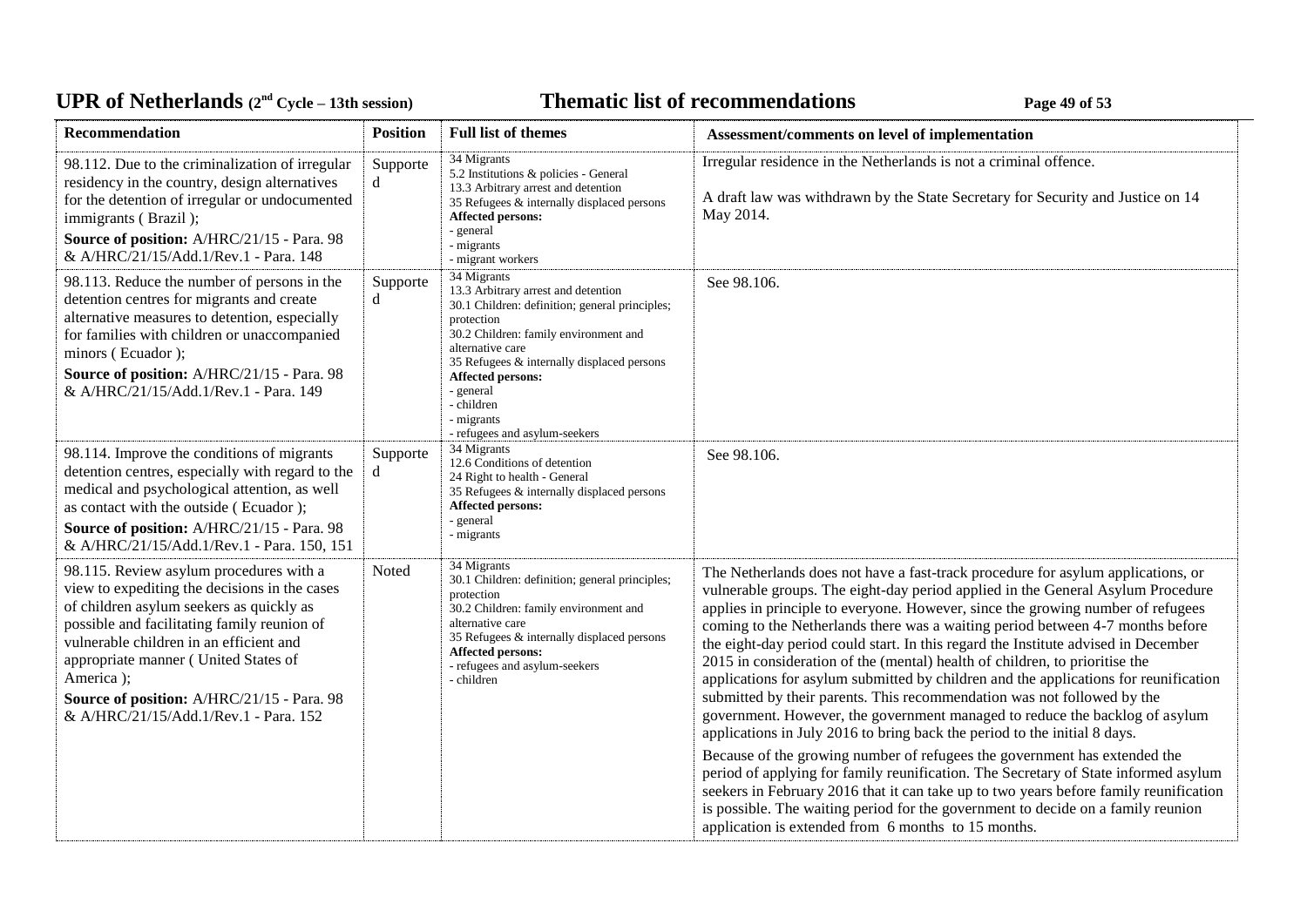| <b>UPR of Netherlands</b> $(2^{nd} \text{ Cycle} - 13th \text{ session})$                                                                                                                                                                                                                            |                 |                                                                                                                                                                                                    | <b>Thematic list of recommendations</b><br>Page 50 of 53 |
|------------------------------------------------------------------------------------------------------------------------------------------------------------------------------------------------------------------------------------------------------------------------------------------------------|-----------------|----------------------------------------------------------------------------------------------------------------------------------------------------------------------------------------------------|----------------------------------------------------------|
| Recommendation                                                                                                                                                                                                                                                                                       | <b>Position</b> | <b>Full list of themes</b>                                                                                                                                                                         | Assessment/comments on level of implementation           |
| Right or area: 35. Refugees & internally displaced persons (IDPs)                                                                                                                                                                                                                                    |                 |                                                                                                                                                                                                    |                                                          |
| 98.116. Ensure increased transparency and<br>oversight exercised by civil society of the<br>conditions, in which asylum seekers are kept<br>and treated (Russian Federation);<br>Source of position: A/HRC/21/15 - Para. 98<br>& A/HRC/21/15/Add.1/Rev.1 - Para. 153                                 | Noted           | 35 Refugees & internally displaced persons<br><b>Affected persons:</b><br>- refugees and asylum-seekers<br>- general                                                                               |                                                          |
| 98.117. Consider additional measures to<br>ensure that the interests of children are<br>properly taken into account in provisions for<br>asylum seeking families, since they are<br>especially impacted by long delays and<br>uncertainty (United Kingdom of Great Britain<br>and Northern Ireland); | Noted           | 35 Refugees & internally displaced persons<br>30.1 Children: definition; general principles;<br>protection<br><b>Affected persons:</b><br>- refugees and asylum-seekers<br>- general<br>- children | See 98.115.                                              |
| Source of position: A/HRC/21/15 - Para. 98<br>& A/HRC/21/15/Add.1/Rev.1 - Para. 154                                                                                                                                                                                                                  |                 |                                                                                                                                                                                                    |                                                          |
| Right or area: 37. Right to development – general measures of implementation                                                                                                                                                                                                                         |                 |                                                                                                                                                                                                    |                                                          |
| 98.119. Contribute effectively in the<br>operationalization of the right to development<br>at the international level (Pakistan).<br>Source of position: A/HRC/21/15 - Para. 98<br>& A/HRC/21/15/Add.1/Rev.1 - Para. 156                                                                             | Noted           | 37 Right to development - general measures of<br>implementation<br>Affected persons:<br>- general                                                                                                  |                                                          |
| <b>Right or area: 42. Follow-up to UPR</b>                                                                                                                                                                                                                                                           |                 |                                                                                                                                                                                                    |                                                          |
| 98.31. Keep the Human Rights Council<br>informed about the follow-up to the "Talent to<br>the Top" charter and inform it of the results<br>obtained by signatories (Morocco);<br>Source of position: A/HRC/21/15 - Para. 98<br>& A/HRC/21/15/Add.1/Rev.1 - Para. 42                                  | Supporte<br>d   | 42 Follow-up to UPR<br><b>Affected persons:</b><br>- general                                                                                                                                       | See under 98.89                                          |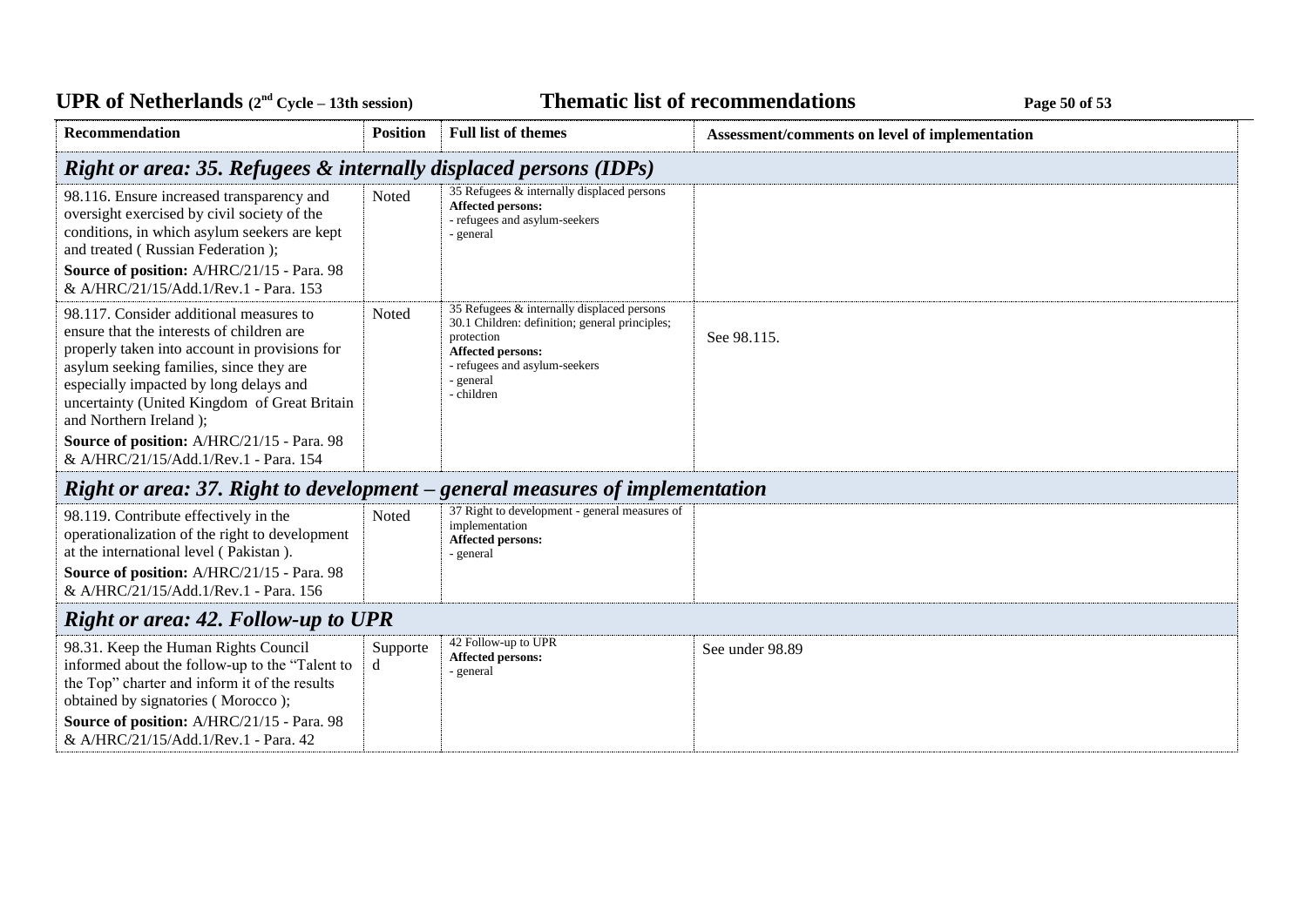<sup>1</sup> Committee on Economic, Social and Cultural Rights, *Concluding Observations of the Committee on Economic, Social and Cultural Rights*, Par. 17, E/C.12/NDL/CO/4-5. <sup>2</sup> CEDAW/C/NLD/Q/6/Add.1. List of issues and questions in relation to the sixth periodic report of the Netherlands. Addendum, Replies of the Netherlands to the list of issues. 5 July 2016, par. 194. <sup>3</sup> Gruter and Kruize, *Discriminatie: van aangifte tot vervolging: de gang van discriminatiezaken door de strafrechtsketen*, WODC 2015 (Translation: *Discrimination: from complaint to prosecution: the way discrimination cases are dealt with in the penal chain*). <sup>4</sup> P. De Beer, *Meritocratie: op weg naar een nieuwe klassensamenleving, AUP 2016 (translation: Meritocracy: going towards a new society of classes).* <sup>5</sup> Education Inspectorate, *De Staat van het Onderwijs 2014/2015*, Education Inspectorate 2016 *(translation: the State of Education 2014/2015)*. Also see new research by Statistics Netherlands, *Met dezelfde citoscore een andere schoolloopbaan*, 2016 (translation: *with the same school results a different school trajectory)*. 6 Fundamental Rights Agency, *Violence Against Women: an EU-Wide Survey, Main Results,* 2014. 7 Statistics Netherlands, *[Ruim helft van vermoorde vrouwen door ex of partner omgebracht,](https://www.cbs.nl/nl-nl/nieuws/2015/35/ruim-helft-van-vermoorde-vrouwen-door-ex-of-partner-omgebracht)* 2015. <sup>8</sup> De Vaan, de Boer and Vanoni, *[Genderscan aanpak huiselijk geweld](http://www.regioplan.nl/publicaties/rapporten/genderscan_aanpak_huiselijk_geweld)*, Regioplan 2014 (translation: *Genderscan on approach to domestic violence*). <sup>9</sup> Association of Dutch Municipalities, *Handreiking [Wachtlijsten en Veilig Thuis](https://vng.nl/files/vng/publicaties/2015/20150731_wachtlijsten-veilig-thuis_20150723.pdf)*, 2015 (Translation: *Waiting lists and safety at home*). <sup>10</sup> Stercks *et al., [Huwelijksmigratie in Nederland](http://www.scp.nl/dsresource?objectid=37186&type=org)*, SCP 2014 (Translation: *Immigration for the purpose of marriage in the Netherlands*). <sup>11</sup> Smits van Waesberge *et al., [Zo zijn we niet getrouwd](https://www.rijksoverheid.nl/documenten/kamerstukken/2014/09/29/aanbiedingsbrief-onderzoek-huwelijksdwang-achterlating-en-huwelijkse-gevangenschap)*, Verwey-Jonker Instituut 2014 (Translation: *That was not what we agreed on*). <sup>12</sup> Inspectie Jeugdzorg en Inspectie voor de Gezondheidszorg, *De kwaliteit van Veilig Thuis Stap 1, Landelijk Beeld*, Utrecht: 2016. Reports 1, 2 en 3 on decentralisation and youth care by Children's Ombudsman, *[De zorg waar ze recht op hebben. Onderzoek naar de toegang tot en de kwaliteit van jeugdhulp na decentralisatie,](https://www.dekinderombudsman.nl/92/ouders-professionals/publicaties/derde-monitor-over-toegang-en-kwaliteit-jeugdhulp/?id=625)* 2015-2016. <sup>13</sup> Committee on Economic, Social and Cultural Rights, General Comment no. 20, E/C.12/GC/20, 2 July 2009. <sup>14</sup> SCP, [Verschil in Nederland,](https://www.scp.nl/dsresource?objectid=9087802b-68ce-449f-807c-d53cff1b2fd5&type=org) 2014; Research Centre for Education and Labour Market (ROA), *Schoolverlaters tussen onderwijs en arbeidsmarkt*, July 2016 (*Transition of graduates into the labor market*); Researchcentrum voor Onderwijs en Arbeidsmarkt, *[Schoolverlaters tussen onderwijs en arbeidsmarkt 2015,](http://roa.sbe.maastrichtuniversity.nl/roanew/wp-content/uploads/2016/07/ROA_R_2016_2.pdf)* (Graduates between education and labour market), Maastricht: ROA 2016*.* <sup>15</sup> See amongst others: Andriessen, Nievers, Faulk and Davegos, *Liever Marc dan Mohammed?*, SCP 2010 (Translation: *Rather Marc than Mohammed?*); Andriessen, van der Ent, van der Linden and Dekker, *Op afkomst afgewezen*, SCP 2015 (Translation: *Rejected on basis of origin*). <sup>16</sup> Klooster, Kocak, Day, *Mbo en de stagemarkt, wat is de rol van discriminatie,?* Utrecht: KIS, 2016 (Intermediate vocational education and internships, what is the role of discrimination?).  $17$  KIS 2016 (see note 16). <sup>18</sup> This can be seen in complaints the Institute receives, as well as published opinions. See for example: Netherlands Institute for Human Rights, *Monitor Discriminatiezaken* 2015, 2015. Also see Klooster, Kocak, Day, *MBO en de stagemarkt: wat is de rol van discriminatie*, KIS, 2015. <sup>19</sup> Keuzenkamp, *Be who you are?*, SCP, 2012. <sup>20</sup> Netherlands Institute for Human Rights, *[Brief aan de Tweede Kamer over het Wetsvoorstel gedeeltelijk verbod gezichtsbedekkende kleding](https://mensenrechten.nl/publicaties/detail/36509)*, 31 March 2016. <sup>21</sup> Netherlands Institute for Human Rights, *[Recommendations Temporary administrative \(counterterrorism\) measures Act –](https://mensenrechten.nl/publicaties/detail/35933) summary*, 28 April 2015. <sup>22</sup> Netherlands Institute for Human Rights, *[Recommendations Draft legislative proposal on the amendment of the Netherlands Nationality Act –](https://mensenrechten.nl/publicaties/detail/35932) summary*, 24 Feburary 2015. <sup>23</sup> Netherlands Institute for Human Rights, *[Advies inzake het conceptwetsvoorstel wijziging van de wet bijzondere maatregelen grootstedelijke problematiek](https://mensenrechten.nl/publicaties/detail/35305), 3 February 2015* (Translation: Advice concerning the Inner City Problems special measures Act). <sup>24</sup> Netherlands Institute for Human Rights, *Brief Eerste Kamer Commissie BiZA/AZ inzake wetsvoorstel wijziging van de wet bijzondere maatregelen en grootstedelijke* 

*[problematiek](https://mensenrechten.nl/publicaties/detail/36562)*, 11 May 2016 (Translation: Advice concerning the Inner City Problems special measures Act).

<sup>25</sup>Netherlands Institute for Human Rights, *[Poolse migranten in mensenrechtenperspectief](https://www.mensenrechten.nl/publicaties/detail/18123)*, 2013 (Translation: *Polish migrants in a human rights perspective*).

<sup>26</sup> De Haan, Scheele, McGauran, *[Profiting from dependency: Working conditions of Polish migrant workers in the Netherlands and the role of recruitment agencies](http://www.fairwork.nu/assets/structured-files/Actueel/Profiting%20from%20dependency.pdf), SOMO and* FairWork 2016.

<sup>27</sup> Pouwels, Henderikse, *Topvrouwen in de wachtkamer: Bedrijvenmonitor 2012-2015*, Commissie Monitoring Talent naar de Top/VanDoorneHuiskesen partners 2015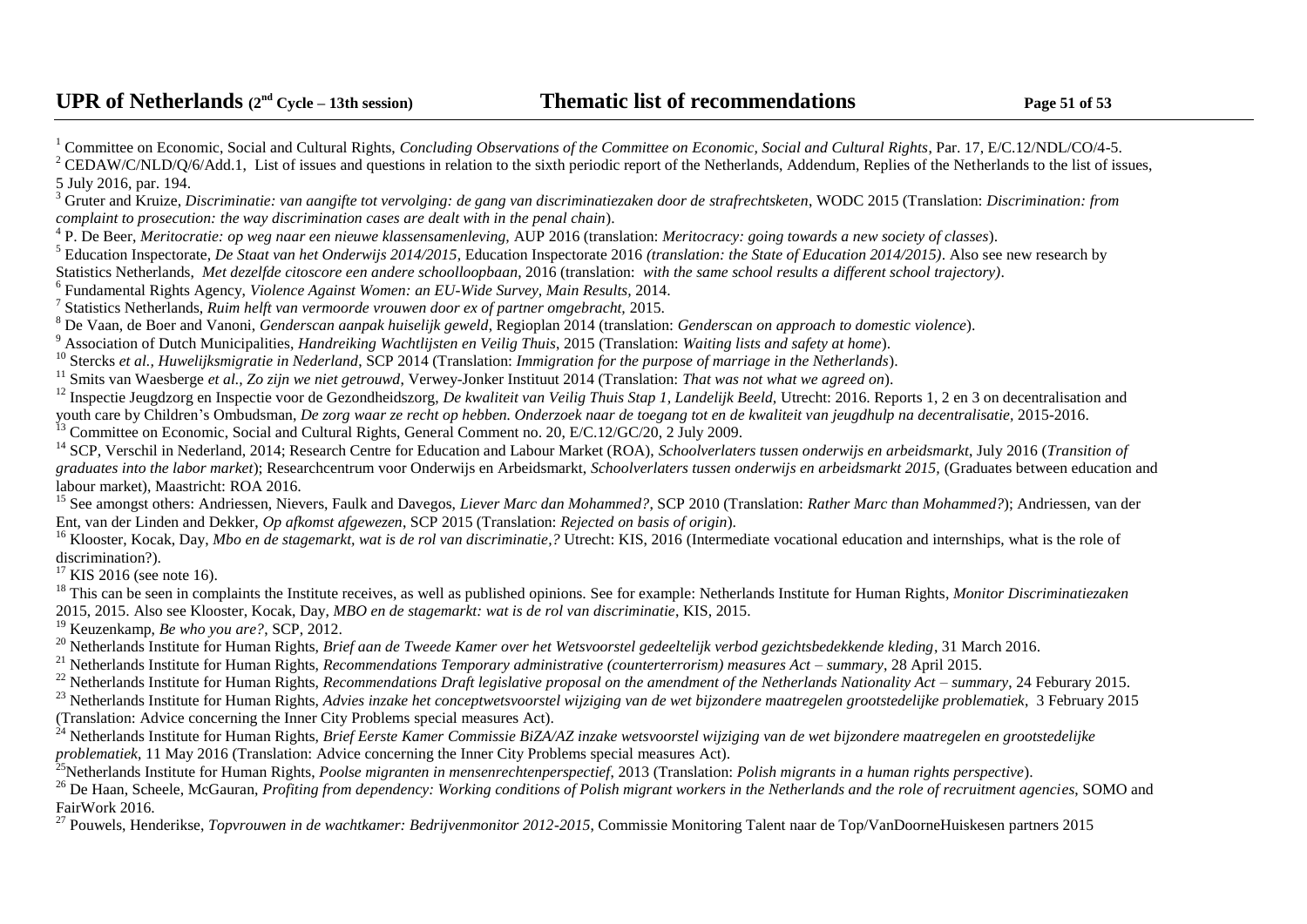(Translation: *Top women in the waiting room: company monitor 2012-2015*). <sup>28</sup> Netherlands Institute for Human Rights, *[Study on Equal Pay for Men and Women in General Hospitals,](http://www.mensenrechten.nl/publicaties/detail/35929)* 2012; Netherlands Institute for Human Rights, *[Equal pay at](https://mensenrechten.nl/publicaties/detail/36318)  [universities for applied sciences,](https://mensenrechten.nl/publicaties/detail/36318)* 2015. <sup>29</sup> European Committee for the Prevention of Torture and Inhuman or Degrading Treatment or Punishment, Report to the Government of the Netherlands on the visit to the Netherlands carried [out by the European Committee for the Prevention of Torture and Inhuman or Degrading Treatment or Punishment \(CPT\)](http://www.cpt.coe.int/en/states/nld.htm) from 16 to 18 October 2013, 5 February 2015. <sup>30</sup> National Rapporteur reports on Trafficking in Human Beings and Sexual Violence against Children in the Netherlands , *[Monitor Mensenhandel. Cijfers mogelijke slachtoffers 2011-2015](https://www.nationaalrapporteur.nl/actueel/2016/aandacht-voor-mensenhandel-neemt-af.aspx)* (*Monitor Human Trafficking. Data and possible victims 2011-2015)*, August 2016. <sup>31</sup> See for example: Knigge and de Jonge van Ellemeet, *Beschikt en Gewogen*, Procureur-Generaal bij de Hoge Raad der Nederlanden 2014. <sup>32</sup> Jacobs *et al., Eindrapportage Werkwijze ZSM en Rechtsbijstand*, Erasmus University, 2015 (translation: *End report Working process ZSM and Legal Aid*). <sup>33</sup> Wildeboer Schut and Hoff, *Een lang tekort: langdurige armoede in Nederland,* Netherlands Institute for Social Research, March 2016 (translation: *a long deficit: long-term poverty in the Netherlands*). <sup>34</sup> Statistics Netherlands (CBS), *Armoede en Sociale Uitsluiting 2015*, CBS, 2015 (translation: *Poverty and Social Exclusion*). <sup>35</sup> *Ibid.* <sup>36</sup> *Ibid.* <sup>37</sup> Wildeboer Schut and Hoff, *Een lang tekort: langdurige armoede in Nederland,* Netherlands Institute for Social Research, March 2016. Statistics Netherlands (CBS), *Armoede en Sociale Uitsluiting 2015*, CBS, 2015. <sup>38</sup> Statistics Netherlands, *Kans op langdurige armoede het grootst tussen 55 en 65 jaar*, CBS, 2015 (highlighted part of Statistics Netherlands (CBS), *Armoede en Sociale Uitsluiting 2015*, CBS, 2015),\. <sup>39</sup> See, amongst others, Statistics Netherlands (CBS), *Armoede en Sociale Uitsluiting 2015*, CBS, 2015; Education Inspectorate: *De Staat van het Onderwijs 2014/2015*, Education Inspectorate 2016 *(translation: the State of Education 2014/2015)*. Also see new research by Statistics Netherlands: *Met dezelfde citoscore een andere schoolloopbaan*, CBS 2016 (translation: *with the same school results a different school trajectory)*; P. De Beer, *Meritocratie: op weg naar een nieuwe klassensamenleving,* AUP 2016. <sup>40</sup> Statistics Netherlands (CBS), *Armoede en Sociale Uitsluiting 2015*, CBS, 2015. See also for more information: Verwey-Jonker Institute and the Children's Ombudsman, *Kinderen in armoede in Nederland*, Children's Ombudsman, June 2013. <sup>41</sup> Statistics Netherlands (CBS), *Armoede en Sociale Uitsluiting 2015*, CBS, 2015. <sup>42</sup> See also: Netherlands Institute for Human Rights, *Aanbevelingen: Mensenrechten in de noodopvang Heumensoord*, NIHR 2015 (translation: *Recommendations: human right in the emergency shelter of Heumensoord*). <sup>43</sup> Wetsvoorstel 34454: [Wijziging van de Huisvestingswet 2014 inzake de huisvesting van vergunninghouders.](http://www.tweedekamer.nl/kamerstukken/wetsvoorstellen/detail?id=2016Z07888&dossier=34454) <sup>44</sup> Statistics Netherlands, *Aantal daklozen in zes jaar met driekwart* toegenomen, CBS 2016 (Translation: *Number of homeless increased by three quarters in 6 years*). <sup>45</sup> Salvation Army, *[Niet iedereen gaat erop vooruit,](http://www.legerdesheils.nl/actueel/niet-iedereen-gaat-erop-vooruit)* 2016. <sup>46</sup> Iris Pronk, ["Crisis laatste zetje naar dakloosheid"](http://www.trouw.nl/tr/nl/4504/Economie/article/detail/4256223/2016/03/03/Crisis-laatste-zetje-naar-dakloosheid.dhtml), Trouw 2016.  $47$  Garib vs. the Netherlands, 23 February 2016.

<sup>48</sup> Hochstenbach, Uitermark, van Gent, *Evaluatie effecten Wet Bijzondere Maatregelen Grootstedelijke Problematiek ("Rotterdamwet") in Rotterdam*, AISSR 2015;

<sup>49</sup> ZonMw, *[Vrouwen zijn anders](http://www.zonmw.nl/uploads/tx_vipublicaties/Signalement_Vrouwen_zijn_echt_anders.pdf)*, ZonMw 2012 (translation: *Women are different*).

<sup>50</sup> Netherlands Institute for Human Rights, National Ombudsman, Advisory Committee on Migration Affairs, *Medische zorg aan ongedocumenteerden: aanbevelingen*,

2015 (Translation: *Medical care for migrants without a valid residence permit*).

<sup>51</sup> Statistics Netherlands, *[Vrouwen al op jonge leeftijd minder economisch zelfstandig](http://www.cbs.nl/NR/rdonlyres/13BDE9A7-ABB8-4030-B8FE-871A38AC5A7F/0/20141201v4art.pdf)*, CBS 2014 (Translation: *Women less economically independent already at a younger age*).

<sup>52</sup> Merens and Brakel (CBS), *Emancipatiemonitor 2014*, SCP 2014 (Translation: *Emancipation monitor 2014*).

<sup>53</sup> TaskForce DeeltijdPlus, *[De discussie voorbij](https://www.rijksoverheid.nl/documenten/kamerstukken/2010/04/06/de-discussie-voorbij-eindrapport-taskforce-deeltijdplus)*, TaskForce DeeltijdPlus 2010 (translation: *Beyond the discussion*).

<sup>54</sup> Versantvoort, *[Betaalde arbeid en zorg voor kinderen; concurrerend of complementair](http://media.leidenuniv.nl/legacy/mv-2010-01.pdf)*, Tijdschrift voor Arbeidsvraagstukken 26(1) pp.27-38, 2010 (Translation: *Paid work and*